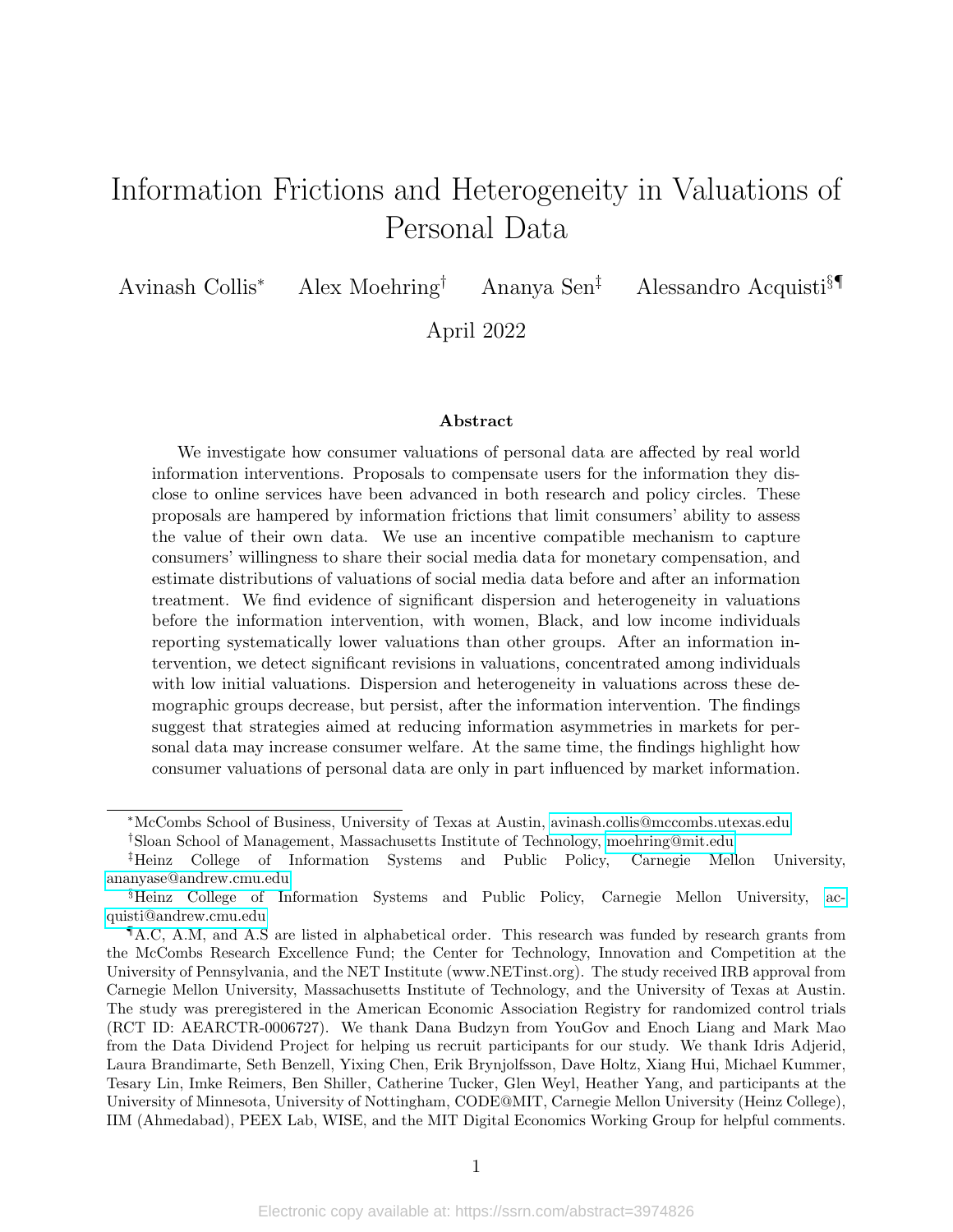### 1 Introduction

Personal data generates significant value for digital platforms, as source of revenue or as input facilitating algorithmic targeting [\(Elsaify and Hasan, 2020\)](#page-17-0). To address concerns over the potentially unequal allocation of value between data holders (the platforms) and data subjects (the users), proposals to share data-based revenues with consumers have emerged in both policy and academic circles.<sup>[1](#page-1-0)</sup> Gavin Newsom, the Governor of California, has proposed data "dividends" to compensate consumers who create online footprints [\(Ulloa, 2019;](#page-19-0) [Au-](#page-16-0)[Yeung, 2019\)](#page-16-0). Academics have argued that users' online data should be viewed as "labor" and compensated accordingly [\(Arrieta-Ibarra et al., 2018\)](#page-16-1). A growing number of startups are setting up mechanisms to compensate users for their online data (e.g. Permission.io, YouGov). Some scholars and policymakers have also proposed data dividend policies as a way to reduce economic inequality across demographic groups [\(Feygin et al., 2021\)](#page-17-1).

Starting with Kenneth Laudon, who suggested in 1996 the establishment of "national information markets" through which consumers could trade rights over the usage of their data [\(Laudon, 1996\)](#page-18-0), data markets have been proposed as mechanisms to ensure fair allocation of the value of data between platforms and users. In data markets, consumers provide companies access to their data through a variety of selling mechanisms, including negotiated prices [\(Spiekermann et al., 2015;](#page-18-1) [Yang, 2020b\)](#page-19-1). The design of frameworks for data markets or data dividends, however, faces challenges arising from information frictions. Whereas platforms can quantify the value they can accrue from user data, users face a more significant hurdle in pinpointing the value of data to themselves. Empirical research on consumer valuation of data and data privacy across disciplines has highlighted that individuals' valuations of personal information are highly uncertain and marred by endemic problems of asymmetric information [\(Acquisti et al., 2016;](#page-16-2) [Tomaino et al., 2021\)](#page-19-2). Not only do consumers rarely know how their data is used, but they often lack information on the value that other entities extract from it [\(Shiller, 2021\)](#page-18-2), or the costs they may ultimately bear when their data is misused. Thus, when interacting with platforms or data intermediaries, consumers may be uninformed and may fail to extract optimal levels of surplus from those markets. Unlike established markets for traditional goods (such as cars or shares of a company), where consumers have access to a plethora of information, markets for personal data are nascent, with limited market information. In such markets, consumers incur costs to learn about their own preferences [\(Cao](#page-17-2) [and Zhang, 2021\)](#page-17-2). Under these conditions, data markets may fail to achieve the very purpose that, according to proponents, they ought to fulfill: enabling a more equitable allocation of the benefits extracted from consumer data. Such failure would be particularly problematic if the inability to determine fair valuations was disparately distributed across different socioeco-

<span id="page-1-0"></span> $1$ <sup>I</sup>We use "users" and "consumers" interchangeably to designate individuals who utilize digital platforms.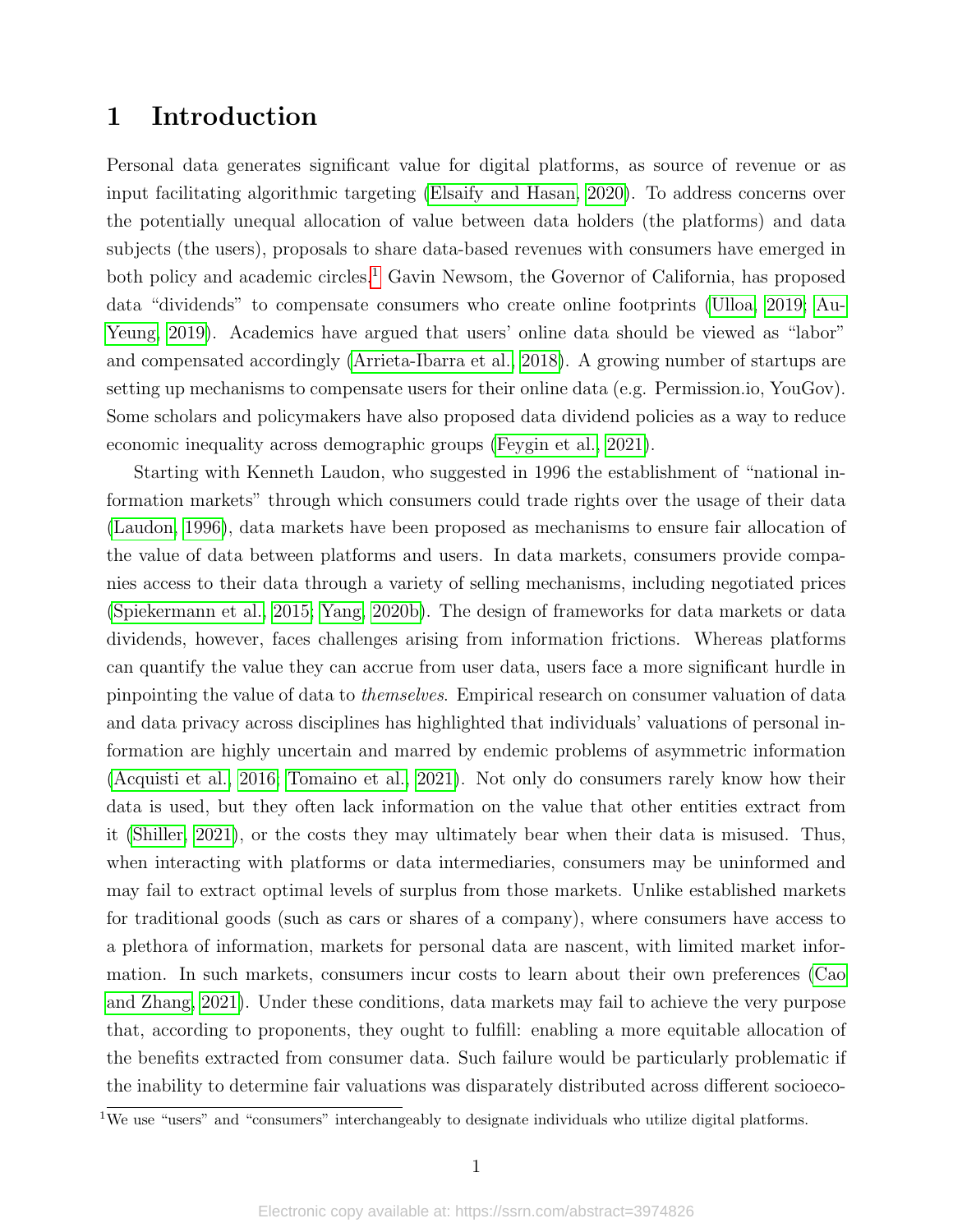nomic groups, with some groups experiencing a disadvantage in obtaining compensation for their data.

Whether those information frictions can be offset with information treatments (such as making consumers better aware of the value that others extract from their data, or the costs that may accrue when their data are compromised) is an open question. We use a data market setting and an incentive compatible mechanism in a mixed between- and within-subjects experiment to estimate participants' willingness to share personal data for monetary compensation (their Willingness to Accept, or WTA) before and then again after an information treatment. We focus on social media data, and capture the distribution of compensations participants require to share the entirety of their Facebook profile data with the researchers (those data include public profile information, pictures, and private messages).

We randomly assign participants to one of two information treatments, each providing participants with information from real-world transactions involving users' social media data. We focus on scenarios that have become central to the debate over data dividends and data privacy: the value companies extract from utilizing user data, and the compensation users may receive from data holders when their data is abused. In one condition, participants are provided accurate information summarizing Facebook's projections of revenues per North-American profile. In the other, participants are provided accurate information summarizing the monetary compensation that some Facebook users received following the improper harvesting of user data. In each case, we theorize that exposure to market information may reduce value uncertainty regarding personal data, and thus affect participants' own valuations of the same data in a contiguous data market context.

We recruit experimental participants from two groups–—one nationally representative, and one expected to be, on average, more data- and privacy-conscious than the representative sample. The first group is a representative sample of U.S. internet users recruited in collaboration with YouGov (YouGov sample). The second group comprises members of the Data Dividend Project (DDP), a data advocacy group started by former Democratic presidential candidate Andrew Yang (DDP sample). Members of the DDP are interested in ensuring that technology companies share a part of their revenue when they monetize data and are more likely to believe in digital privacy as a fundamental right [\(Yang, 2020a\)](#page-19-3). The two samples allow us to compare whether and how information treatments differentially affect individuals who are likely heterogeneous in their fundamental views on personal data.

Our analysis focuses on capturing changes in the distribution of data valuations before vs. after information treatments, and differences in those distributions across demographic groups.[2](#page-2-0) Before the information treatment, we find evidence of significant dispersion and

<span id="page-2-0"></span><sup>&</sup>lt;sup>2</sup>We do not focus on pinpointing individual ground-truth valuations of data, since prior work has firmly established that personal data valuations are context dependent [\(Xu and Zhang, 2020;](#page-19-4) [Acquisti et al., 2016\)](#page-16-2).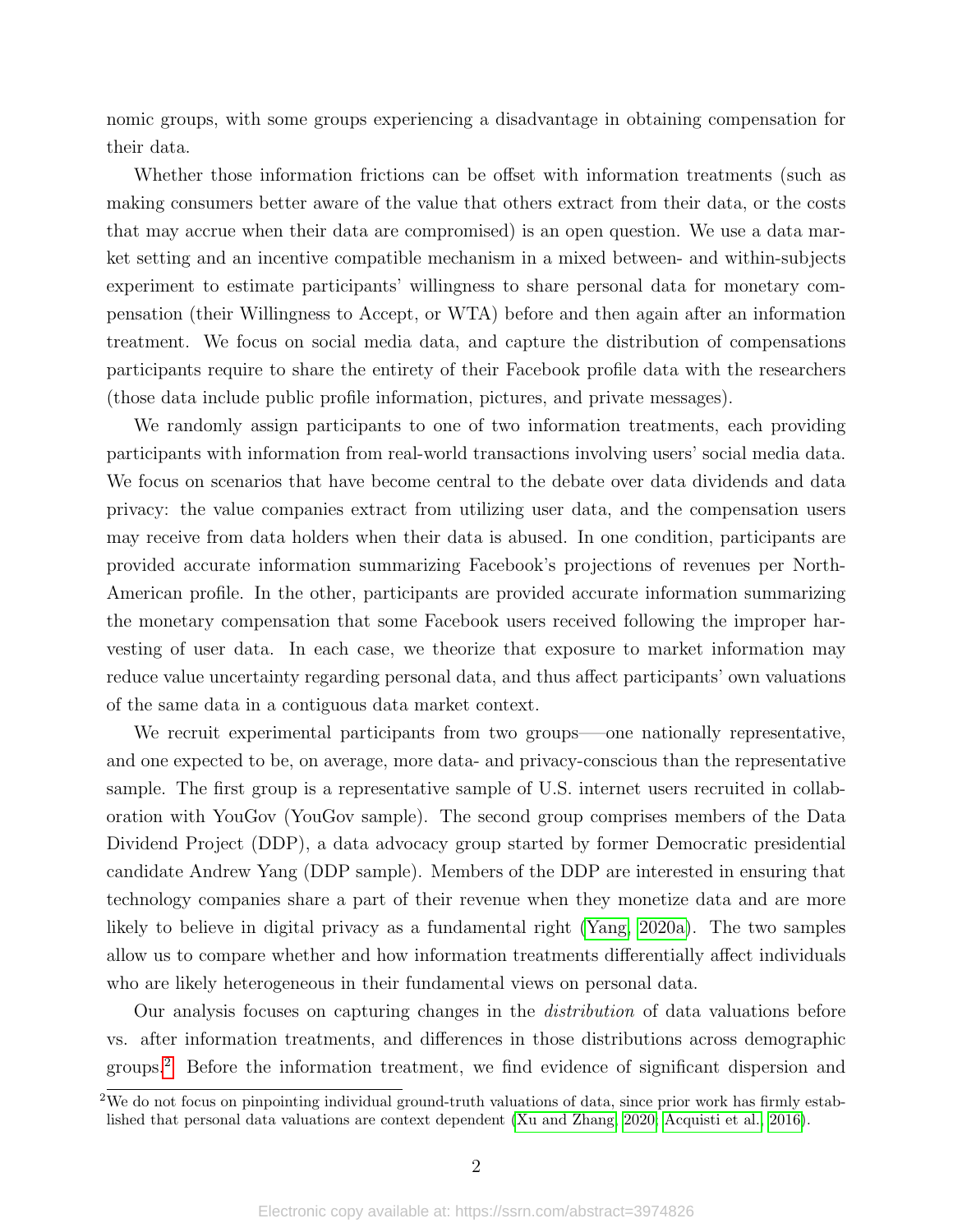heterogeneity in valuations in both samples. In the nationally representative (YouGov) sample, valuations are bimodal, with a large mass of respondents clustered at less than \$250 and another mass reporting valuations of at least \$10,000. Not only are ex ante valuations highly dispersed — there is substantial heterogeneity in valuations by demographic traits, with historically marginalized groups reporting significantly lower valuations.<sup>[3](#page-3-0)</sup> For instance, the distribution of valuations for White users first-order stochastically dominates the distribution for Black users; the distribution for male users first-order stochastically dominates the valuation distribution for female users. Racial and gender divides persist after controlling for education, income, privacy beliefs, and Facebook usage itself, suggesting that certain demographic groups appear to systematically undervalue their data relative to others. Remarkably, the direction of the gender divide in user valuations in our study is at odds with the direction of the divide in the market for data, where female data have shown to command a higher price in online advertising markets [\(Lambrecht and Tucker, 2019\)](#page-18-3). Additionally, we find that valuations of data decrease in unison with income, with lower income individuals asking as little as half the amount of money to share their data with researchers, compared to higher income individuals. We find that the distribution of valuations in the DDP sample is similarly bimodal, but first-order stochastically dominates the distribution of the nationally representative sample. Moreover, there is qualitatively similar heterogeneity across demographics in the DDP sample. The broad consistency in results across the two samples provides external validity and credibility to our estimates.

Following the information treatments, close to one third of participants in both samples revise their data valuations. In the YouGov sample, 28.6% of individuals revise their valuations following the treatments. The probability of revision is highly asymmetric, with individuals with a WTA<\$400 (below the dollar amount mentioned in the treatment) driving the effect with a 53% probability of revision. Furthermore, 98.2% of the individuals who update their valuations do so by revising up to a higher valuation. Results for the DDP sample are very similar: 29.4% of participants revise their valuations, again predominantly driven by those with initial WTA<\$400 revising up. In both samples, the provision of information leads to a reduction in, but not elimination of, dispersion in data valuations. The reduction takes the form of increasing valuations by low valuation individuals—in which women, low income, and Black participants are over-represented. Taken together, both the ex ante distributions of valuations and the ex post variations suggest that information frictions related to privacy could partially explain low personal data valuations in the literature [\(Athey et al., 2017\)](#page-16-3). Furthermore, the asymmetric revisions suggest that valuations post treatment are not *only* 

<span id="page-3-0"></span><sup>&</sup>lt;sup>3</sup>Historically marginalized groups are those that might be discriminated against in social, cultural, or economic life. Examples of such marginalized populations include groups excluded due to race, gender identity, or sexual orientation—among others [\(Sevelius et al., 2020\)](#page-18-4).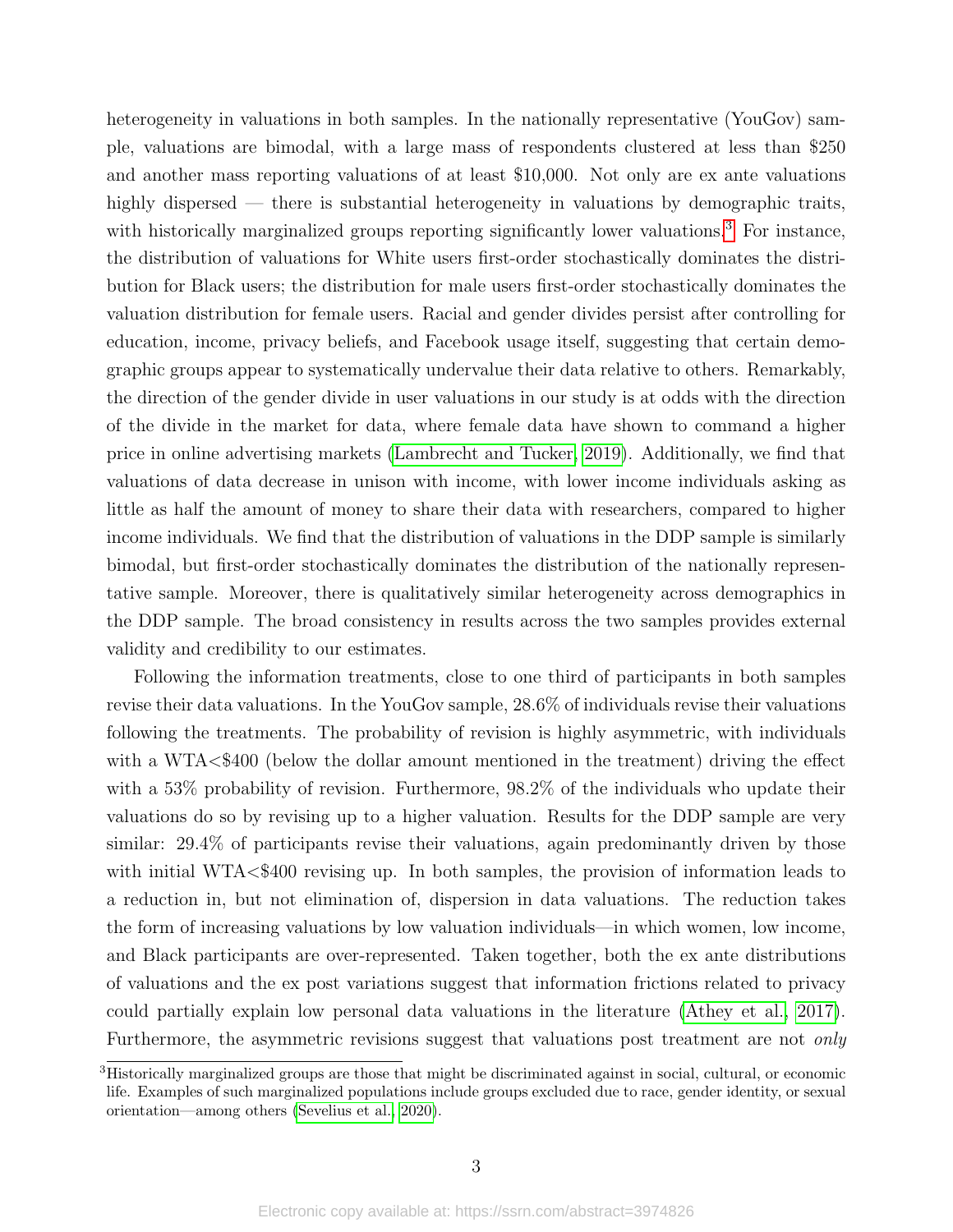a function of anchoring or Bayesian updating, and that other, more subtle, factors are in fact at play (Section [4\)](#page-10-0). In fact, as dispersion in valuations persists following information treatments, it is reasonable to conclude that consumer valuations of personal data are only in part influenced by market information. Consistent with recent work on privacy decision making [\(Lin, 2020\)](#page-18-5), our analysis (Section [4\)](#page-10-0) suggests that consumers' valuations of their data are the composite of objective or instrumental factors—such as knowledge of the fair market value of one's data, which information interventions can affect—and inherently and deeply subjective or intrinsic ones—such as individuals' personal stances on data privacy, or the psychological harm different individuals associate with violations of their data [\(Calo, 2011\)](#page-17-3).

Our findings have direct policy implications. Although some policy makers and some scholars have viewed data markets as means to compensate consumers fairly for their data as well as reduce economic inequality across demographic groups [\(Feygin et al., 2021\)](#page-17-1), our results suggest that information frictions may impair the ability of those markets to build a more equitable data economy. Our findings suggest, however, that strategies aimed at reducing information asymmetries may be helpful to consumers, especially those from historically marginalized groups and would aid the functioning of data markets. They may allow consumers to negotiate higher paybacks and extract more surplus in personal data markets, moving closer to existing market valuations and increasing consumer welfare from data markets. Various recent regulatory efforts in the privacy field have, in fact, aimed at addressing and reducing informational asymmetries [\(Shiller, 2020\)](#page-18-6). Provisions in the draft regulations of the CCPA stipulate conditions under which businesses should share with consumers information on their data valuation methods; similarly, the EU General Data Protection Regulation (GDPR) requires firms to disclose how collected consumer data is used. The EU introduced the Digital Markets Act as recently as March 2022 highlighting similar issues including that of data portability across platforms which can lead to emerging business models around data markets. At the same time, the finding that a demographic divide in valuations persists after the information treatments suggests that information campaigns might be useful, but are not a silver bullet in aiding marginalized socio-economic groups to extract surplus from personal data markets. Our findings also have managerial implications for strategy around pricing and marketing. A number of companies are aiming to establish data markets and becoming data brokers (e.g., YouGov.com, Permission.io, Brave.com, etc.) using a variety of pricing mechanisms [\(Yang, 2020b\)](#page-19-1). On the other end of the spectrum, some firms are pledging not to collect or sell data generated by users' online activity [\(Holtrop et al., 2017\)](#page-17-4). Our results help firms understand how to price their product, in line with the recent literature (e.g., [Huang](#page-18-7) [et al.](#page-18-7) [\(2020\)](#page-18-7); [Cao and Zhang](#page-17-2) [\(2021\)](#page-17-2)), taking this heterogeneity and frictions into account, as well use strategies to inform individuals about the value of their data to increase customer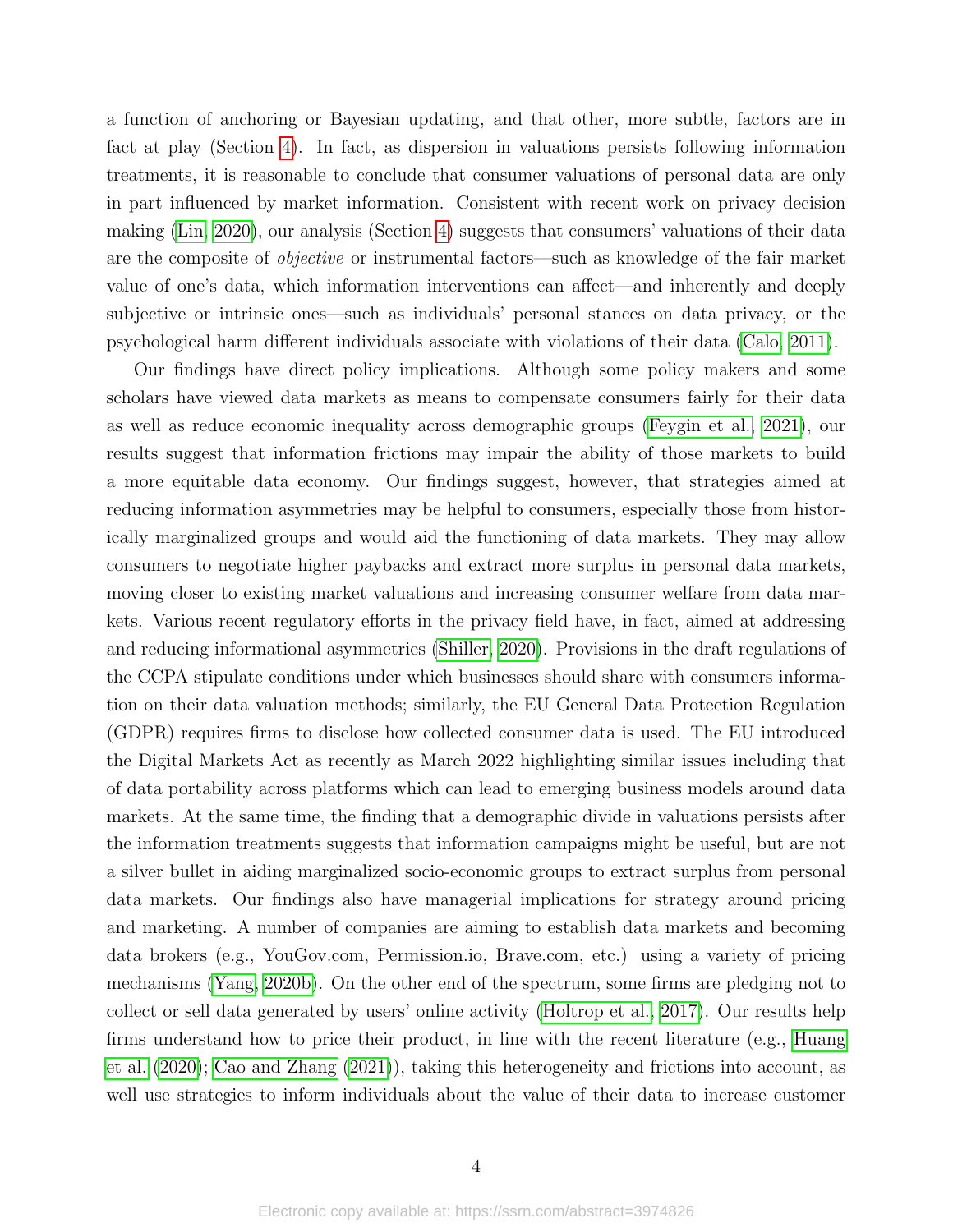acquisition (e.g., mePrism.com - see Figure [A.1\)](#page-28-0). The potential disparity in data and privacy valuations across demographics has started to be recognized by the industry, leading to ventures such as Streamlytics — the largest first-party provider of African-American data [\(Streamlytics, 2021\)](#page-18-8).

Related Work This study contributes to a few strands of the academic literature. First, we contribute to the literature on economic valuations of personal data and online privacy. Over the years, several studies have investigated both individuals' willingness to pay to protect personal information (WTP; for instance, [Beresford et al.](#page-16-4) [\(2012\)](#page-16-4)), and individuals' willingness to accept payments to share it (WTA; for instance, [Danezis et al.](#page-17-5) [\(2005\)](#page-17-5) and [Hui et al.](#page-18-9) [\(2007\)](#page-18-9)). Related to our study, [Benndorf and Normann](#page-16-5) [\(2018\)](#page-16-5) studied the WTA of college students to divulge their Facebook contacts and timeline details, finding a median WTA of 25 Euros. [Athey et al.](#page-16-3) [\(2017\)](#page-16-3) find privacy-concerned individuals willing to divulge personal information in exchange for small amounts of money or rewards. The findings of this body of work support the notion that individuals' valuations of personal data reflect a combination of factors from rational privacy calculus to heuristics, cognitive biases, and information asymmetries [\(Acquisti et al., 2015\)](#page-16-6). Accordingly, recent work has started disentangling the extent to which preferences for privacy are influenced by "intrinsic" (subjective) versus "instrumental" (more quantifiable and objective) factors [\(Lin, 2020\)](#page-18-5). Our paper differentiates from these studies by focusing on information frictions as a key factor impacting data valuations, and by analyzing whether information provision can reduce the dispersion in data valuations. Moreover, we focus on and provide clear regularities in systematically lower valuations by marginalized groups.

Second, our paper is related to studies that explicitly focus on how privacy concerns (or, in a few cases, valuations) vary across demographic characteristics and different contexts. [Prince and Wallsten](#page-18-10) [\(2020\)](#page-18-10) measure the (hypothetical) WTA for different types of data and for populations across the world. [Christofides et al.](#page-17-6) [\(2012\)](#page-17-6) analyze privacy attitudes of adults and adolescents towards Facebook activity. [Hoy and Milne](#page-18-11) [\(2010\)](#page-18-11) analyze gender differences in privacy beliefs associated with Facebook use. Our work differentiates by focusing on incentive compatible valuations for the entire stock of Facebook data, including private messages and photos, with a representative sample of US internet users that allows us to investigate regularities across demographic groups and highlight the potential role of information provision in this context. Our results show that data conscious individuals in the DDP sample, while having higher valuations, revise their valuations at the same rate relative to those in the YouGov sample suggesting information frictions are an important issue for data valuations, even for engaged users.

Our results are related to the literature that attempts to provide information treatments to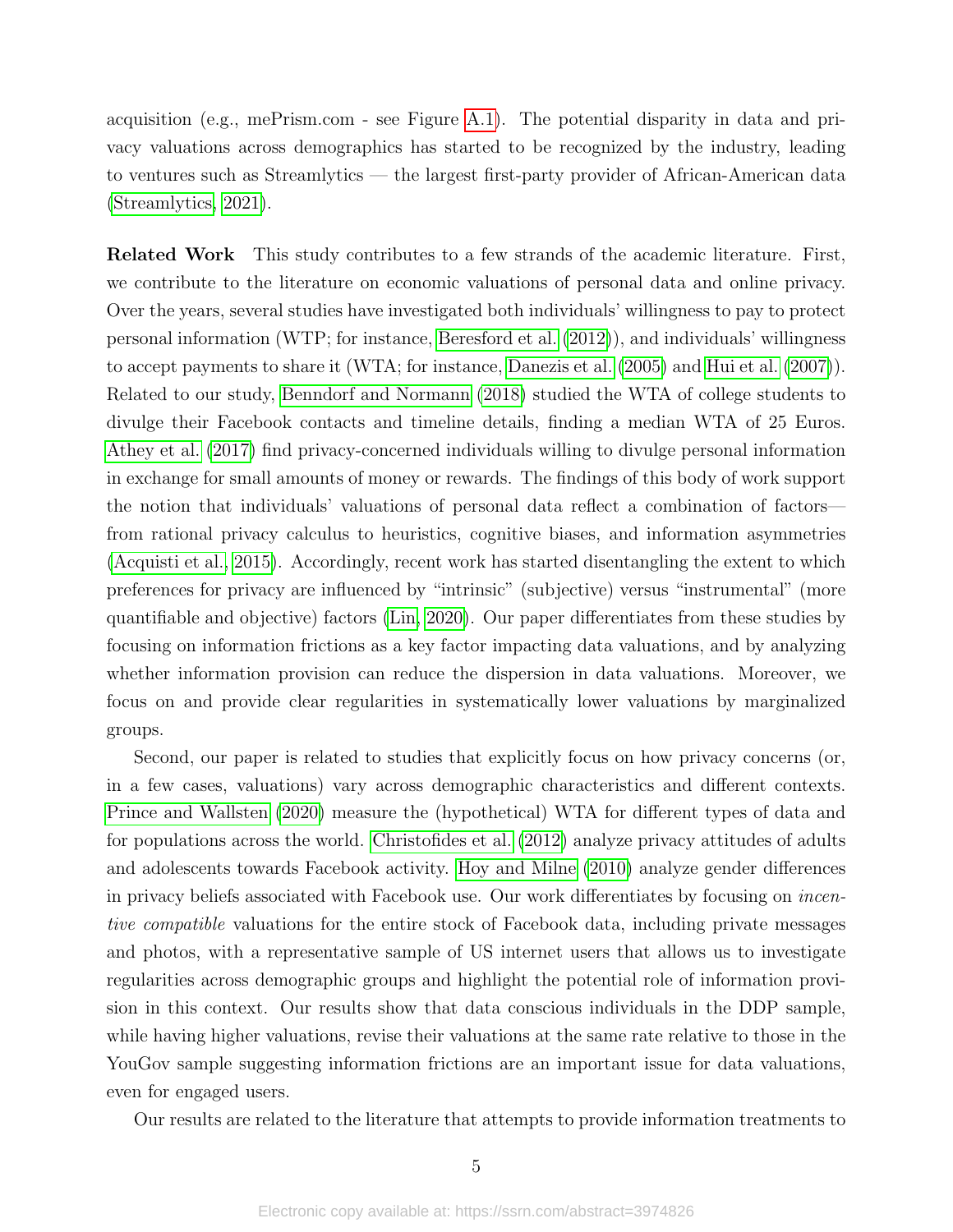increase awareness and make individuals take more informed decisions in a variety of contexts. [Guriev et al.](#page-17-7) [\(2020\)](#page-17-7) analyze the impact of providing fact-checked political information on an individual's beliefs and propensity to share misinformation. [Alesina et al.](#page-16-7) [\(2021\)](#page-16-7) analyze the impact of providing economic statistics to Black and White respondents on their perceptions of why racial inequities persist. In finance, [Beshears et al.](#page-16-8) [\(2009\)](#page-16-8) provide financial information to consumers so that they can make better daily financial decisions. These results are also broadly related to studies that analyze the impact of salience in privacy-related information on consumer behavior [\(Beke et al., 2018;](#page-16-9) [Adjerid et al., 2013;](#page-16-10) [Tsai et al., 2011\)](#page-19-5). This literature, together with our results, suggests that there could be a large payoff to information campaigns by policy makers and data advocates. Finally, the manuscript is also related to a growing body of work on data markets and data propertization in the economics and law literature [\(Laudon, 1996;](#page-18-0) [Schwartz, 2003;](#page-18-12) [Arrieta-Ibarra et al., 2018\)](#page-16-1). In the context of the psychology of data ownership [\(Spiekermann et al., 2012\)](#page-18-13), [Tomaino et al.](#page-19-2) [\(2021\)](#page-19-2) highlight that users may underestimate their privacy valuations since transactions with companies happen through barter rather than money.

## 2 Experimental Design

We conduct a pre-registered incentive compatible online experiment in which we solicit con-sumers' willingness to accept (WTA) monetary compensation to share their Facebook data.<sup>[4](#page-6-0)</sup> We recruit participants from two populations. First, we partner with YouGov and recruit from its population of US based adult respondents (YouGov sample). YouGov screens respondents for our study so that they are representative of the US internet population in terms of age, gender, region, race, and education based on the US Census Current Population Survey (2018). Second, we partner with the DDP and recruit members of the DDP through email solicitations sent by the DDP to its entire member base, inviting them to take part in our study (DDP sample). Participants from both populations were required to have a Facebook account in order to participate in the study.[5](#page-6-1)

Participants are provided a link to access an online survey. Respondents' WTA valuations are captured using a Becker–DeGroot–Marschak (BDM) mechanism [\(Becker et al., 1964\)](#page-16-11). BDM mechanisms are common in recent literature estimating the value of online services [\(Allcott et al., 2020;](#page-16-12) [Brynjolfsson et al., 2019;](#page-17-8) [Mamadehussene and Sguera, 2022\)](#page-18-14). Respondents are asked for the minimum amount of money they would require to share the entirety of

<span id="page-6-0"></span><sup>&</sup>lt;sup>4</sup>Full pre-registration details can be found at [https://doi.org/10.1257/rct.6727.](https://doi.org/10.1257/rct.6727)

<span id="page-6-1"></span><sup>&</sup>lt;sup>5</sup>Facebook membership and usage is verified and was provided by YouGov to us. For the DDP sample, respondents self-report using Facebook.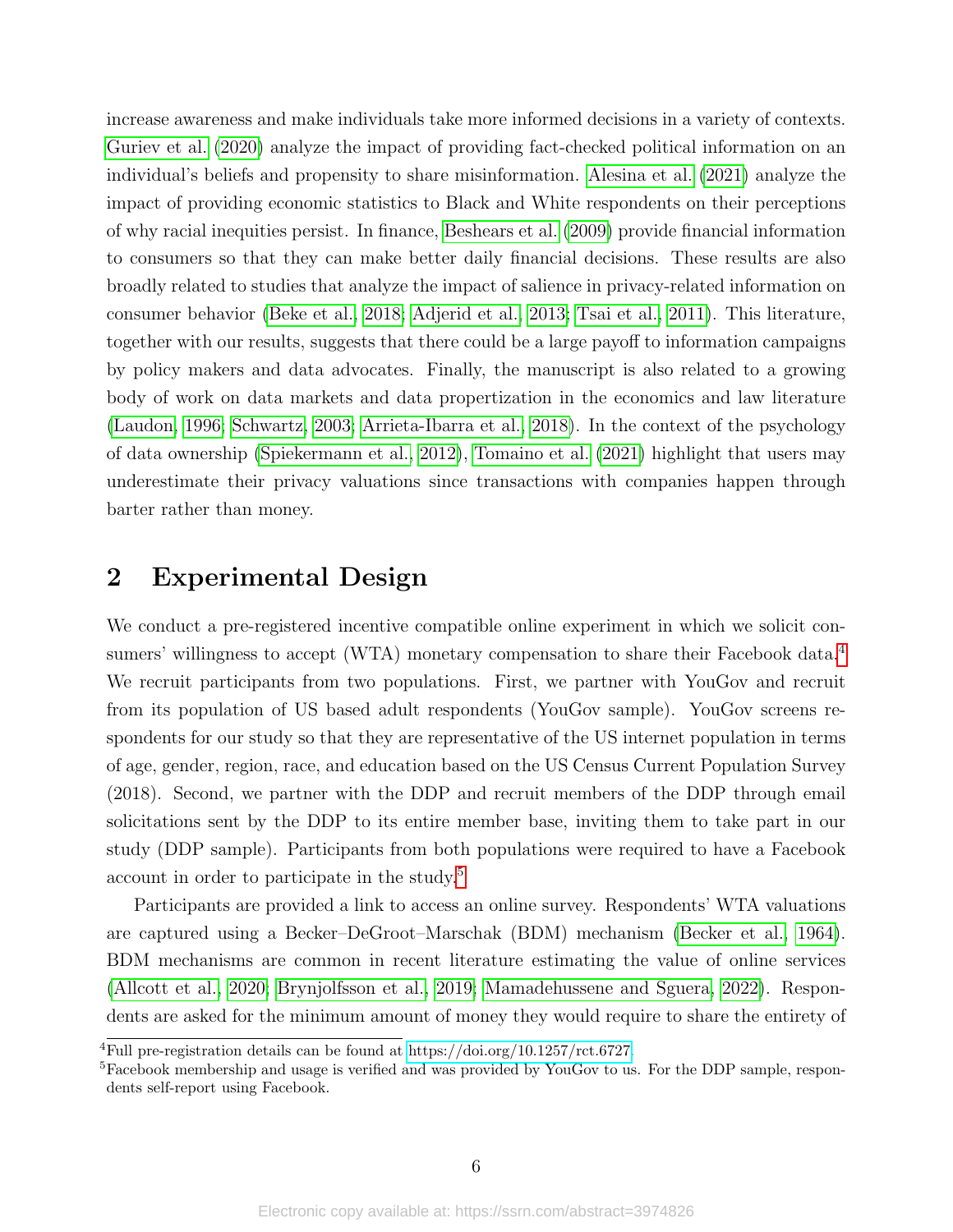their Facebook data with the researchers. $6$  The data include posts, photos, private messages, likes, and comments (See Figure [A.6](#page-33-0) in the Online Appendix). Facebook offers a simple way to download a copy of a user's data, and the process is explained to the participants [\(Face](#page-17-9)[book, 2021b\)](#page-17-9). To make responses incentive compatible, we explain the BDM mechanism to participants and test their comprehension of the mechanism. Participants are informed that a random payment will be generated at the end of the study, and if the randomly generated payment is greater than the minimum WTA entered by the respondent, the participant will be asked to upload their data in exchange for the payment. To avoid deception, we inform participants that the data will be used for research purposes. To put estimates in context, we compare our baseline data valuations to a number of others in the literature in Section 3, and we compare the results across the YouGov and DDP samples. We also field an additional study to demonstrate the stated use of the respondents' data doesn't impact initial and revised valuations, consistent with [Buckman et al.](#page-17-10) [\(2019\)](#page-17-10).

After baseline valuations are elicited, participants are randomly assigned to one of two information treatments: revenue treatment and settlement treatment. Across treatments, the monetary amount associated with the value of a Facebook's user data is held constant. In the revenue treatment, participants are informed that Facebook is expected to earn around \$400 per North American user in the next three years. This information is based on Facebook's 10- K filings in January 2021 [\(Facebook, 2021a\)](#page-17-11). This treatment is based on provisions in the draft regulations of the new California Consumer Privacy Act which stipulate that businesses should provide consumers with good-faith estimates of the value of consumer's data. New companies in the data market space (eg. mePrism) use similar metrics to encourage individuals to get paid for their personal data, as seen in Figure [A.1](#page-28-0) in the Online Appendix. In the settlement treatment, participants are informed that each affected Facebook user in a 2020 Facebook data settlement was paid \$400 (Online Appendix Figures [A.7](#page-33-1) and [A.8\)](#page-34-0). This information is based on a lawsuit that was settled by Facebook in Illinois [\(Sun-Times Staff, 2020\)](#page-18-15). This treatment is based on growing number of privacy class action cases that attempt to indemnify users for misuses of their data. For both treatments, we provide a link to the source of the information in case an individual wants to access more details. Similar to the methodology and approach in [Hjort et al.](#page-17-12) [\(2021\)](#page-17-12), we use these treatments as one way to assess whether real-world information impacts user valuations. Although our information treatments are accurate summaries of true information, we are careful to not tell users that this is what their data are exactly worth to Facebook or exactly reflective of the costs if their data are used improperly. In our incentivized, online setting that deals with sensitive personal data,

<span id="page-7-0"></span> ${}^{6}$ Our approach to measure WTA in dollars is consistent with a recent study by [Tomaino et al.](#page-19-2) [\(2021\)](#page-19-2) that shows that individuals understand data values better in dollars than in return for a product like in a barter system.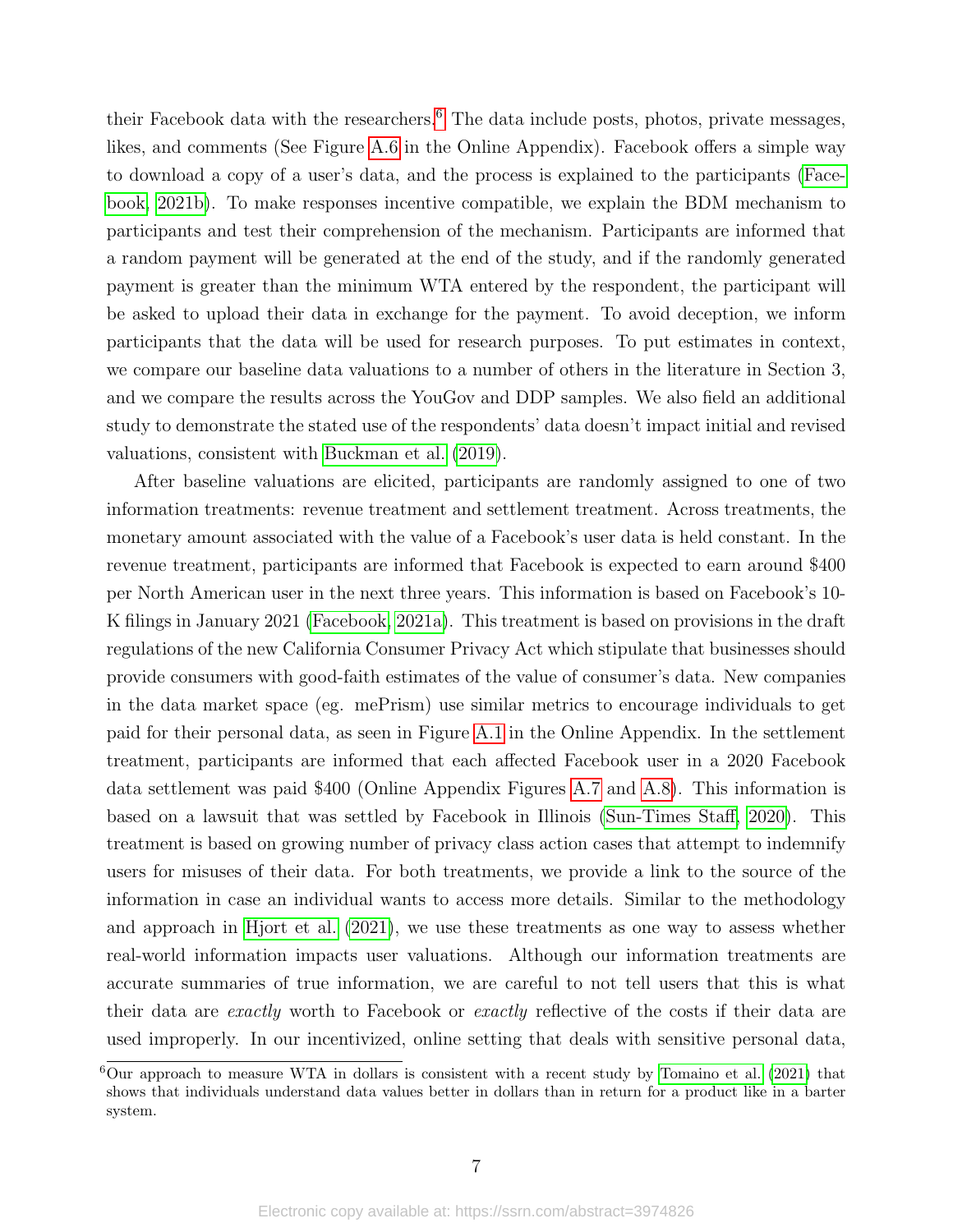we expect experimenter demand effects to be minimal [\(Haaland et al., 2020\)](#page-17-13) as has been evidenced in the experimental literature [\(De Quidt et al., 2018\)](#page-17-14). We carry out a robustness check to demonstrate the effects we detect as a result of the information treatment are not due to experimenter demand.

Following the information treatment, we allow participants to revise their valuations. These revised valuations are considered for the BDM lottery, and hence are incentive compatible. We also ask participants to explain why they revised their valuations or why they did not revise their valuations, in an open ended text box. Then, we ask endline questions related to how intensively individuals use Facebook on a daily basis, and participants' views about data privacy. Finally, participants are entered in the BDM lottery. If the random payment is greater than the minimum WTA entered by the participant, the participant is asked to upload their data in exchange for the random payment. Participants receive their payment if and only if they upload their Facebook data. We verify that uploaded files are authentic by checking their metadata (directory names, sizes, and formats). If the random payment is less than the minimum WTA, the selected respondents do not receive any payment and do not upload their data. Participants are unaware of the payment distribution, in line with best practices for BDM research [\(Allcott et al., 2020\)](#page-16-12).

### 3 Baseline Results

The study was completed by 4,149 participants from the YouGov sample in June-July 2021 (these respondents passed the comprehension tests and provided both baseline and revised valuations).[7](#page-8-0) Covariates for the YouGov sample (as well as the DDP sample) are shown in the Online Appendix (Table [A.1\)](#page-35-0). Roughly half of respondents use Facebook less than 30 minutes per day; the average account was created in 2009.

The distribution of baseline valuations is plotted in Figure [1.](#page-21-0) Valuations are highly dispersed. In fact, their distribution is bi-modal, with bunching of WTA at low dollar values (less than \$250) or at very high values (at least \$10,000). For ease of representation, we truncate valuations at \$10,000 in the histogram (at the 75th percentile). The CDF of these valuations is plotted in Figure [1](#page-21-1) (median WTA is \$750). The spikes in the distribution take place around whole numbers (e.g., \$1,000, \$5,000 etc), suggesting that users utilize heuristics while attempting to determine an otherwise highly uncertain value. The figure demonstrates how focusing on a single summary statistic, as much of the prior work has done, hides substantial heterogeneity in valuations. We interpret extremely high valuations as an expression of the respondents' unwillingness to part with their data.[8](#page-8-1) All the respondents correctly answered

<span id="page-8-0"></span><sup>7</sup>We discuss results from the DDP sample and how they compare to the YouGov sample in Section [5.](#page-14-0)

<span id="page-8-1"></span><sup>&</sup>lt;sup>8</sup>One concern about extremely high valuations is that respondents may believe they will never receive an offer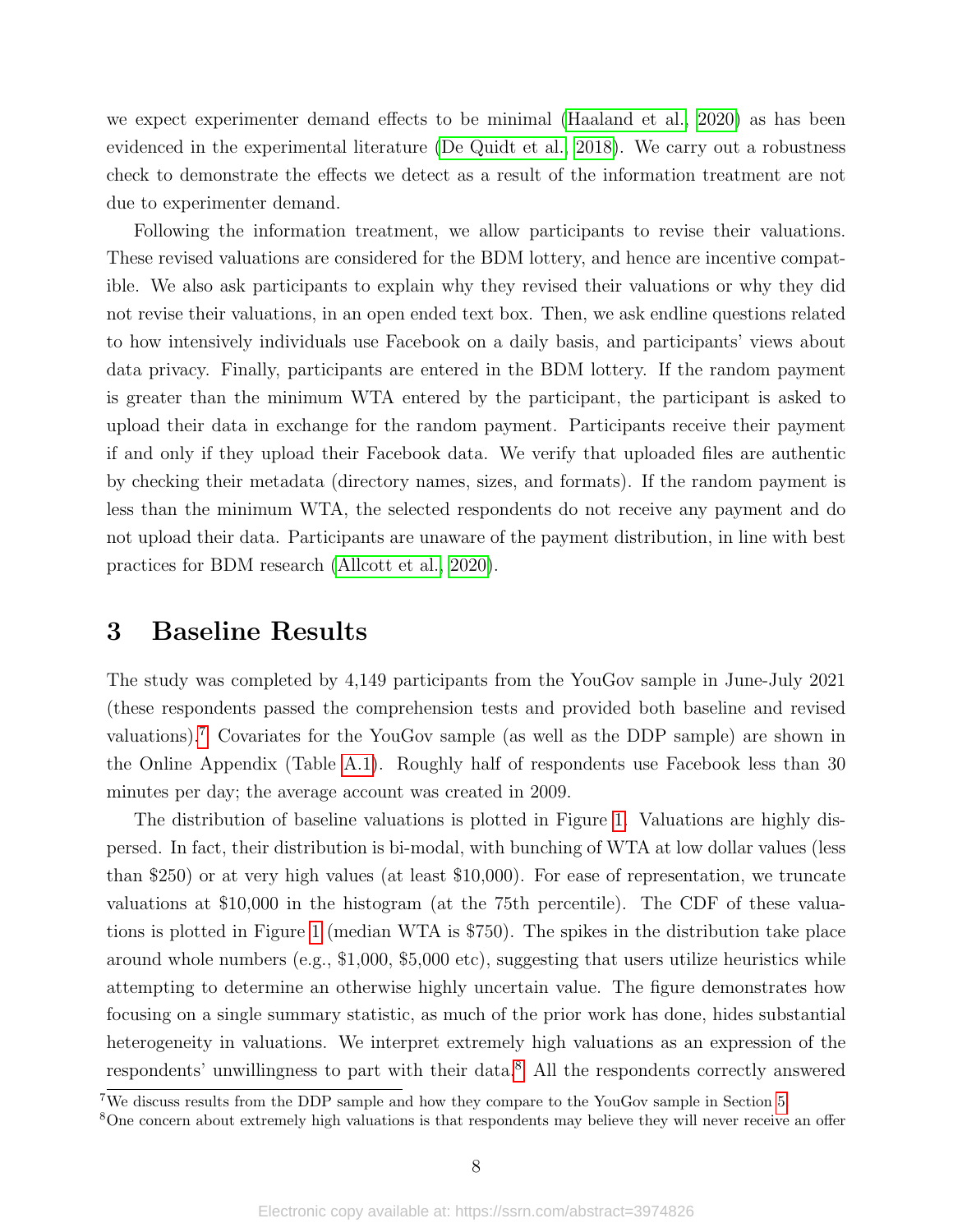the BDM comprehension questions; hence, they knew that an extremely large WTA would make it unlikely that they would have to upload their data.<sup>[9](#page-9-0)</sup>

Valuations are also highly heterogeneous across race, gender, and income. Figure [2](#page-22-0) shows the CDF of valuations for White and Black individuals indicating a stark racial divide (see Online Appendix Figure [A.3](#page-23-0) for additional race and ethnicities).<sup>[10](#page-9-1)</sup> Black Facebook users value their data significantly less than White users, as the distribution of valuations for White respondents first-order stochastically dominates that of Black respondents (median WTA for a White user is \$1,000, whereas it is \$500 for a Black user). Women value their data less than men (Figure [2\)](#page-22-0), as the WTA of male respondents first order stochastically dominates the distribution of WTA of female respondents (median valuation for female respondents of \$558 relative to \$1,000 for men). To test whether race and gender differences are driven by income, education, or patterns in Facebook usage, we analyze the logarithm of the valuations within a regression framework in Table [1.](#page-20-0) As can be seen, the descriptive results hold in univariate regressions for gender (column (1)), race (column (2)), gender and race together in column (3). We find that racial and gender differences also persist after adjusting for income, education, age, as well as Facebook usage and privacy beliefs, in column (4). While a variety of factors could influence individual valuations, these results suggest that systematic regularities persist across demographic groups even after controlling relevant observables, including intensity of daily Facebook usage.

We also look at income differences in valuations. The differences are stark and consistent: individuals in higher income groups value their data significantly more. Interestingly, individuals who decide not to disclose their income are the ones who value their data the most across all income groups, consistent with the interpretation that these individuals are very high income individuals and/or value their income data and do not want to disclose it. The lower data values for under-represented groups suggest that such individual level data dividends could further exacerbate existing inequalities.

While we do not focus on point-wise estimates in our analysis, we examine the plausibility of our baseline valuations in the context of the literature. We focus on the median valuation (\$750) to account for outliers. This valuation corresponds to the entire "stock" of an individ-

at such high prices, which would make responses not incentive compatible. Focusing on CDFs can avoid this issue, as they can be truncated at any value and higher valuations can be interpreted as the share of respondents with valuations higher than the truncated value.

<span id="page-9-0"></span><sup>&</sup>lt;sup>9</sup>This point is reinforced by the observation that 14 of the 18 participants (approximately 80%) selected to upload their Facebook data based on their BDM bids did upload their data and subsequently received payment in line with the BDM draw. In this sample of data uploads, we do observe individuals making their private messages and pictures available. Given the small size of this sample, we do not carry out further heterogeneity analysis based on the size of the files across different data dimensions.

<span id="page-9-1"></span> $10$ At any dollar value on the horizontal axis, the distribution plots the share of people with valuations less than that dollar value. This implies that a CDF shifted towards the right will have higher valuations associated with it.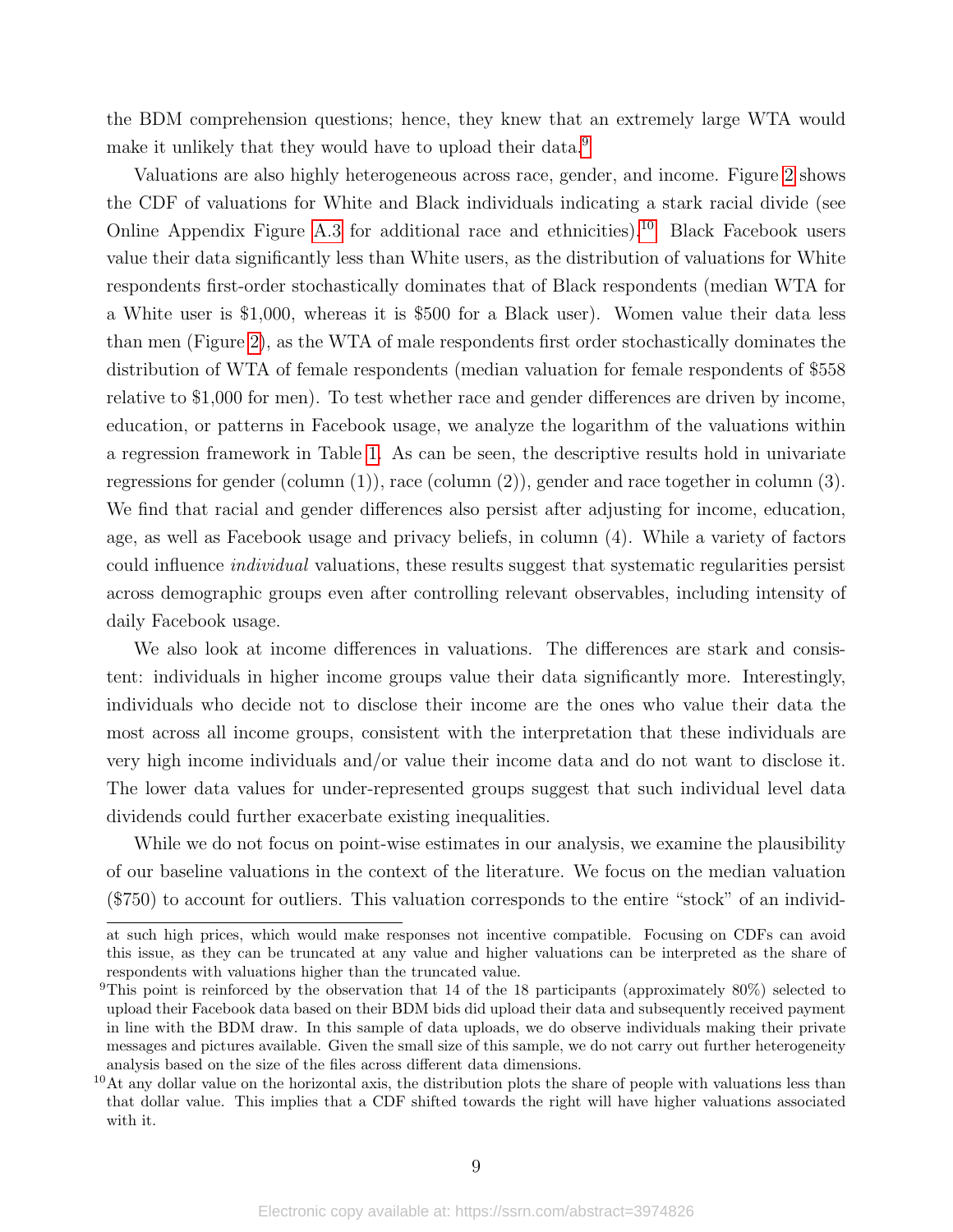ual's Facebook data.<sup>[11](#page-10-1)</sup> The median respondent in our sample has been using Facebook for 12 years, since 2009. This leads to a median value of \$73 per year and a monthly valuation of \$6.1 per month for their data. Our estimates exceed those in existing studies [\(Prince and Wall](#page-18-10)[sten, 2020;](#page-18-10) [Benndorf and Normann, 2018;](#page-16-5) [Lin, 2020\)](#page-18-5). Relative to [Lin](#page-18-5) [\(2020\)](#page-18-5) and [Benndorf](#page-16-5) [and Normann](#page-16-5) [\(2018\)](#page-16-5), the data we asked for is larger in quantity as well as sensitivity (because it consists of participants' entire Facebook data, including personal messages, since they first created the account). [Prince and Wallsten](#page-18-10) [\(2020\)](#page-18-10) find, within a hypothetical setting, that the average US respondent has a WTA of \$5 per month to let Facebook share information from texts sent using Facebook Messenger. In contrast, our incentive compatible setting presents participants with an actual possibility of having to share all their Facebook data, likely leading to sightly higher (and potentially more realistic) valuations. This exercise provides us with more confidence in the external validity of our estimates and approach. Our median baseline valuations seem to fall within a reasonable range relative to other studies that are carried out in different contexts and related to alternative data uses.

In our study, we inform respondents that their data will be only used for research purposes. To ensure that our results are not sensitive to this particular stated data use, we carry out an additional robustness exercise. [Buckman et al.](#page-17-10) [\(2019\)](#page-17-10) finds a null result comparing differences in valuations for personal data when the data is shared with third parties or not. To confirm this finding in our setting, we conduct a follow-up study  $(N=500,$  recruited on Amazon MTurk) where we manipulate information presented to respondents on whether we will use their Facebook data for research purposes or commercial purposes. Respondents are randomized into one of these two conditions. We do not find any significant differences in initial valuations for Facebook data across these two groups  $(p=0.67)$ . This additional study, combined with two different samples for our main study, provides robust evidence for the external validity of our results.

## <span id="page-10-0"></span>4 Information Treatments and Updating Behavior

### 4.1 Treatment Effects

We first present aggregate results across the two experimental conditions in the YouGov sample.<sup>[12](#page-10-2)</sup> In Section [4.2,](#page-12-0) we discuss differences across the treatments. Figure [4](#page-24-0) shows that individuals revise their valuations in response to information interventions—but do so asym-

<span id="page-10-1"></span><sup>&</sup>lt;sup>11</sup>In a pilot, we analyzed the WTA for the entire stock of Facebook, Instagram, and Twitter data. The median valuations for Facebook and Instagram were higher than Twitter, potentially due to more personal information being available on Facebook and Instagram.

<span id="page-10-2"></span><sup>&</sup>lt;sup>12</sup>We provide evidence that the randomization worked as expected through a randomization check (Table [A.3\)](#page-37-0) and series of balance tests (Table [A.4\)](#page-38-0).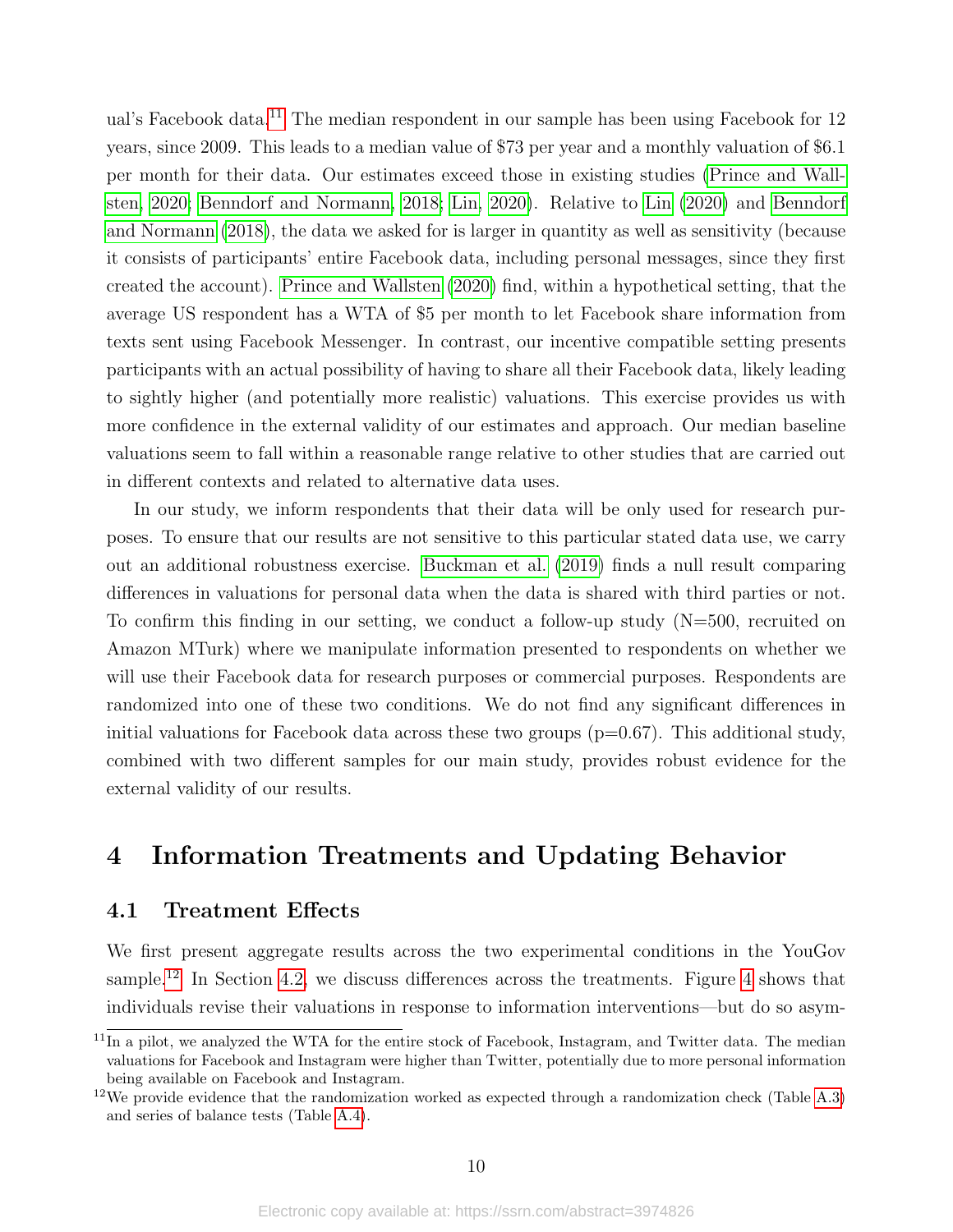metrically. As a reminder, the dollar amount mentioned in both the settlement and the revenue treatment is \$400.[13](#page-11-0) The majority of participants who revise have baseline WTAs lower than \$400. At higher baseline valuations, there is no difference between the WTA and revised WTA. This holds even when extending the distribution to \$10,000 (see Online Appendix Figure [A.2\)](#page-29-0). Focusing on the individuals who revise and have baseline WTA less than \$400, we note that  $98.2\%$  revise their valuations upwards. This makes the overall distribution of the revised valuations less dispersed than the distribution of the initial baseline valuations. In particular, after the treatments, the proportion of individuals with a WTA of \$400 or more increases from 60.9% to  $70.1\%$ <sup>[14](#page-11-1)</sup>

We find that women are more likely (by 5 percentage points) to update their valuations in response to the information treatment than men (column (3), Table [2\)](#page-20-1). Similarly, Black respondents are more likely to update their valuations than White. The effect is similar for low vs. high income, measured at the \$50K annual income threshold, with low income individuals more likely to revise. These results suggest that information treatments can lead individuals to reassess their valuations, and that providing actual market information can reduce dispersion and heterogeneity in valuations. Given that disadvantaged groups respond significantly more to these interventions, we conclude that information frictions do play a role in the ex ante gaps in WTA for digital data across these demographic groups of interest. In fact, while the information interventions help marginalized groups largely because they are over represented below the \$400 threshold, column (4) shows that the probability to revise valuations persists even after controlling for initial WTA. This suggests that participants from these groups appear to value the information treatment more, relative to others.

It is important to note that the asymmetric updating outcome of the informational treatments cannot be explained as a simple reference point effect within a Bayesian setting. A reference point effect would have implied a symmetric revision of valuations, consistent with a Bayesian framework since we would have witnessed users with valuations above \$400 revise their WTA downward, in addition to those whose with valuations lower than \$400 revising upward. Indeed, these results suggest that an individual's data valuations are driven in part by objective information, and in part by subjective beliefs about data and data privacy. In fact, although the information treatments increase the valuations of marginalized groups, dispersion and heterogeneity in valuations persist ex post. Objective information alone does not eliminate differences in valuations. Regulatory and industry initiatives have attempted to reduce the asymmetric information problem in different ways. It appears that such interventions, while important, cannot eliminate the dispersion in valuations across groups. To

<span id="page-11-0"></span><sup>&</sup>lt;sup>13</sup>In a pilot study, we found that different dollar values associated with the information treatments lead to qualitatively similar results. The results are available from the authors upon request.

<span id="page-11-1"></span><sup>&</sup>lt;sup>14</sup>The share of participants whose valuations were exactly \$400 increases from 0.9% to 7.3% post treatment.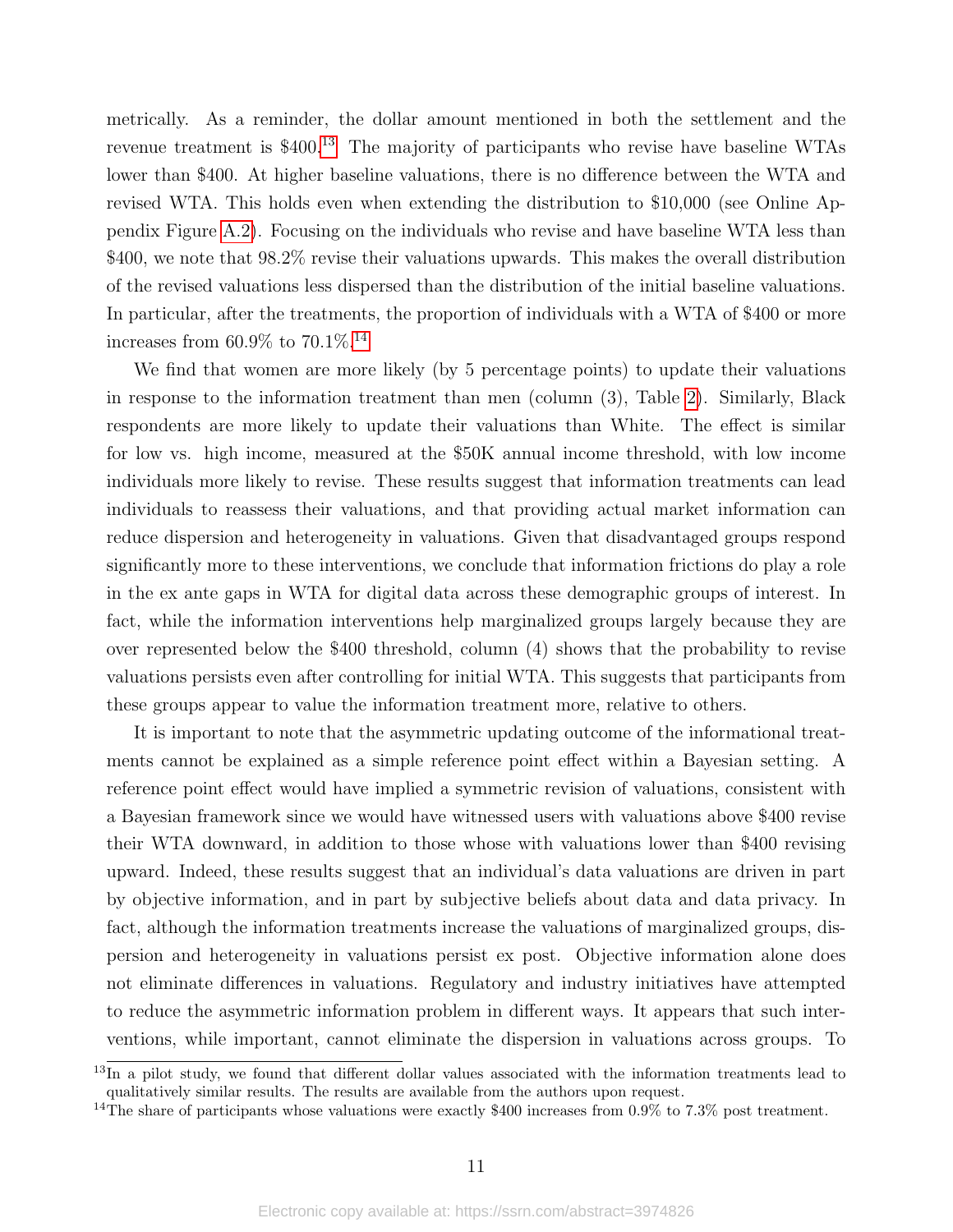examine this further, we analyze how an individual's baseline valuation and propensity to revise varies with their self-reported beliefs about privacy being a fundamental human right and the ability of the free market to value data correctly.<sup>[15](#page-12-1)</sup> We code each variable as one if the individual either agrees or strongly agrees with a certain statement. In column (1) of Table [2,](#page-20-1) we find that individuals who think that privacy is a fundamental human right value their data significantly more. Similarly, those who think that the free market provides an appropriate degree of privacy protection value their data less. Consistent with the intuition of valuations being driven by a composite of objective and subjective factors, individuals who think that privacy is a fundamental human right are less likely to revise their beliefs, whereas market-oriented individuals are more likely to revise (column (3)). In column (4), we show that the higher propensity to revise for women and Black participants persists after controlling for baseline valuations.

To ensure that the updating behavior is not a simple artefact of experimenter demand (in that individuals may update simply because we asked them if they would like to revise their valuations, following the information treatment), we carry out a robustness check. We run an additional online study  $(N=251)$  in which we do not provide participants with any information about valuations, but simply ask them whether they would like to revise their valuations without any information treatment. In this placebo check, we find that only 2.3% of the individuals (6 participants) revise their valuations. The revision probability in our main analysis is about 12 times higher and our placebo estimates are significantly lower than estimates of similar checks in the literature [\(Allcott and Taubinsky, 2015\)](#page-16-13), providing confidence that our estimates are not driven by experimenter demand.

#### <span id="page-12-0"></span>4.2 Differences across Information Treatments

For individuals with a valuation below \$400, both treatments induce a large share of respondents to update their valuations: the settlement treatment led 55% of individuals to update, while the revenue treatment induced 49% of individuals to update their baseline valuations. Since both treatments refer to the same monetary value (\$400), the mechanism behind the updating of valuations may emanate from how individuals view the information they received.

To understand this, we analyze the answers to the free-form question asked immediately after respondents were given the chance to revise their valuations. We train an algorithm to cluster responses (the details of this algorithm can be found in the Online Appendix). The algorithm produces four clusters, and we look at the relative distributions of responses in the clusters across treatment groups (Figure [5\)](#page-25-0). The clusters (in Tables [A.5-](#page-40-0)[A.8\)](#page-43-0) can be

<span id="page-12-1"></span><sup>&</sup>lt;sup>15</sup>The statements used in the endline survey are: (1) Privacy is a fundamental human right and (2) I trust that the free market leads to appropriate privacy protection.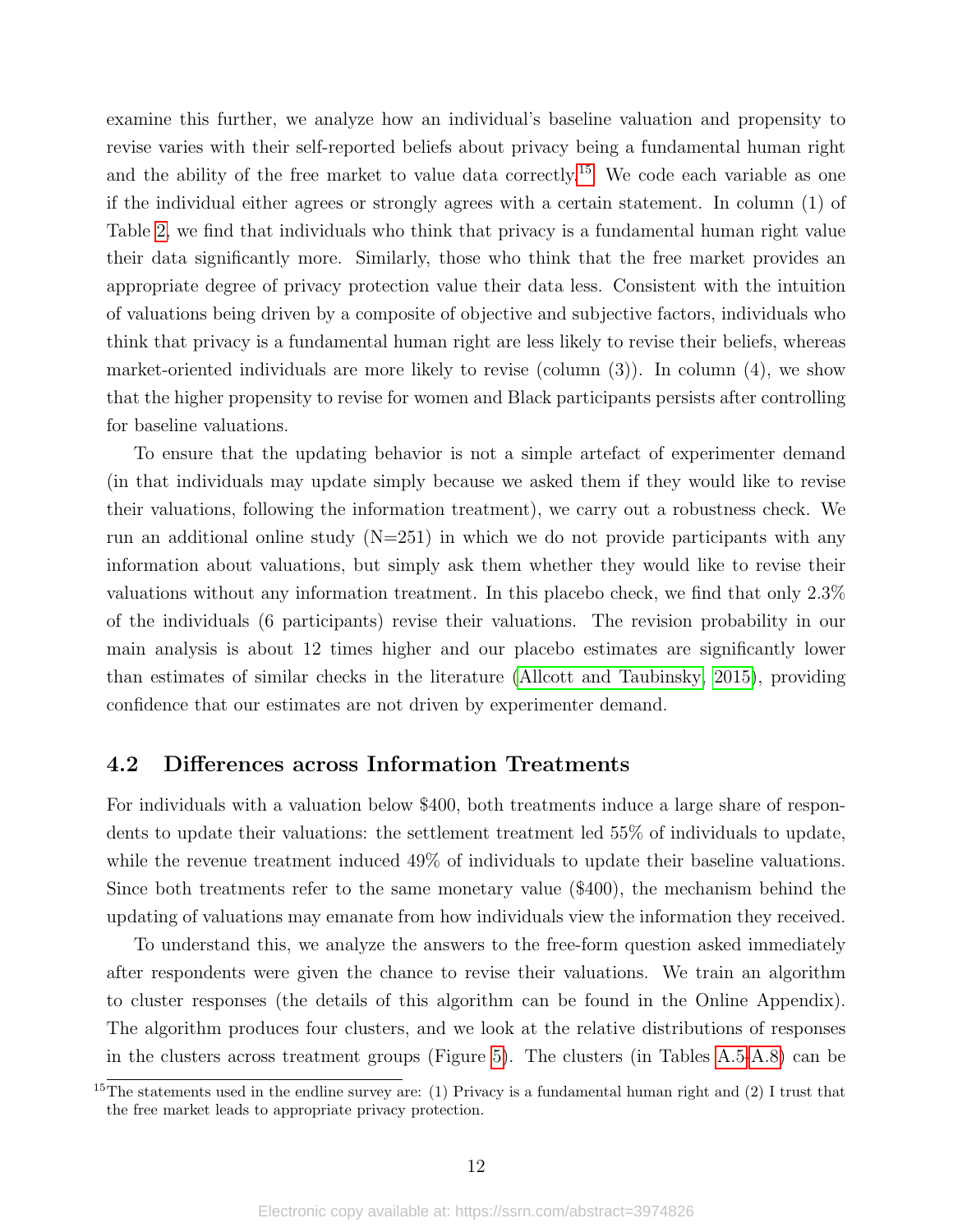labeled as a "revenue cluster" that contains responses discussing the value of one's data; a "data use cluster" that contains responses discussing how data is used by firms; a "careful sharing cluster" that contains responses from individuals who state they are very careful about the information they share online; and an "extreme privacy cluster" that contains responses emphasizing the sensitivity of their data and an unwillingness to part with it except at extreme prices. The results in Figure [5](#page-25-0) show that the distribution of responses across clusters are different between the two information treatments. First, we find that those in the revenue treatment are substantially more likely to be in the revenue cluster  $(p < 0.01)$ . This suggests that the revenue treatment induces individuals to revise by updating their beliefs about the value of their data to the firm, which also impacts their own user valuations. The settlement treatment, however, induces more individuals to be members of the extreme privacy clusters  $(p < 0.01)$ . This suggests that the settlement treatment induces respondents to revise their valuations by updating beliefs about the potential harms of sharing their data. Taken together, this suggests that the two treatments work by updating beliefs on different aspects of a user's value of data.[16](#page-13-0)

The baseline updating results also show that the settlement treatment led to a slightly higher increase in updating relative to the revenue treatment, even though the absolute increase across the two treatments was high  $(55\% \text{ vs. } 49\% \text{ with } p<0.01)$ . To understand the quantitative difference in revision across the two treatments, we conducted a post-hoc survey on Amazon Mechanical Turk (N=250). We test whether this difference might arise due to the fact that individuals are more uncertain about settlement amounts relative to how much revenue Facebook earns. We asked subjects to predict the monetary values associated with Facebook revenues as well as the data settlement lawsuit. We found that there was significantly more uncertainty about the settlement treatment, consistent with the hypothesis that the settlement treatment induced larger updates in individuals' beliefs about the value of their data. In particular, subjects were 10 percentage points more likely  $(p<0.01)$  to respond saying "I don't know" when trying to predict the settlement amount  $(N=79)$  relative to the revenue amount  $(n=53)$ .<sup>[17](#page-13-1)</sup> That said, there was still substantial uncertainty and underestimation about the amount of money Facebook would earn per user, consistent with the smaller, but still substantial, share of revisions we observed in the revenue treatment. This survey lends credence to the fact that individuals are especially uncertain about settlement values, leading to a higher effect of the settlement treatment relative to the revenue treatment.

<span id="page-13-0"></span><sup>&</sup>lt;sup>16</sup>This analysis also shows that individuals do not go into the details of the data settlement lawsuit or the specifics of Facebook's revenue streams. The responses of users are generic and centered around the broad themes found in the text analysis. This is also consistent with the limited time individuals spent on the information treatment page.

<span id="page-13-1"></span><sup>&</sup>lt;sup>17</sup>These elicitations were not incentivized, so as to avoid subjects searching for the exact answer.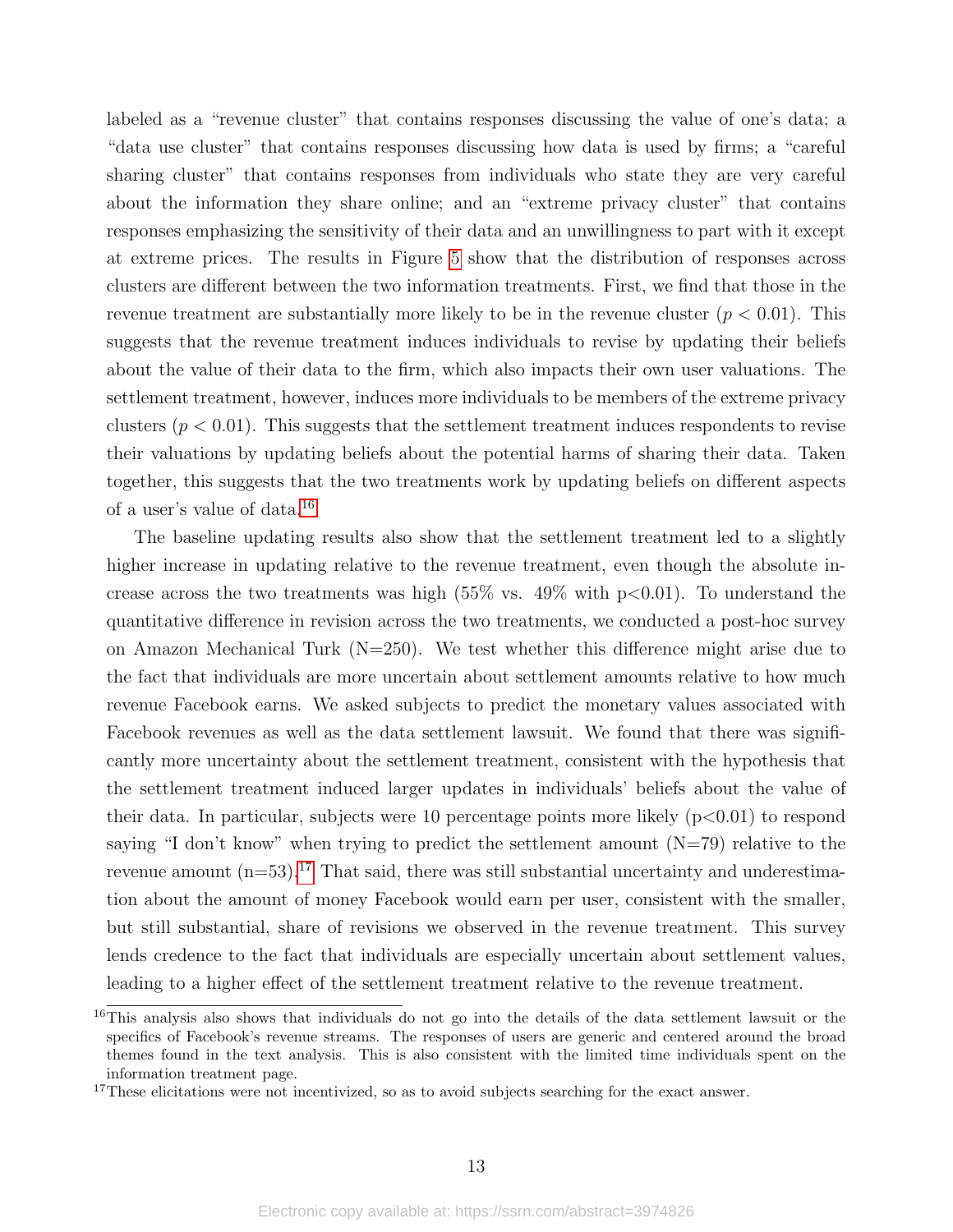### <span id="page-14-0"></span>5 DDP Sample Results

In this section we report the results of the experiment with the Data Dividend Project sample. Access to this sample through our collaboration with the DDP allows us a rare insight into information frictions associated with personal data valuations for individuals whom we expect to be more conscious and better informed about data and privacy. Six hundred and fiftytwo respondents completed the experiment. Table [A.2](#page-36-0) shows this DDP sample to be more concerned about privacy than the YouGov sample, as DDP members provide significantly different responses to nearly all of the endline privacy attitude questions. For example, DDP members are more likely to believe that privacy is a fundamental right and that tech companies earn too much, and less likely to believe that the free market will lead to the appropriate amount of privacy. In terms of demographics, DDP members are more likely to be Asian and less likely to be Black, Table [A.1.](#page-35-0) In addition, men are over represented in the DDP sample.

Figure [6](#page-26-0) presents the distribution of valuations across the DDP and the YouGov sample. The WTA distribution in the DDP first order stochastically dominates that of the representative sample. Figure [6](#page-26-0) shows an additional nuance: individuals in the DDP sample are more likely to have very high WTA and less likely to have very low valuations relative to the YouGov sample (in fact, the median baseline valuation for the DDP sample is \$1000, which is 33% higher than the median valuation of \$750 in the YouGov sample). These results confirm that this sample is more concerned with privacy and provide confidence in the experimental approach. Analyzing the WTA heterogeneity by race, we find that the median Black respondent (N=29) has a WTA of \$500, whereas that of a White respondent is  $$1000$ <sup>[18](#page-14-1)</sup> In line with the YouGov sample, WTA increases with income, with a median WTA of \$600 for the lowest income bracket (less than \$30K) and a WTA of \$1000 for those with income greater than \$100K. Also in line with the YouGov sample, those individuals who prefer not to report their income  $(N=65)$  have the highest median valuations: \$10,000. Finally, the median valuations by gender are the same at \$1000, though female WTA is lower after the 75th percentile.

We find remarkably similar responses to the information treatments across the two sample of respondents. The probability of revision in the DDP sample is 29.4% (28.6% in the YouGov sample). As in the YouGov sample, the probability of revision in the DDP sample is asymmetric, with 58.7% of individuals whose WTA is less than \$400 revising their valuations (Figure [7\)](#page-27-0). All participants who revise their WTA revise it higher. Additionally, in line with the YouGov sample, we see that individuals are 12% more likely to respond to the settlement treatment relative to the revenue treatment. This effect is noisy (and not statistically significant), due to the smaller sample size and should be interpreted as suggestive. These results

<span id="page-14-1"></span><sup>&</sup>lt;sup>18</sup>This analysis is based on a smaller sample than the YouGov analysis. Therefore, some of its results should be taken as suggestive.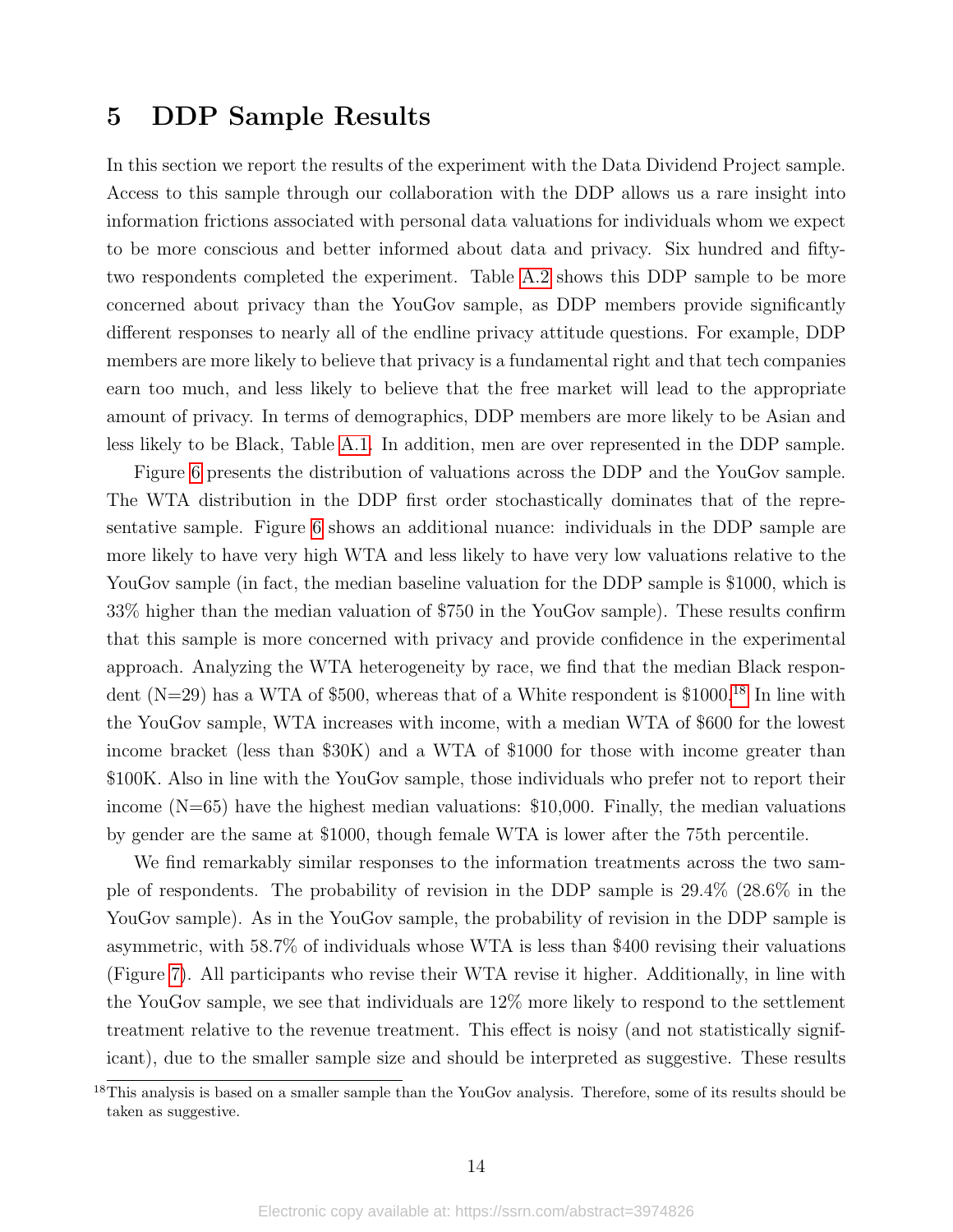are notable as they demonstrate that even individuals who care about the core issue of data dividends and privacy have a hard time valuing personal data for which there is no active market. This highlights the widespread prevalence of information frictions in data valuations.

## 6 Conclusion

As policymakers explore introducing data dividends and companies experiment with new business models around data markets, it is essential to understand the economic valuations of consumers' personal data. In this paper, we provide evidence documenting substantial dispersion and heterogeneity by gender, race, and income in users' data valuations for their social media data through incentive compatible studies on a representative sample of US internet population as well as a privacy conscious sample. Marginalized individuals have significantly lower data valuations in both samples even after controlling for income, education, and Facebook usage. Through a randomized intervention, we find evidence that participants respond to information giving them a signal about the value of their data from legal settlements and revenue projections. Specifically, we find that low WTA users in both samples revise their valuations upwards towards the settlement amount while high WTA users do not revise downwards. These revisions significantly reduce the observed heterogeneity in baseline valuations for marginalized individuals. Dispersion and heterogeneity in valuations, however, persist following the information treatments, consistent with theories of data and privacy valuations that construed them as amalgams of objective and subjective factors. Ours results are remarkably similar for the privacy conscious Data Dividend Project sample.

We conduct several additional smaller scale studies to make sure that our results are robust and externally valid. We find that valuations are similar whether we use respondents' data for research or commercial purposes. Furthermore, valuations do not seem to suffer from experimenter demand effects when we conduct a placebo study where respondents are given a chance to revise their valuations without receiving any information treatment. We also conduct smaller scale pilot studies for measuring valuations of Twitter and Instagram data and find qualitatively similar results. Taken together, these studies provide robust evidence documenting heterogeneity in valuations for personal data across different demographic groups and updating of valuations in the presence of information treatments.

Our research is not without limitations. We only focus on the user side of data markets. Future research could study how firms value user data, how these valuations vary based on user characteristics, and how markets for personal data evolve towards equilibrium. We hope that our current paper spurs future research in this nascent field of personal data markets.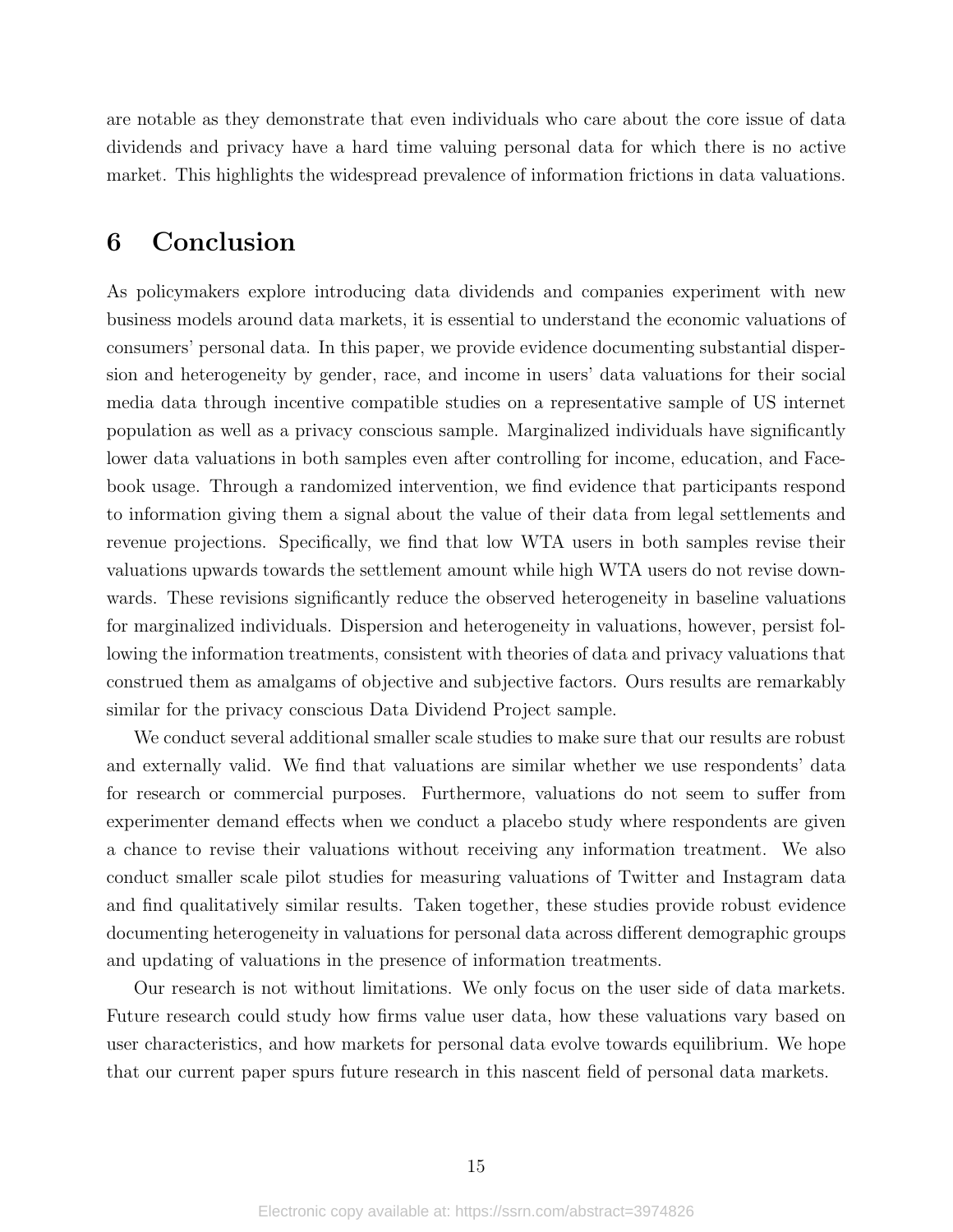## References

- <span id="page-16-6"></span>Acquisti, A., Brandimarte, L., and Loewenstein, G. (2015). "Privacy and human behavior in the age of information." Science,  $347(6221)$ , 509–514.
- <span id="page-16-2"></span>Acquisti, A., Taylor, C., and Wagman, L. (2016). "The economics of privacy." Journal of economic Literature,  $54(2)$ , 442–92.
- <span id="page-16-10"></span>Adjerid, I., Acquisti, A., Brandimarte, L., and Loewenstein, G. (2013). "Sleights of privacy: Framing, disclosures, and the limits of transparency." In Proceedings of the ninth symposium on usable privacy and security, 1–11.
- <span id="page-16-7"></span>Alesina, A., Ferroni, M. F., and Stantcheva, S. (2021). "Perceptions of racial gaps, their causes, and ways to reduce them." Tech. rep., National Bureau of Economic Research.
- <span id="page-16-12"></span>Allcott, H., Braghieri, L., Eichmeyer, S., and Gentzkow, M. (2020). "The welfare effects of social media." American Economic Review, 110(3), 629–76.
- <span id="page-16-13"></span>Allcott, H., and Taubinsky, D. (2015). "Evaluating behaviorally motivated policy: Experimental evidence from the lightbulb market." American Economic Review, 105(8), 2501–38.
- <span id="page-16-14"></span>Angelov, D. (2020). "Top2vec: Distributed representations of topics." arXiv preprint arXiv:2008.09470.
- <span id="page-16-1"></span>Arrieta-Ibarra, I., Goff, L., Jiménez-Hernández, D., Lanier, J., and Weyl, E. G. (2018). "Should we treat data as labor? moving beyond" free"." In aea Papers and Proceedings, vol. 108, 38–42.
- <span id="page-16-3"></span>Athey, S., Catalini, C., and Tucker, C. (2017). "The digital privacy paradox: Small money, small costs, small talk." Tech. rep., National Bureau of Economic Research.
- <span id="page-16-0"></span>Au-Yeung, A. (2019). "California wants to copy alaska and pay people a 'data dividend.' is it realistic?" https://www.forbes.com/sites/angelauyeung/2019/02/14/california-wantsto-copy-alaska-and-pay-people-a-data-dividend–is-it-realistic/?sh=76a5d1d4222c, accessed: 2021-11-30.
- <span id="page-16-11"></span>Becker, G. M., DeGroot, M. H., and Marschak, J. (1964). "Measuring utility by a singleresponse sequential method." *Behavioral science*,  $9(3)$ ,  $226-232$ .
- <span id="page-16-9"></span>Beke, F. T., Eggers, F., Verhoef, P. C., et al. (2018). "Consumer informational privacy: Current knowledge and research directions."
- <span id="page-16-5"></span>Benndorf, V., and Normann, H.-T. (2018). "The willingness to sell personal data." The Scandinavian Journal of Economics,  $120(4)$ ,  $1260-1278$ .
- <span id="page-16-4"></span>Beresford, A. R., Kübler, D., and Preibusch, S. (2012). "Unwillingness to pay for privacy: A field experiment." *Economics letters*,  $117(1)$ ,  $25-27$ .
- <span id="page-16-8"></span>Beshears, J., Choi, J. J., Laibson, D., and Madrian, B. C. (2009). "The importance of default options for retirement saving outcomes: Evidence from the united states." In Social security policy in a changing environment, 167–195, University of Chicago Press.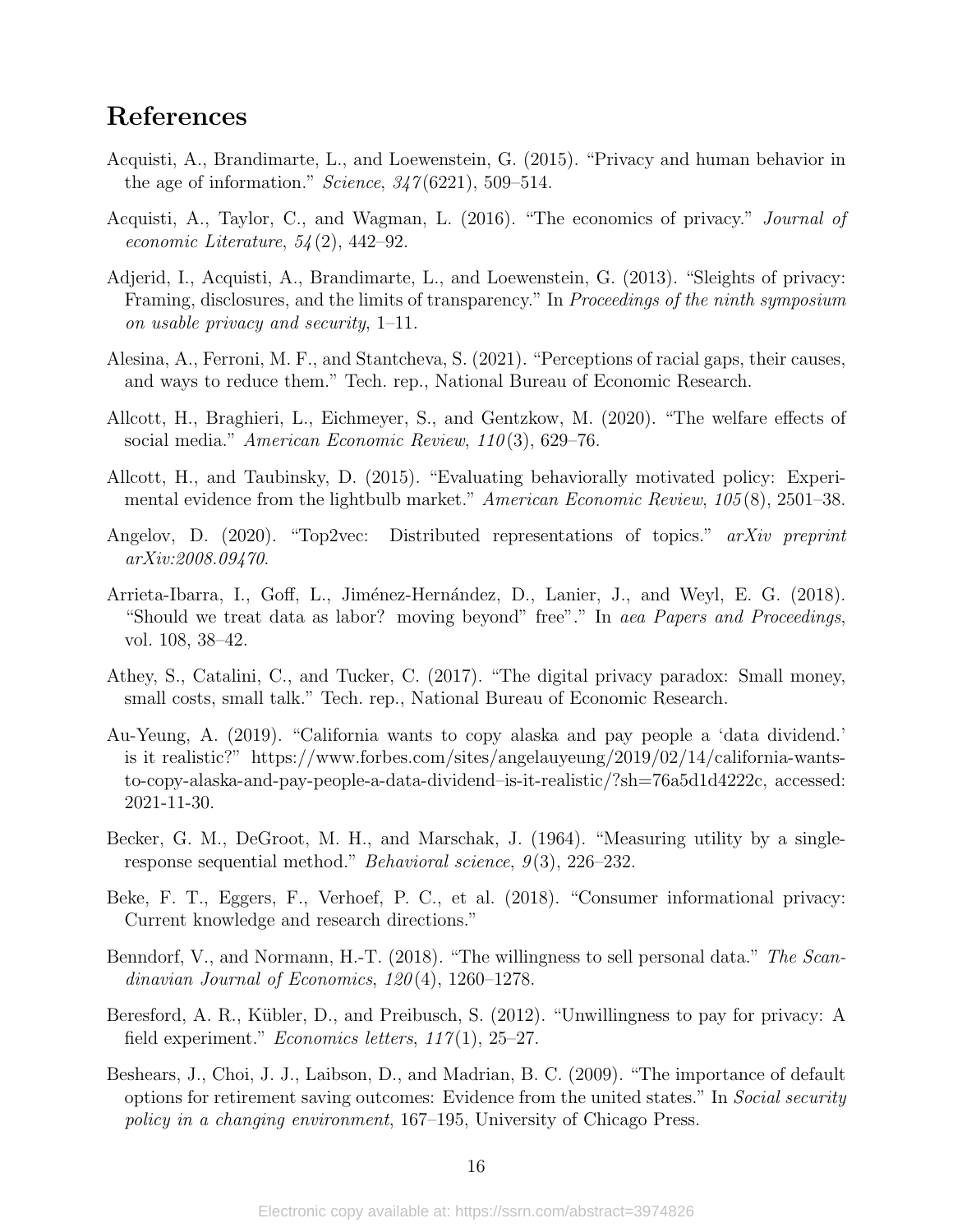- <span id="page-17-15"></span>Blei, D. M., Ng, A. Y., and Jordan, M. I. (2003). "Latent dirichlet allocation." the Journal of machine Learning research, 3, 993–1022.
- <span id="page-17-8"></span>Brynjolfsson, E., Collis, A., and Eggers, F. (2019). "Using massive online choice experiments to measure changes in well-being." Proceedings of the National Academy of Sciences, 116(15), 7250–7255.
- <span id="page-17-10"></span>Buckman, J. R., Bockstedt, J. C., and Hashim, M. J. (2019). "Relative privacy valuations under varying disclosure characteristics." Information Systems Research,  $30(2)$ , 375–388.
- <span id="page-17-3"></span>Calo, R.  $(2011)$ . "The boundaries of privacy harm." *Ind. LJ*, 86, 1131.
- <span id="page-17-2"></span>Cao, X., and Zhang, J. (2021). "Preference learning and demand forecast." Marketing Science,  $40(1), 62-79.$
- <span id="page-17-6"></span>Christofides, E., Muise, A., and Desmarais, S. (2012). "Hey mom, what's on your facebook? comparing facebook disclosure and privacy in adolescents and adults." Social Psychological and Personality Science,  $3(1)$ , 48–54.
- <span id="page-17-5"></span>Danezis, G., Lewis, S., and Anderson, R. J. (2005). "How much is location privacy worth?" In WEIS, vol. 5, Citeseer.
- <span id="page-17-14"></span>De Quidt, J., Haushofer, J., and Roth, C. (2018). "Measuring and bounding experimenter demand." American Economic Review, 108 (11), 3266–3302.
- <span id="page-17-0"></span>Elsaify, M., and Hasan, S. (2020). "Some data on the market for data." Available at SSRN 3568817.
- <span id="page-17-11"></span>Facebook (2021a). "Facebook inc, 10-k filed on 1/28/2021." https://d18rn0p25nwr6d.cloudfront.net/CIK-0001326801/63ed9556-914c-4fbe-9603- 09900dbaf7d9.html, accessed: 2021-11-30.
- <span id="page-17-9"></span>Facebook (2021b). "How do i download a copy of my information on facebook?" https://www.facebook.com/help/212802592074644, accessed: 2021-11-30.
- <span id="page-17-1"></span>Feygin, Y., Li, H., Lala, C., Hecht, B., Vincent, N., Scarcella, L., and Prewitt, M. (2021). "A data dividend that works: steps toward building an equitable data economy." Berggruen Institute White Paper.
- <span id="page-17-7"></span>Guriev, S., Henry, E., and Zhuravskaya, E. (2020). "Checking and sharing alt-facts." CEPR Discussion Paper No. DP14738.
- <span id="page-17-13"></span>Haaland, I., Roth, C., and Wohlfart, J. (2020). "Designing information provision experiments."
- <span id="page-17-12"></span>Hjort, J., Moreira, D., Rao, G., and Santini, J. F. (2021). "How research affects policy: Experimental evidence from 2,150 brazilian municipalities." American Economic Review,  $111(5)$ , 1442–80.
- <span id="page-17-4"></span>Holtrop, N., Wieringa, J. E., Gijsenberg, M. J., and Verhoef, P. C. (2017). "No future without the past? predicting churn in the face of customer privacy." International Journal of Research in Marketing,  $34(1)$ , 154–172.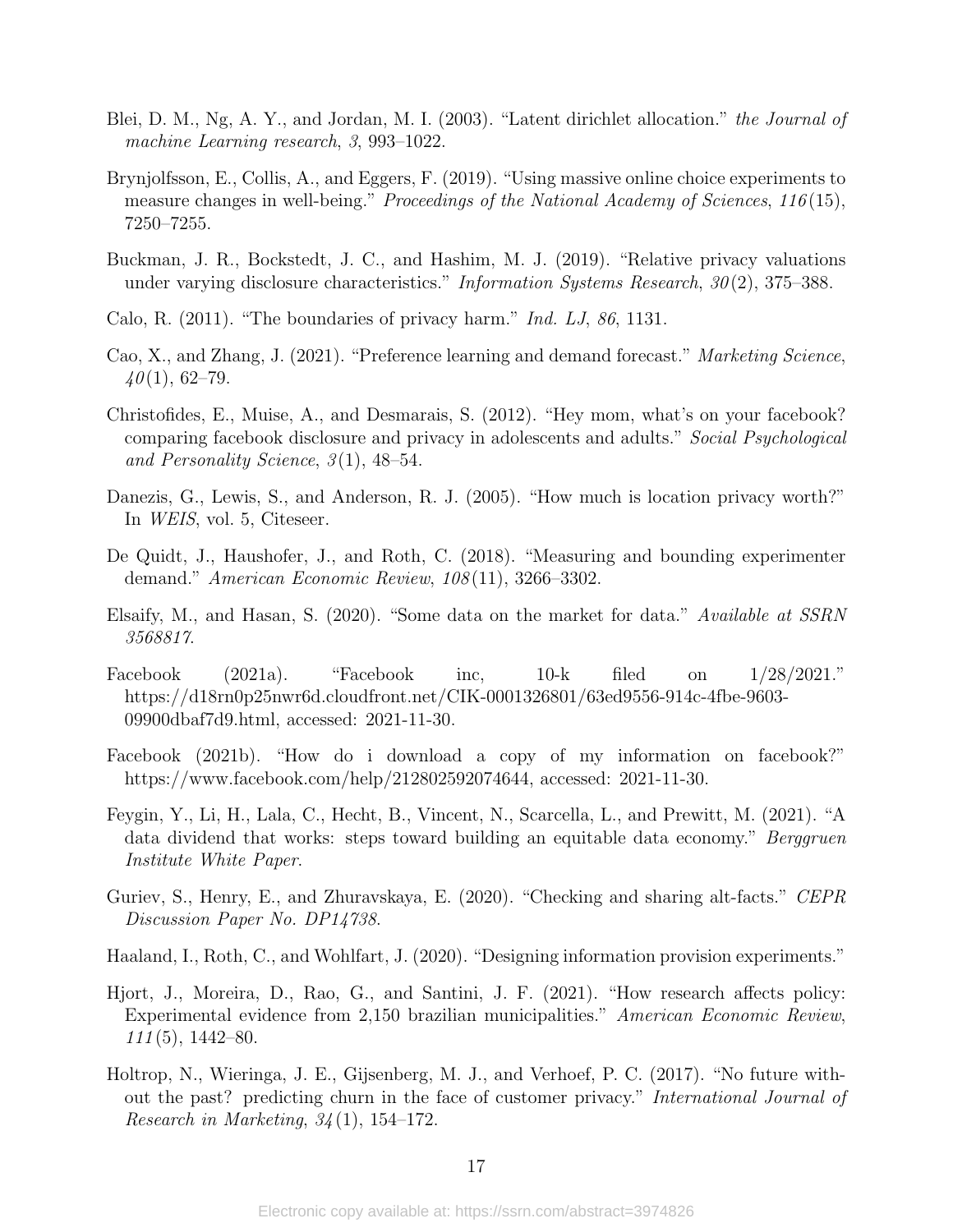- <span id="page-18-11"></span>Hoy, M. G., and Milne, G. (2010). "Gender differences in privacy-related measures for young adult facebook users." Journal of interactive advertising,  $10(2)$ ,  $28-45$ .
- <span id="page-18-7"></span>Huang, Y., Ellickson, P. B., and Lovett, M. J. (2020). "Learning to set prices." Available at SSRN 3267701.
- <span id="page-18-9"></span>Hui, K.-L., Teo, H. H., and Lee, S.-Y. T. (2007). "The value of privacy assurance: An exploratory field experiment." Mis Quarterly, 19–33.
- <span id="page-18-3"></span>Lambrecht, A., and Tucker, C. (2019). "Algorithmic bias? an empirical study of apparent gender-based discrimination in the display of stem career ads." Management science,  $65(7)$ , 2966–2981.
- <span id="page-18-0"></span>Laudon, K. C. (1996). "Markets and privacy." *Communications of the ACM*, 39(9), 92–104.
- <span id="page-18-5"></span>Lin, T. (2020). "Valuing intrinsic and instrumental preferences for privacy." Available at SSRN 3406412.
- <span id="page-18-14"></span>Mamadehussene, S., and Sguera, F. (2022). "On the reliability of the bdm mechanism." Management Science,  $\theta(0)$ , null.
- <span id="page-18-10"></span>Prince, J., and Wallsten, S. (2020). "How much is privacy worth around the world and across platforms?" Available at SSRN.
- <span id="page-18-12"></span>Schwartz, P. M. (2003). "Property, privacy, and personal data." Harv. L. Rev., 117, 2056.
- <span id="page-18-4"></span>Sevelius, J. M., Gutierrez-Mock, L., Zamudio-Haas, S., McCree, B., Ngo, A., Jackson, A., Clynes, C., Venegas, L., Salinas, A., Herrera, C., et al. (2020). "Research with marginalized communities: challenges to continuity during the covid-19 pandemic." AIDS and Behavior,  $24(7)$ , 2009–2012.
- <span id="page-18-2"></span>Shiller, B. (2021). "Optimized sticky targeted pricing." Available at SSRN 3845138.
- <span id="page-18-6"></span>Shiller, B. R. (2020). "Approximating purchase propensities and reservation prices from broad consumer tracking." International Economic Review, 61 (2), 847–870.
- <span id="page-18-1"></span>Spiekermann, S., Acquisti, A., Böhme, R., and Hui, K.-L. (2015). "The challenges of personal data markets and privacy." Electronic markets, 25 (2), 161–167.
- <span id="page-18-13"></span>Spiekermann, S., Korunovska, J., and Bauer, C. (2012). "Psychology of ownership and asset defense: Why people value their personal information beyond privacy." Available at SSRN 2148886.
- <span id="page-18-8"></span>Streamlytics (2021). "Streamlytics crushes target, 1 billion data points processed." https://www.globenewswire.com/news-release/2021/10/19/2316656/0/en/Streamlytics-Crushes-Target-1-Billion-Data-Points-Processed.html, accessed: 2021-11-30.
- <span id="page-18-15"></span>Sun-Times Staff (2020). "Illinois facebook users can apply for up to \$400 settlement as part of privacy lawsuit." https://chicago.suntimes.com/2020/9/22/21451907/illinois-facebookusers-can-apply-for-up-to-400-settlement-as-part-of-privacy-lawsuit, accessed: 2021-11-30.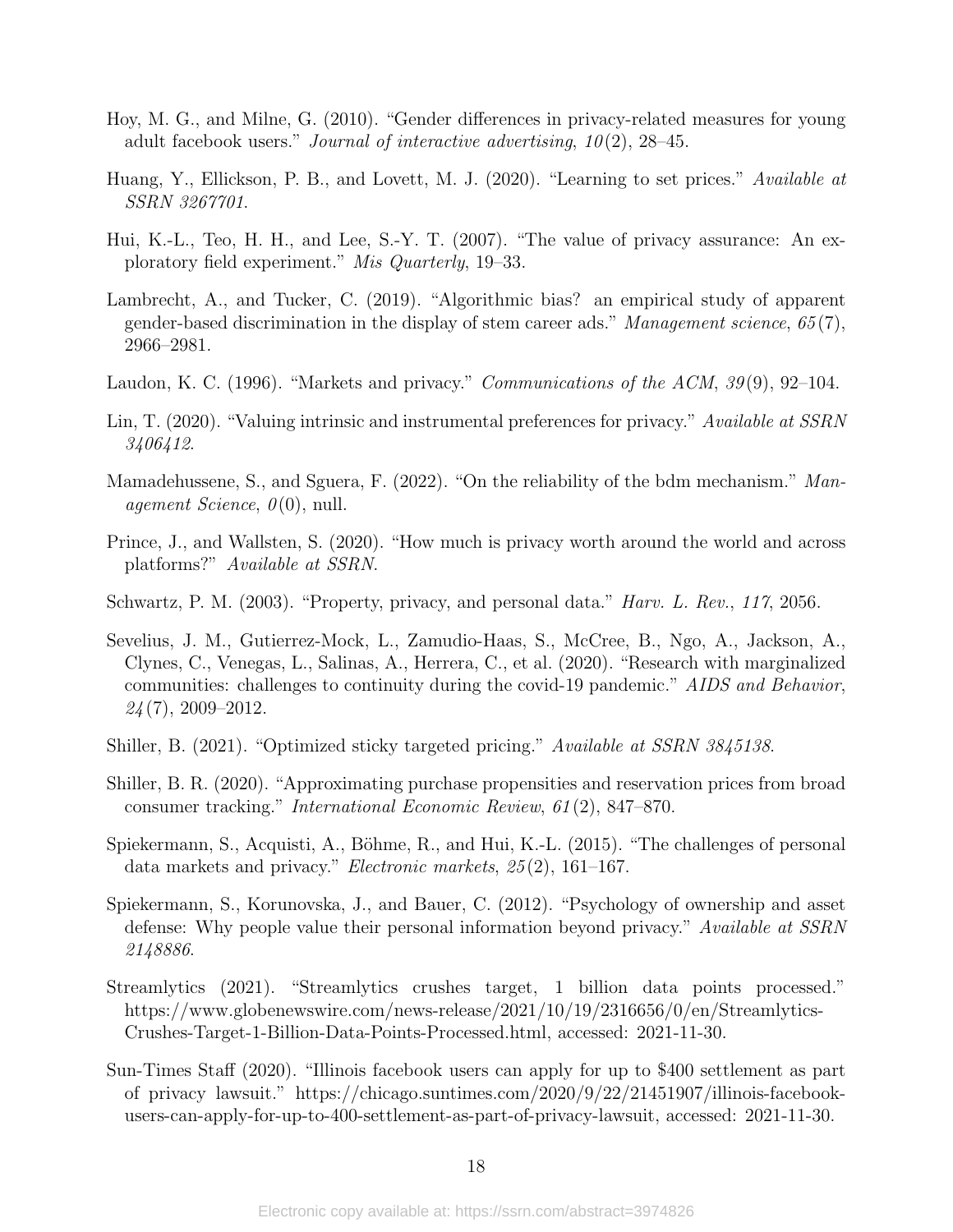- <span id="page-19-2"></span>Tomaino, G., Wertenbroch, K., and Walters, D. J. (2021). "Intransitivity of consumer preferences for privacy." INSEAD Working Paper.
- <span id="page-19-5"></span>Tsai, J. Y., Egelman, S., Cranor, L., and Acquisti, A. (2011). "The effect of online privacy information on purchasing behavior: An experimental study." Information systems research,  $22(2)$ , 254–268.
- <span id="page-19-0"></span>Ulloa, J. (2019). "Newsom wants companies collecting personal data to share the wealth with californians." https://www.latimes.com/politics/la-pol-ca-gavin-newsom-californiadata-dividend-20190505-story.html, accessed: 2021-11-30.
- <span id="page-19-4"></span>Xu, H., and Zhang, N. (2020). "From contextualizing to context-theorizing: Assessing context effects in privacy research." Available at SSRN 3624056.
- <span id="page-19-3"></span>Yang, A. (2020a). "Op-ed: Andrew yang: Make tech companies pay for your data." https://www-latimes-com.libproxy.mit.edu/opinion/story/2020-06-23/andrew-yangdata-dividend-tech-privacy, accessed: 2021-11-30.
- <span id="page-19-1"></span>Yang, K. H. (2020b). "Selling consumer data for profit: Optimal market-segmentation design and its consequences."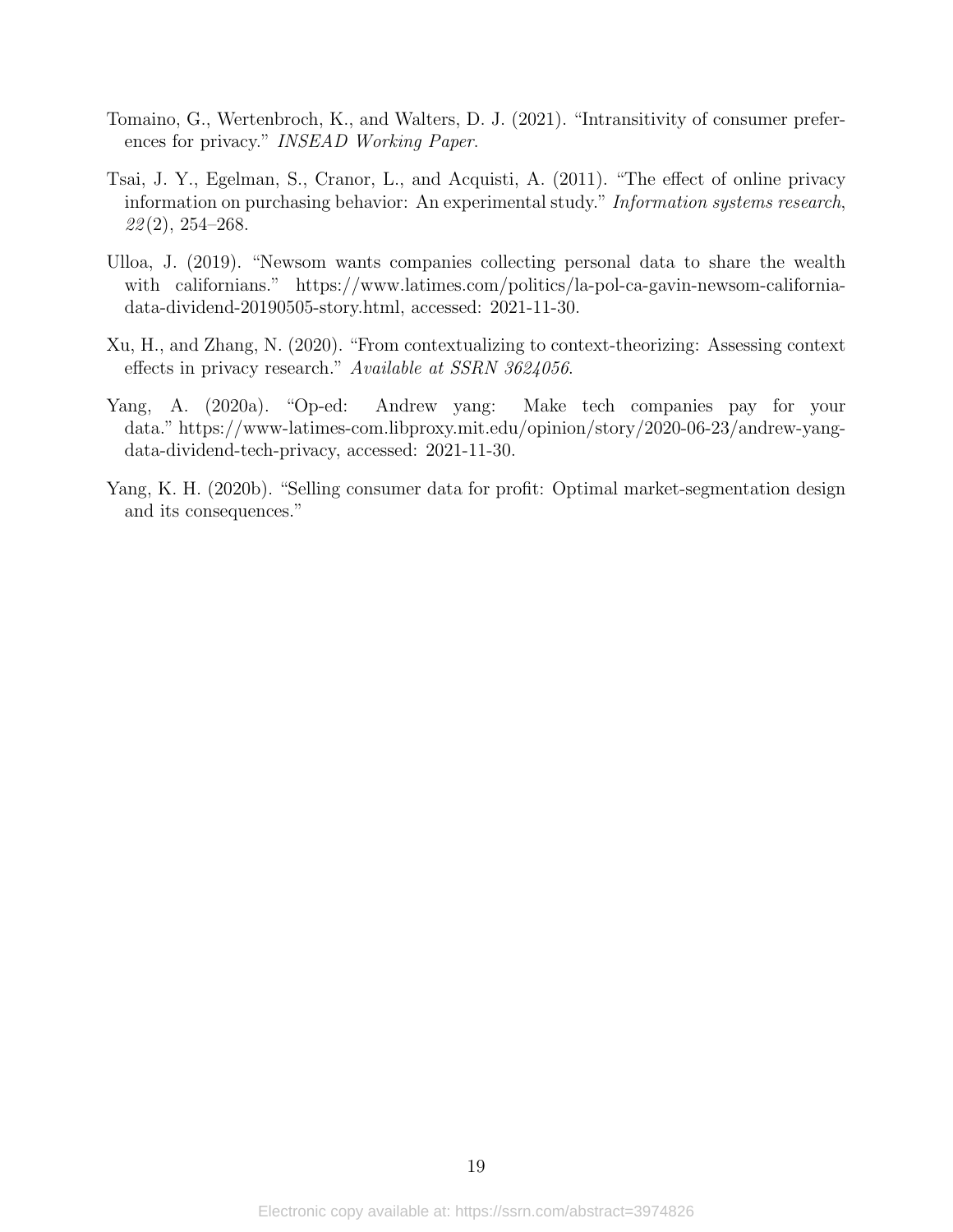## <span id="page-20-0"></span>Tables and Figures

|                     | $\left(1\right)$ | $\left(2\right)$ | $\left(3\right)$ | $\left( 4\right)$ |
|---------------------|------------------|------------------|------------------|-------------------|
|                     | Log(WTA)         | Log(WTA)         | Log(WTA)         | Log(WTA)          |
| Female              | $-0.378**$       |                  | $-0.376**$       | $-0.398**$        |
|                     | (0.157)          |                  | (0.157)          | (0.161)           |
| Black               |                  | $-0.557**$       | $-0.553**$       | $-0.438**$        |
|                     |                  | (0.217)          | (0.217)          | (0.217)           |
| Controls            | N                | N                | N                | V                 |
| Obs                 | 4141             | 4141             | 4141             | 4140              |
| Adj. $\mathbb{R}^2$ | 0.001            | 0.001            | 0.002            | 0.031             |

#### Table 1: Race and Gender Regression results

The unit of observation is the individual respondent. Robust standard errors in parentheses. The estimates are based on an OLS regression. Column (4) uses controls for income, education, age, Facebook usage and privacy beliefs. The mean of the dependent variable is 7.55. \*  $p < 0.1$ , \*\*  $p < 0.05$  \*\*\*  $p < 0.01$ .

<span id="page-20-1"></span>

|                             | (1)         | $\left( 2\right)$ | (3)                | (4)                |
|-----------------------------|-------------|-------------------|--------------------|--------------------|
|                             | Log(WTA)    | Log(revised WTA)  | $P(\text{Review})$ | $P(\text{Review})$ |
| Female                      | $-0.429***$ | $-0.361**$        | $0.050***$         | $0.039***$         |
|                             | (0.162)     | (0.159)           | (0.014)            | (0.014)            |
| Black                       | $-0.431**$  | $-0.355*$         | $0.049**$          | $0.038*$           |
|                             | (0.217)     | (0.210)           | (0.024)            | (0.023)            |
| Privacy is a Right          | $0.949***$  | $0.932***$        | $-0.002$           | 0.022              |
|                             | (0.153)     | (0.151)           | (0.017)            | (0.017)            |
| Market is Correct           | $-0.826***$ | $-0.884***$       | $0.099***$         | $0.078***$         |
|                             | (0.188)     | (0.182)           | (0.022)            | (0.022)            |
| Age                         | $0.009**$   | $0.011***$        | $-0.001$           | $-0.000$           |
|                             | (0.004)     | (0.004)           | (0.000)            | (0.000)            |
| High Income                 | $0.645***$  | $0.549***$        | $-0.060***$        | $-0.044***$        |
|                             | (0.143)     | (0.140)           | (0.015)            | (0.015)            |
| Prefer Not to Report Income | $2.171***$  | $2.153***$        | $-0.063***$        | $-0.010$           |
|                             | (0.371)     | (0.368)           | (0.023)            | (0.023)            |
| Baseline WTA Control        | N           | N                 | N                  | Y                  |
| Obs                         | 4140        | 4140              | 4140               | 4140               |
| Adj. $R^2$                  | 0.030       | 0.031             | 0.014              | 0.084              |

|  | Table 2: Mechanism Regression results |  |
|--|---------------------------------------|--|
|  |                                       |  |

The unit of observation is the individual respondent. Robust standard errors in parentheses. All regressions also control for intensity of Facebook usage. The estimates are based on an OLS regression.  $*$   $p < 0.1$ ,  $**$  $p < 0.05$  \*\*\*  $p < 0.01.$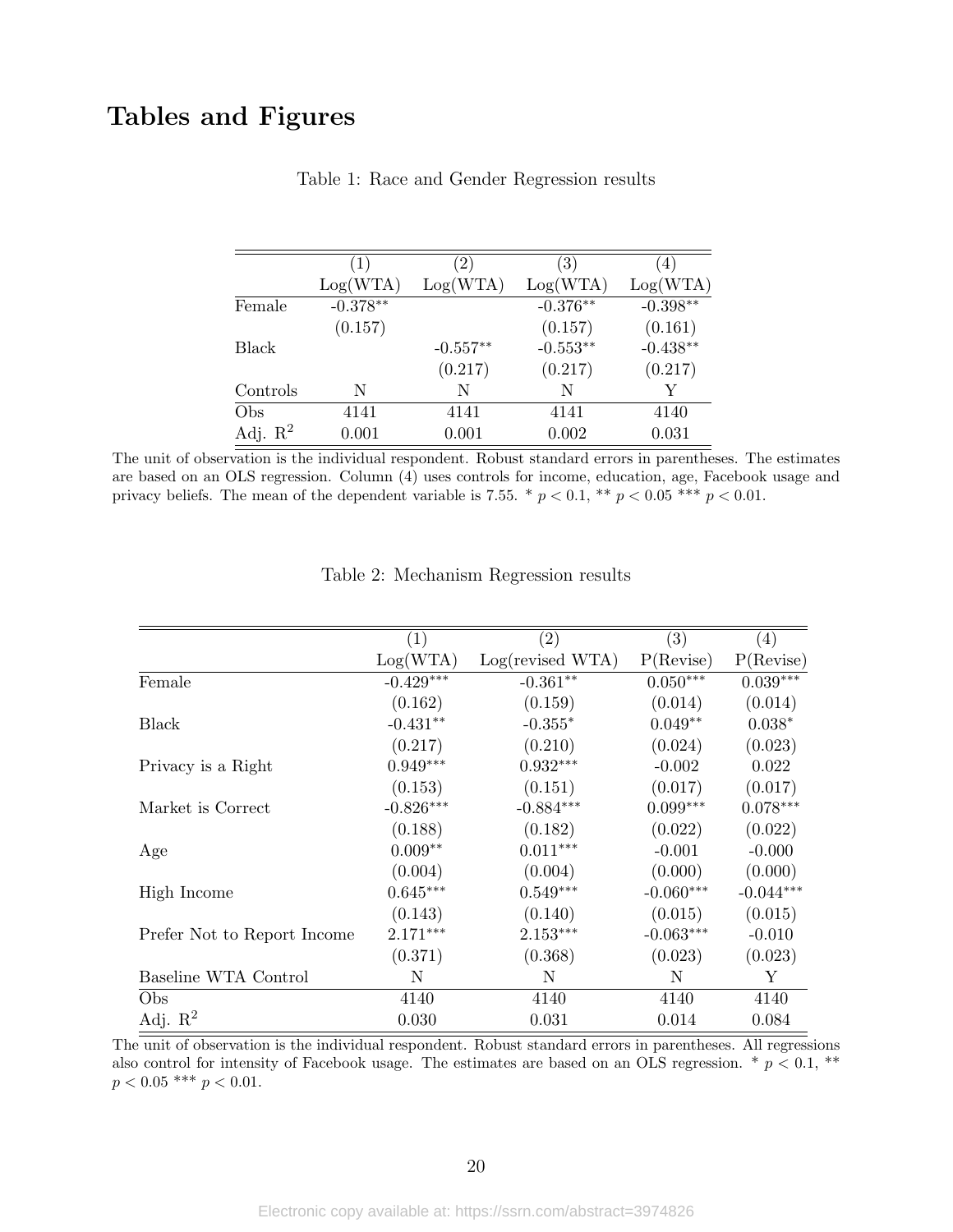<span id="page-21-0"></span>

Figure 1: Distribution of Baseline Valuations: Full Sample

<span id="page-21-1"></span>The figure in the top panel shows a histogram with the distribution of valuations for the YouGov sample at \$250 intervals. In this figure, all values above \$10,000 are displayed in the bar at \$10,000. The bottom panel shows the cumulative distribution function (CDF) of baseline valuations for the YouGov sample. The shaded area represents the 95% uniform confidence interval for the distribution.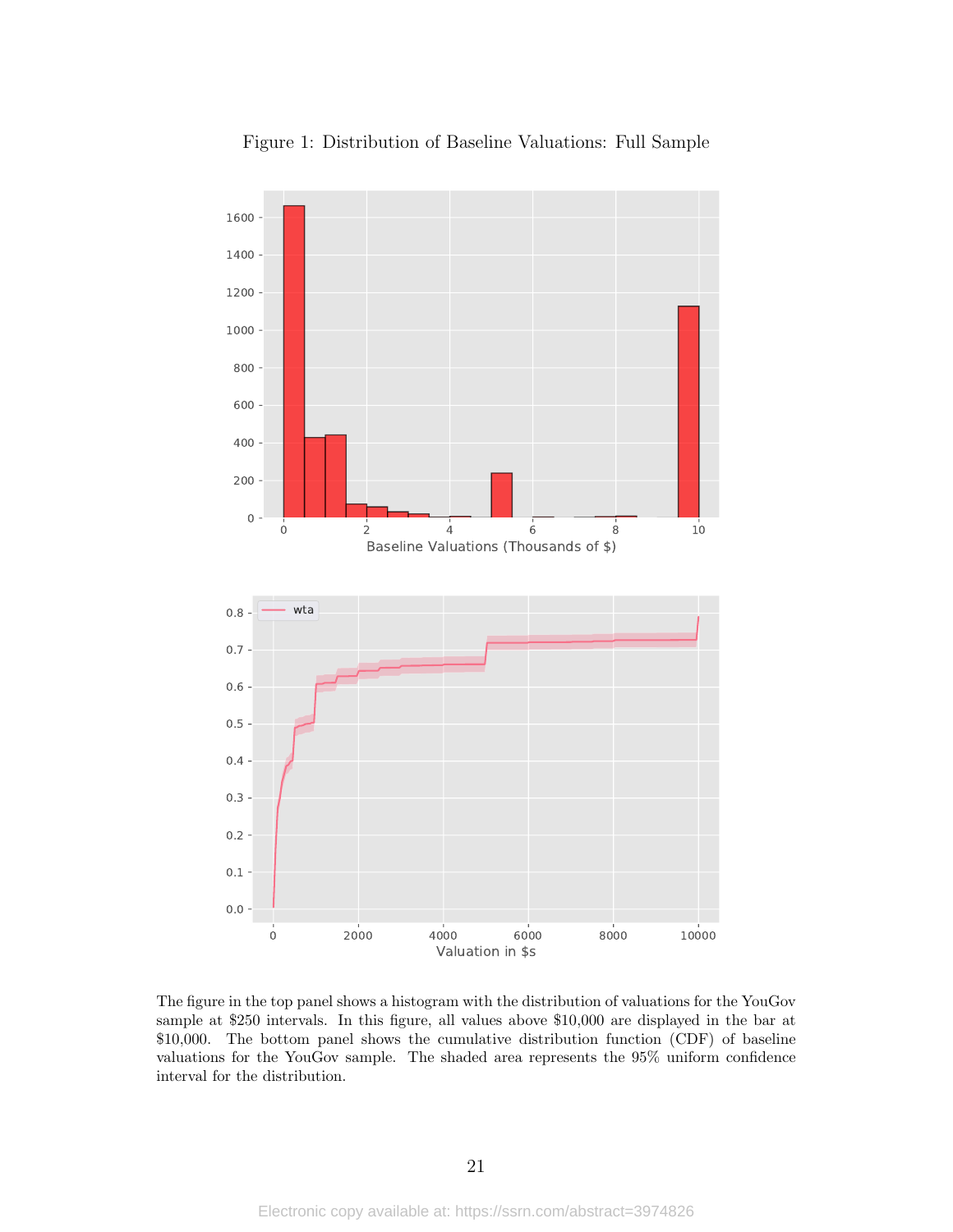

<span id="page-22-0"></span>Figure 2: Distribution of Baseline Valuations: Race and Gender Heterogeneity

The figure in the top panel shows CDF of the baseline WTA split up by race. The Online Appendix contains distributions of valuations for additional race and ethnicities. The bottom panel shows the CDF of WTA by gender. The shaded area represents the 95% uniform confidence interval for the distribution.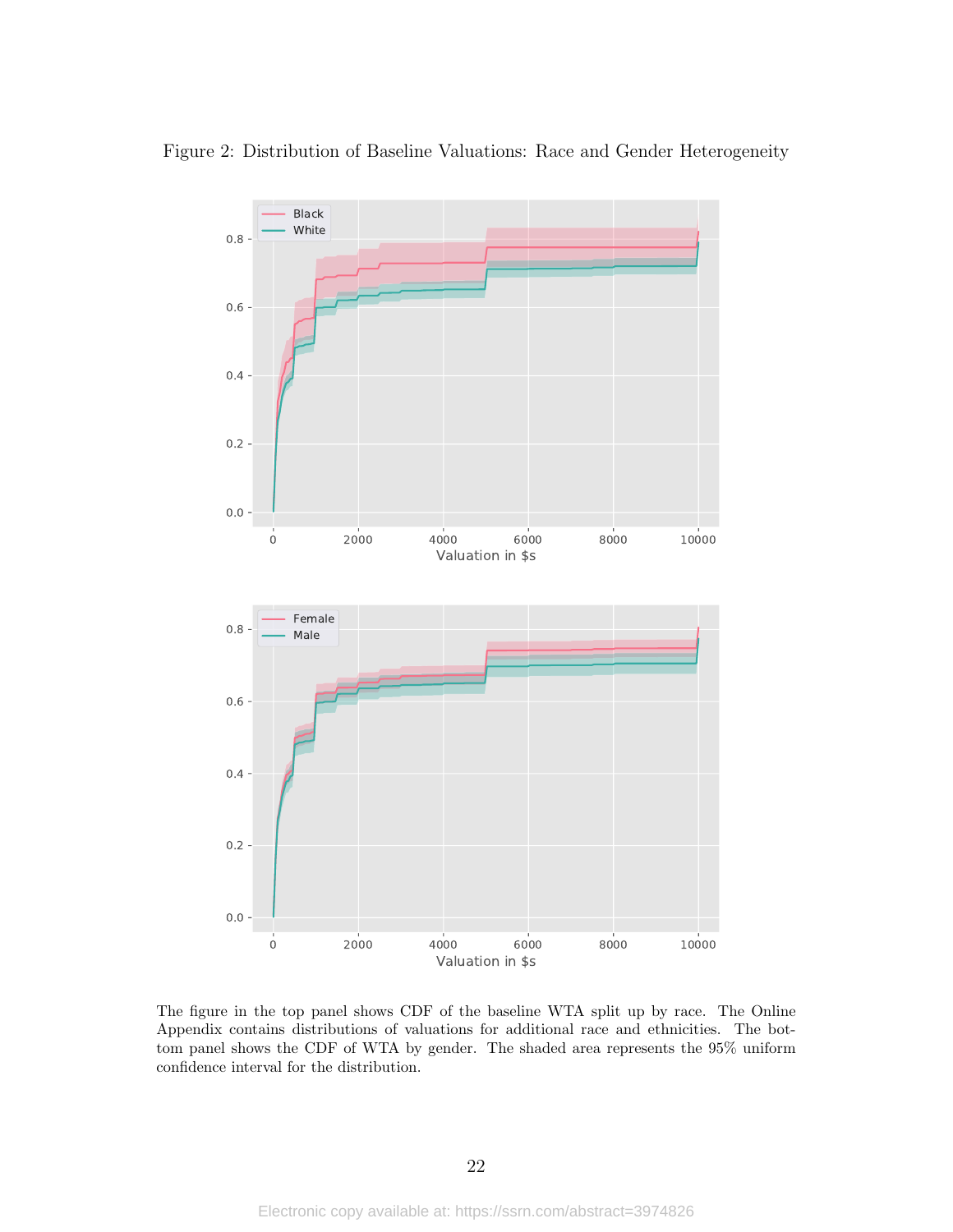<span id="page-23-0"></span>

Figure 3: Distribution of Baseline Valuations: Income Heterogeneity

The figure shows the CDF of the baseline WTA by Income. The shaded area represents the 95% uniform confidence interval for the distribution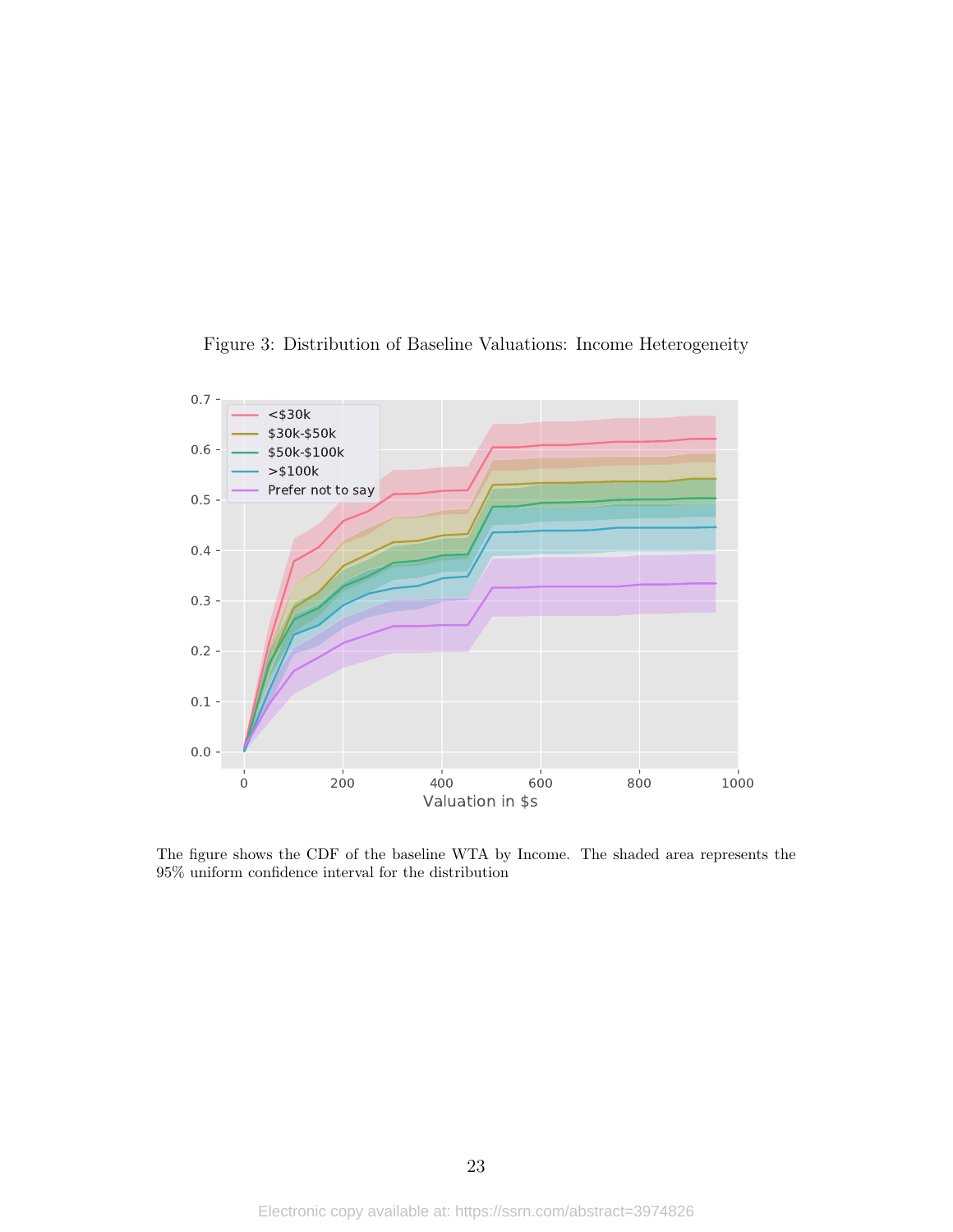<span id="page-24-0"></span>

Figure 4: Revision of Baseline Valuations

The figure shows the CDF of baseline and revised WTA, where the revised WTA is the valuation measured after the information interventions. The shaded area represents the 95% uniform confidence interval for the distribution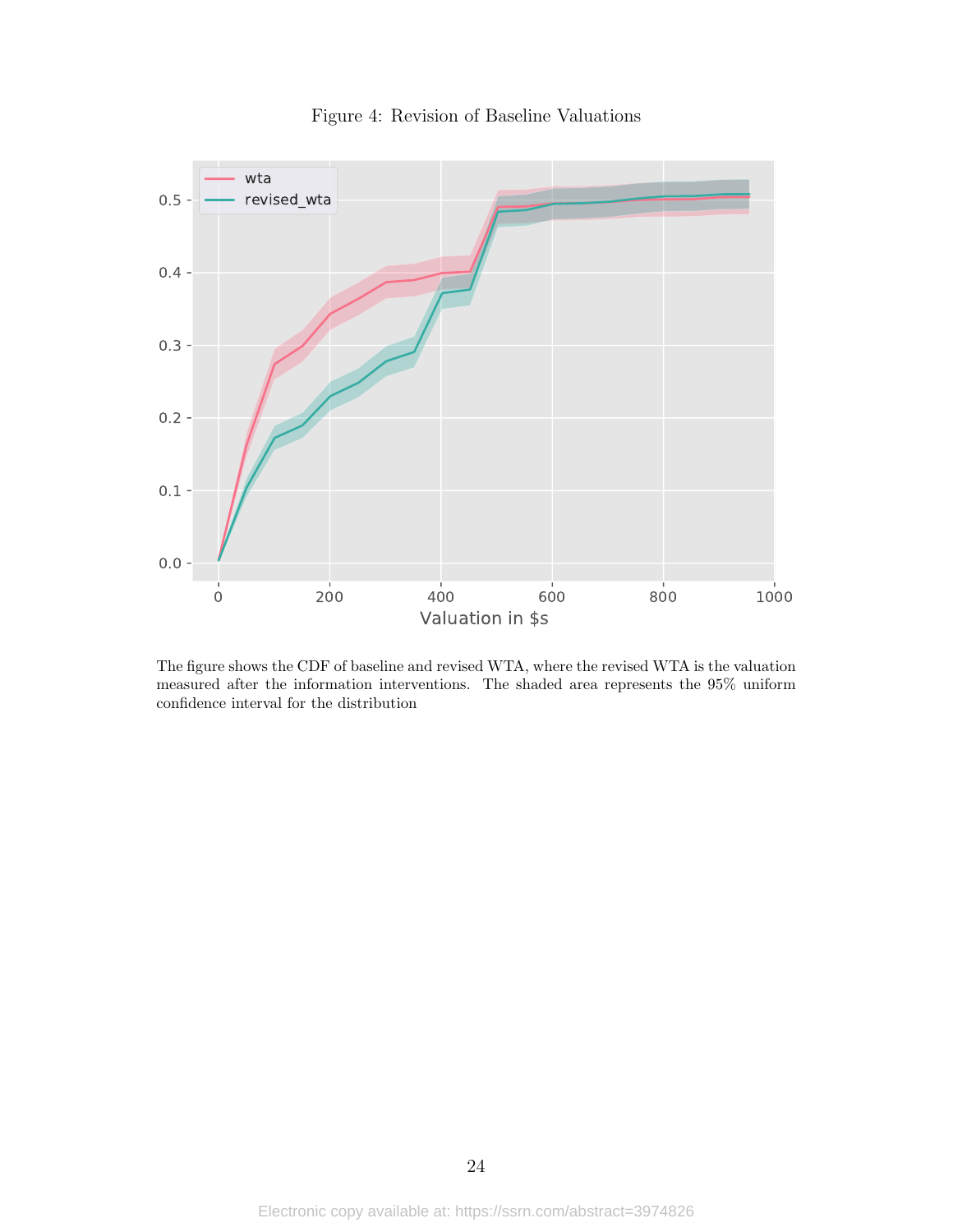<span id="page-25-0"></span>

Figure 5: Text Explanation Clustering by Revision Group

Here we plot coefficients from regressions of an indicator for cluster membership on treatment. The horizontal bars represent 95% confidence intervals.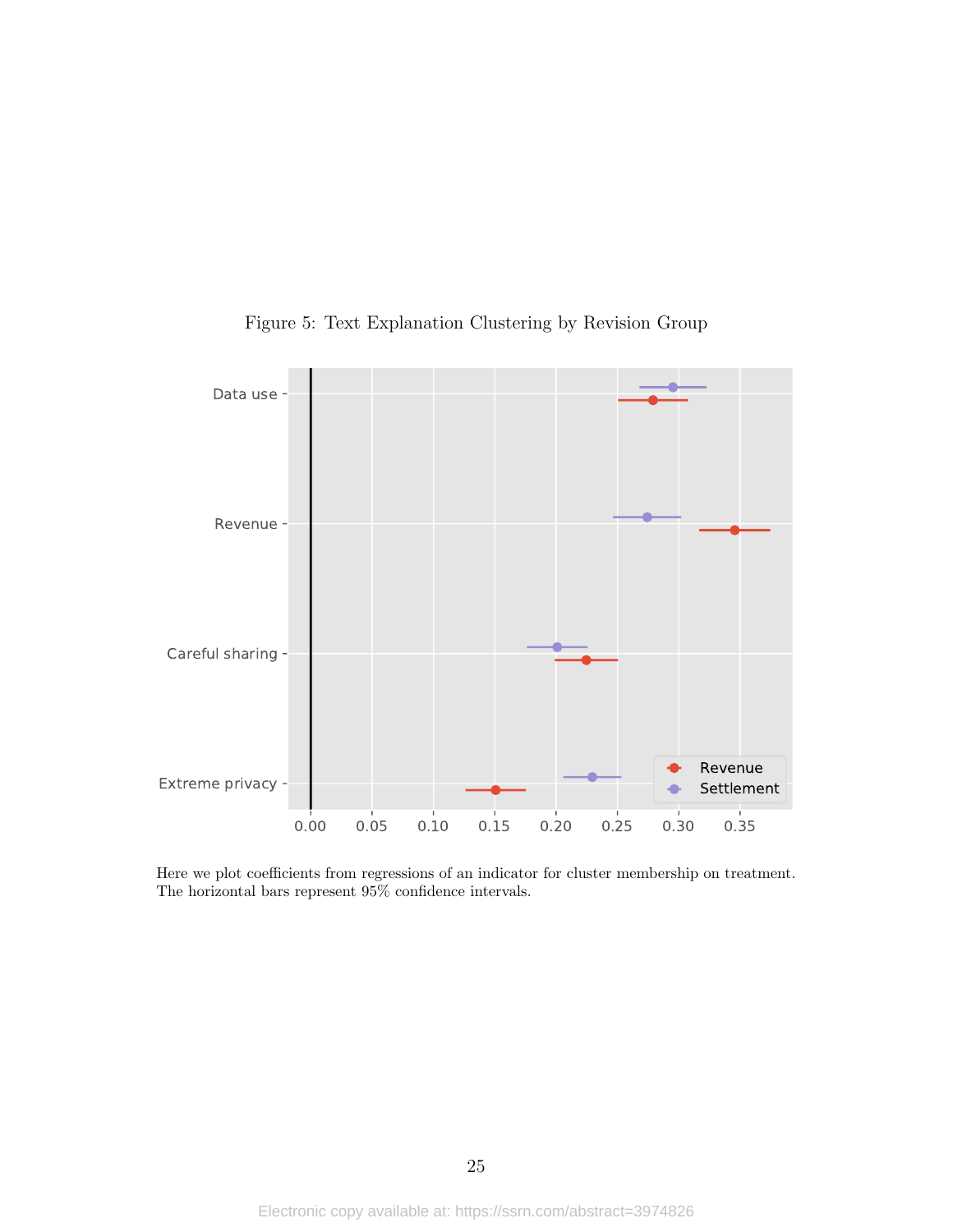<span id="page-26-0"></span>

Figure 6: Distribution of Baseline Valuations: DDP

The figure in the top panel shows a histogram of the distribution of valuations for the DDP sample. All values greater than \$10,000 are included in the bar at \$10,000. The bottom panel shows the cumulative distribution function (CDF) of baseline valuations for the DDP and YouGov samples. The shaded area represents the 95% uniform confidence interval for the distribution.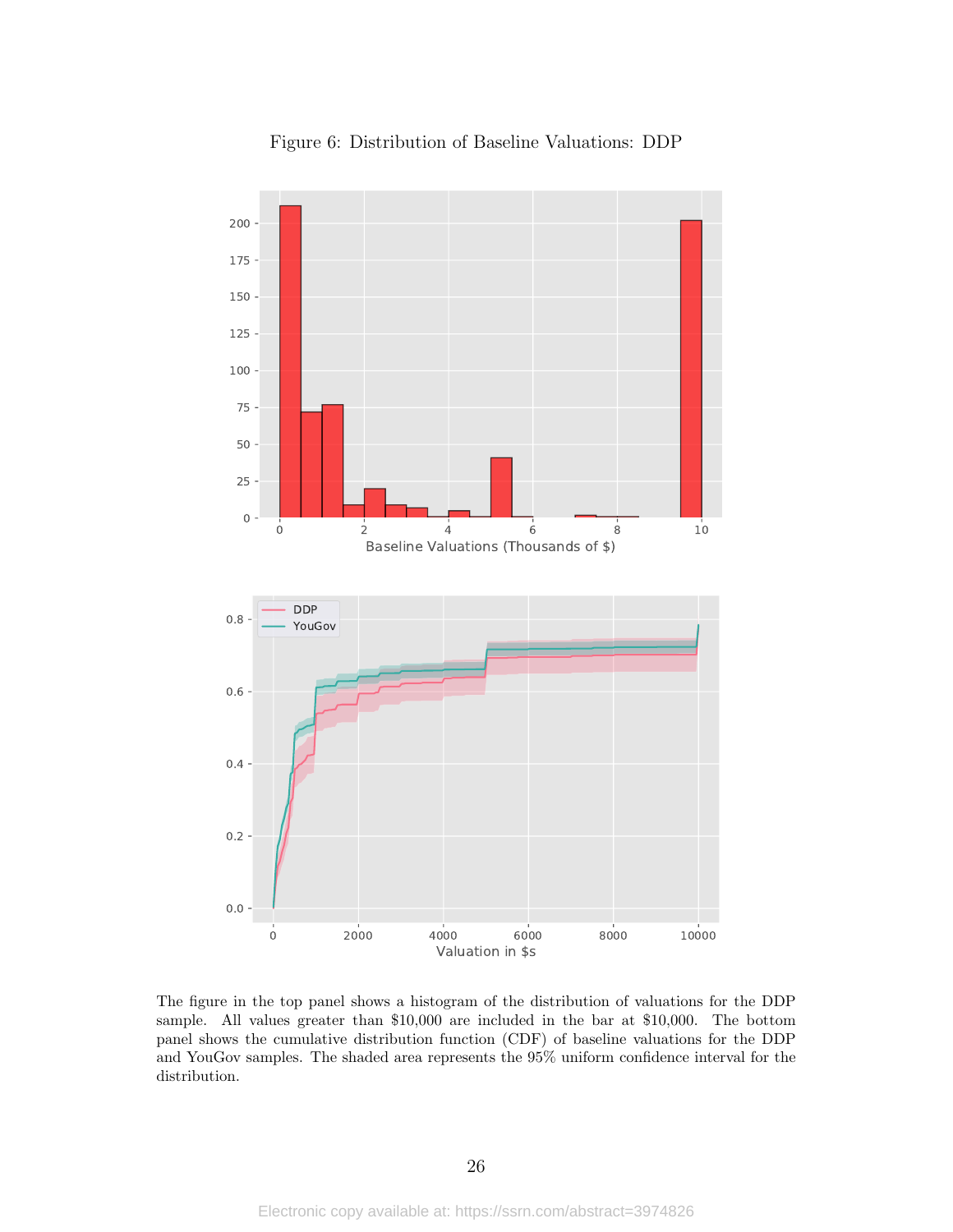<span id="page-27-0"></span>

Figure 7: CDF of Valuations with Revisions: DDP vs. YouGov

The figure shows the CDF of baseline and revised WTA for the YouGov and DDP samples, where the revised WTA is the valuation measured after the information interventions. The shaded area represents the 95% uniform confidence interval for the distribution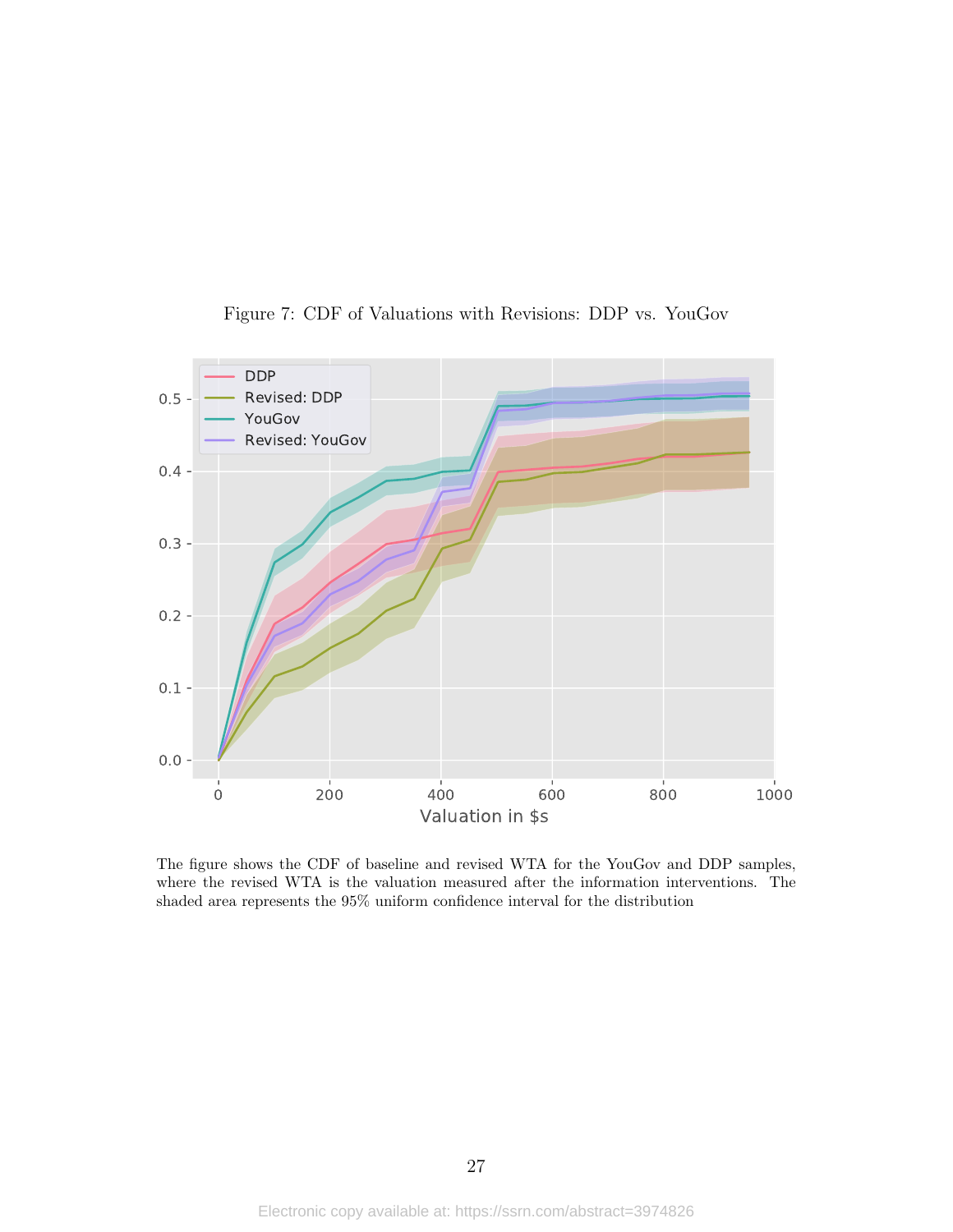# Online Appendix

The first figure is an image of metrics used by mePrism to encourage users to part with their data in exchange for monetary compensation. Next, we plot the distribution of baseline and revised valuations in more detail. Figure [A.2](#page-29-0) plots the distribution of baseline and revise valuations for the YouGov sample extended out to \$10,000. Figure [A.3](#page-23-0) plots the distribution of baseline valuations by race / ethnicity for all groups in the survey.

<span id="page-28-0"></span>

| mePrism                                         | Secure Your Data<br>About                                                                                   | Data Marketplace<br>Blog<br>Support                           |
|-------------------------------------------------|-------------------------------------------------------------------------------------------------------------|---------------------------------------------------------------|
| $rac{Google}{$200+}$                            | How much are companies<br>making from your data?                                                            | $\infty$ Meta<br>$$200+$                                      |
| Annual Ad Revenue<br>Per User (US only)*        | Estimated Annual Ad Revenue*<br>\$84.22 billion<br>Meta (Facebook)<br>$\rightarrow \rightarrow \rightarrow$ | <b>Annual Ad Revenue</b><br>Per User (US/Canada)*             |
| y<br>$\overline{\text{S}}\overline{\text{S}}$   | \$146.92 billion<br>Google<br>33333<br>Snapchat<br>\$2.5 billion<br>TikTok \$1.3 billion                    | <b>&amp; Snapchat</b><br>S17                                  |
| <b>Annual Ad Revenue</b><br>Per User (US only)* | Twitter<br>\$3.2 billion                                                                                    | <b>Annual Ad Revenue</b><br>Per User (North<br>America only)* |

Figure A.1: mePrism Information Strategy

A snapshot of the metrics used by mePrism, a company setting up a data market, for providing information to potential users.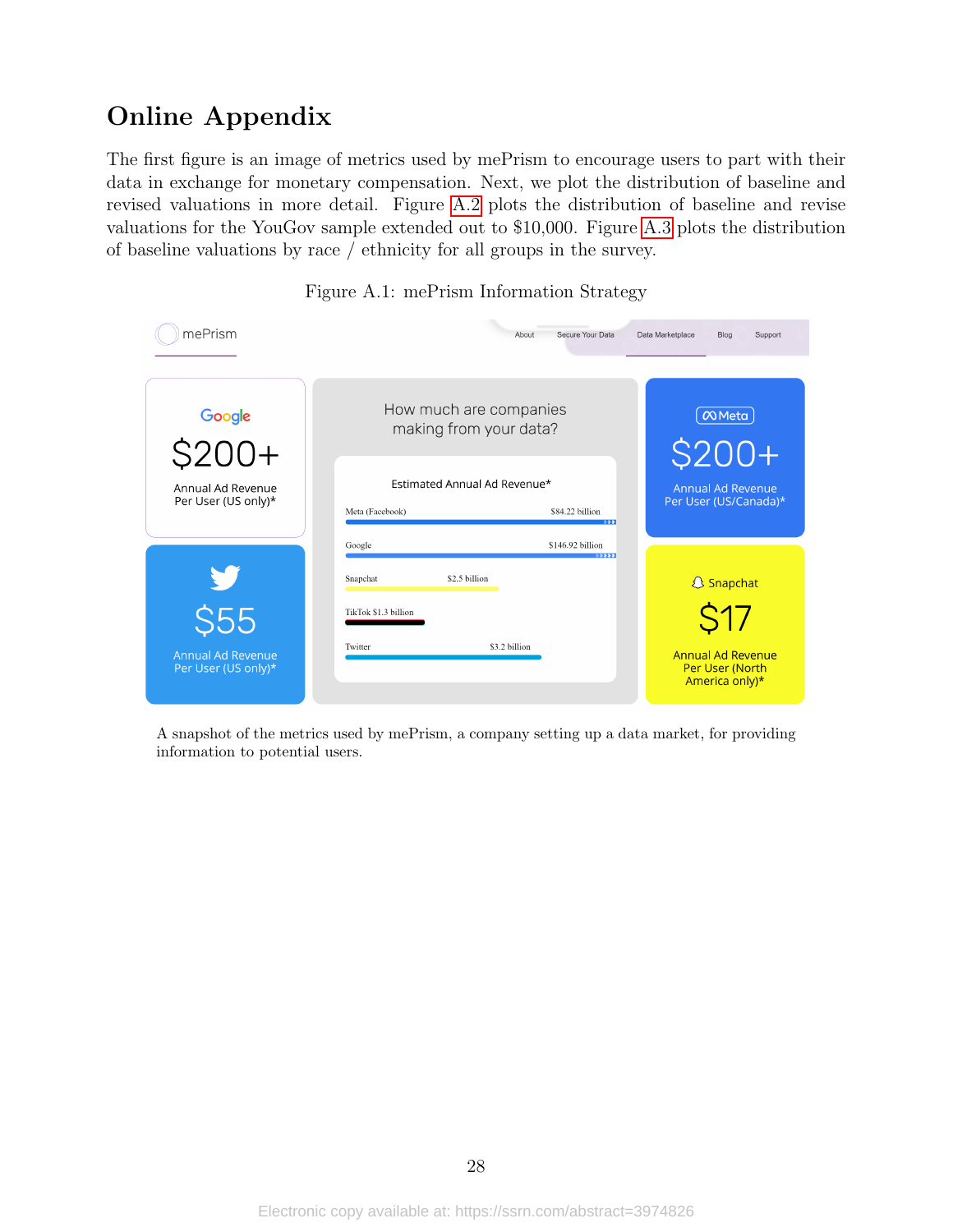<span id="page-29-0"></span>

Figure A.2: Revision of Baseline Valuations

The figure shows the CDF of baseline and revised WTA for the YouGov sample, where the revised WTA is the valuation measured after the information interventions. The shaded area represents the  $95\%$  uniform confidence interval for the distribution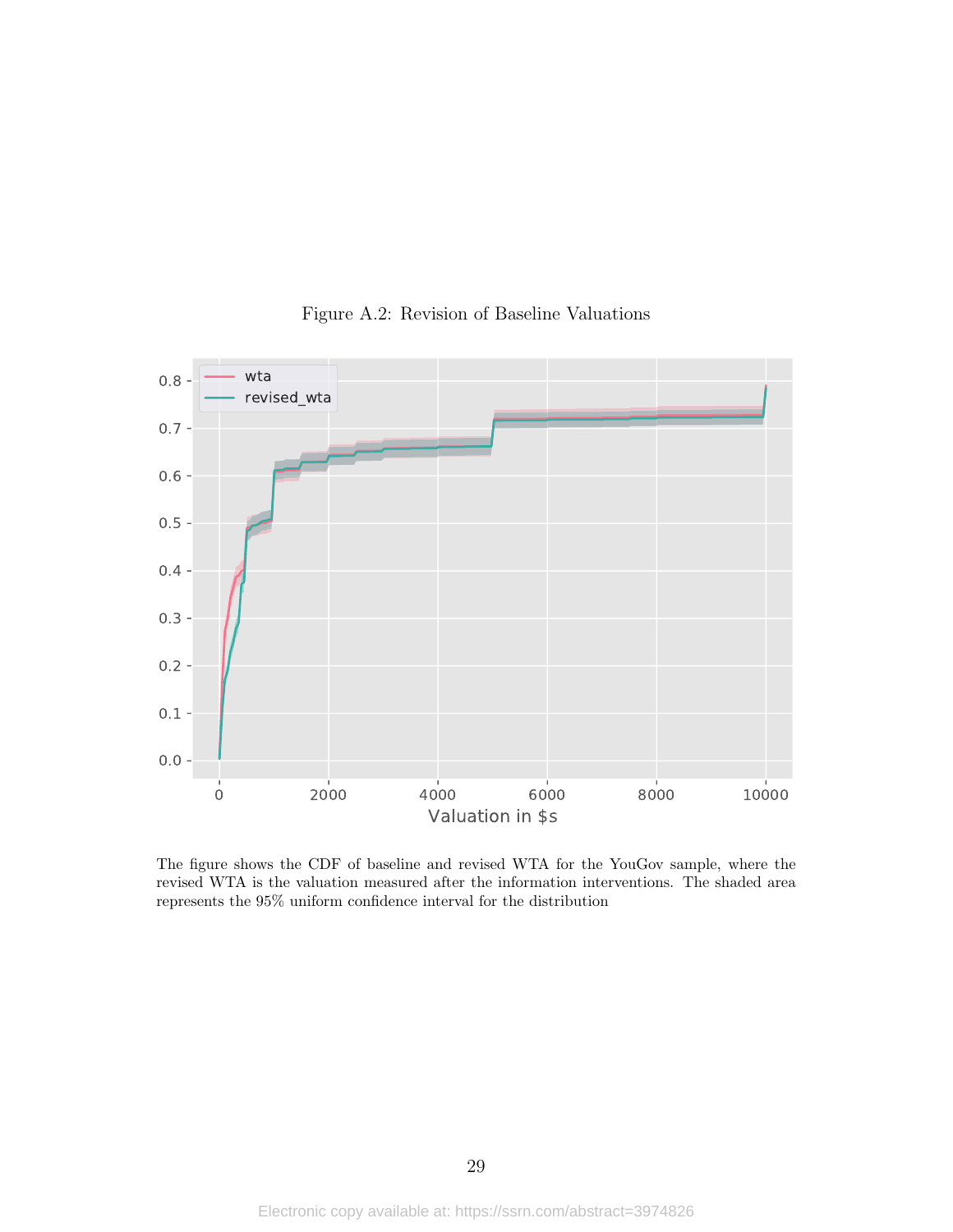

Figure A.3: Distribution of Baseline Valuations: Full Sample and Heterogeneity by Race

The figure in the top panel shows CDF of the baseline WTA for the whole sample while in the bottom panel it is the CDF split up by race. The shaded area represents the 95% uniform confidence interval for the distribution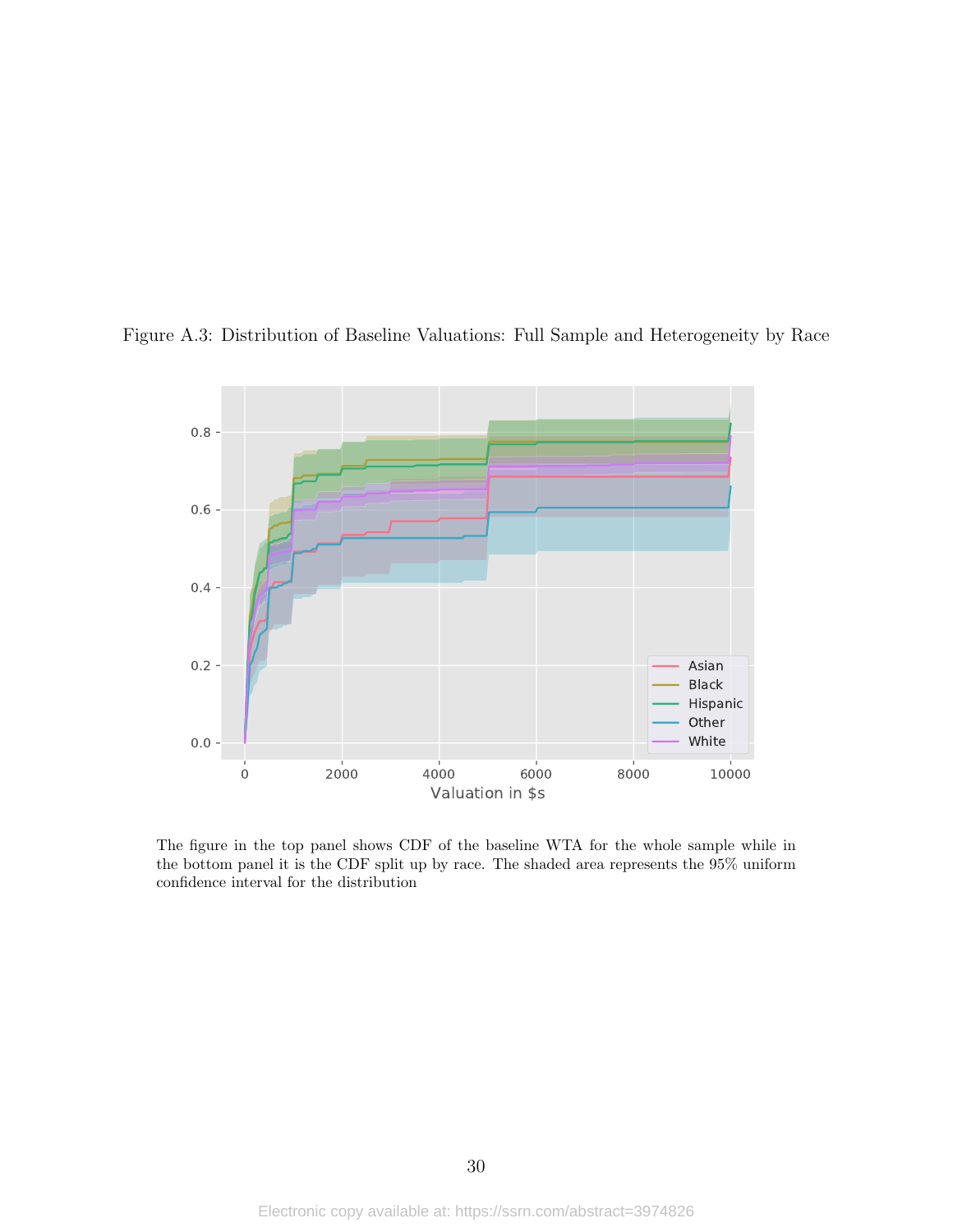

Figure A.4: Valuation Distribution Regressions

Distribution regressions of an indicator if an individual's valuation is greater than a threshold (y-axis) on demographic variables. The bars represent 95% confidence intervals.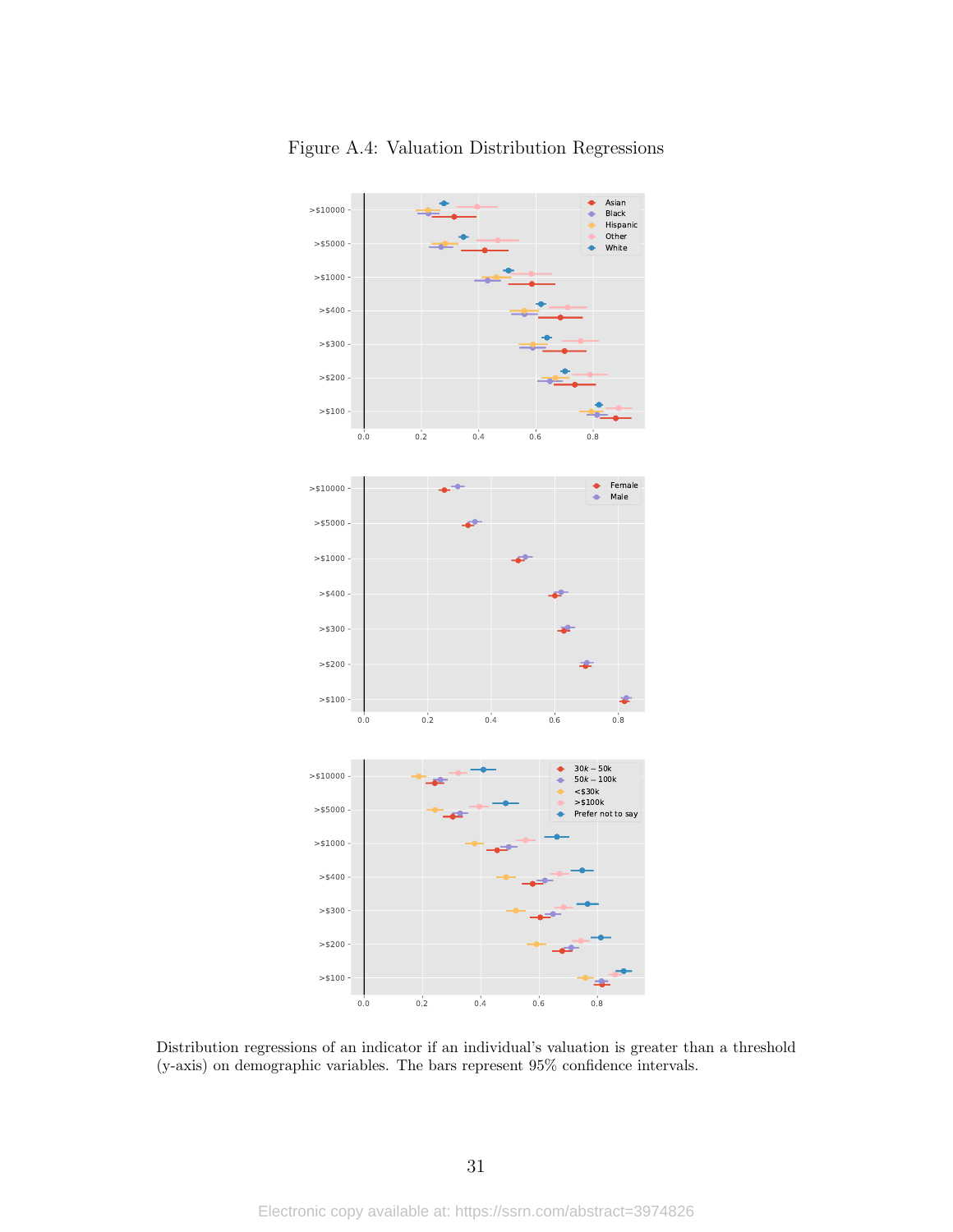

Figure A.5: Baseline and Revised Valuations by Demographic

The figure shows the CDF of baseline and revised WTA for the YouGov sample by Race (top figure) and Gender (bottom figure), where the revised WTA is the valuation measured after the information interventions. The shaded area represents the 95% uniform confidence interval for the distribution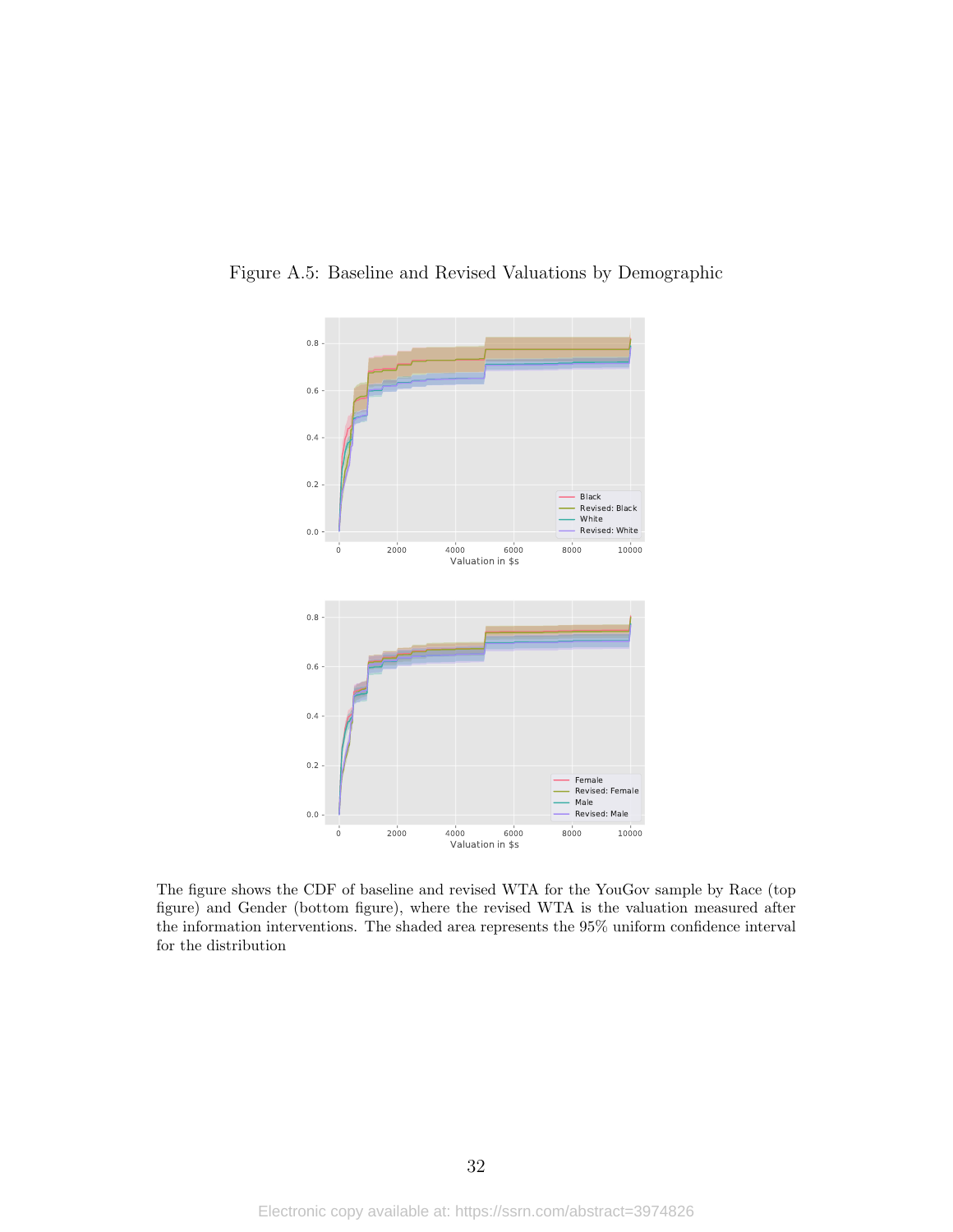# Survey Materials

Here we share screenshots of key parts of the survey instrument. Figure [A.6](#page-33-0) shows the text of the question where subjects entered their valuations, Figure [A.7](#page-33-1) shows the Revenue treatment and the opportunity for subjects to revise their valuations, and Figure [A.8](#page-34-0) shows the Settlement treatment and the opportunity for subjects to revise their valuations.

### Figure A.6: Baseline Question Screenshot

<span id="page-33-0"></span>What is the minimum amount of money (in US Dollars) you would require to share all your Facebook data? This includes your posts, photos, messages, likes and comments.



The screenshot shows the question asked to the respondents to elicit their baseline valuations.

### Figure A.7: Revenue Information Treatment Screenshot

<span id="page-33-1"></span>To provide some additional context, Facebook is expected to earn over \$400 per North American user over the next three years as reported in their Securities and Exchange Comission (SEC) filing (source).

You answered that you will share your Facebook data for \$.

Do you want to change your answer?

 $\bigcirc$  Yes

 $\bigcirc$  No

The screenshot shows the revenue information treatment after eliciting baseline valuations.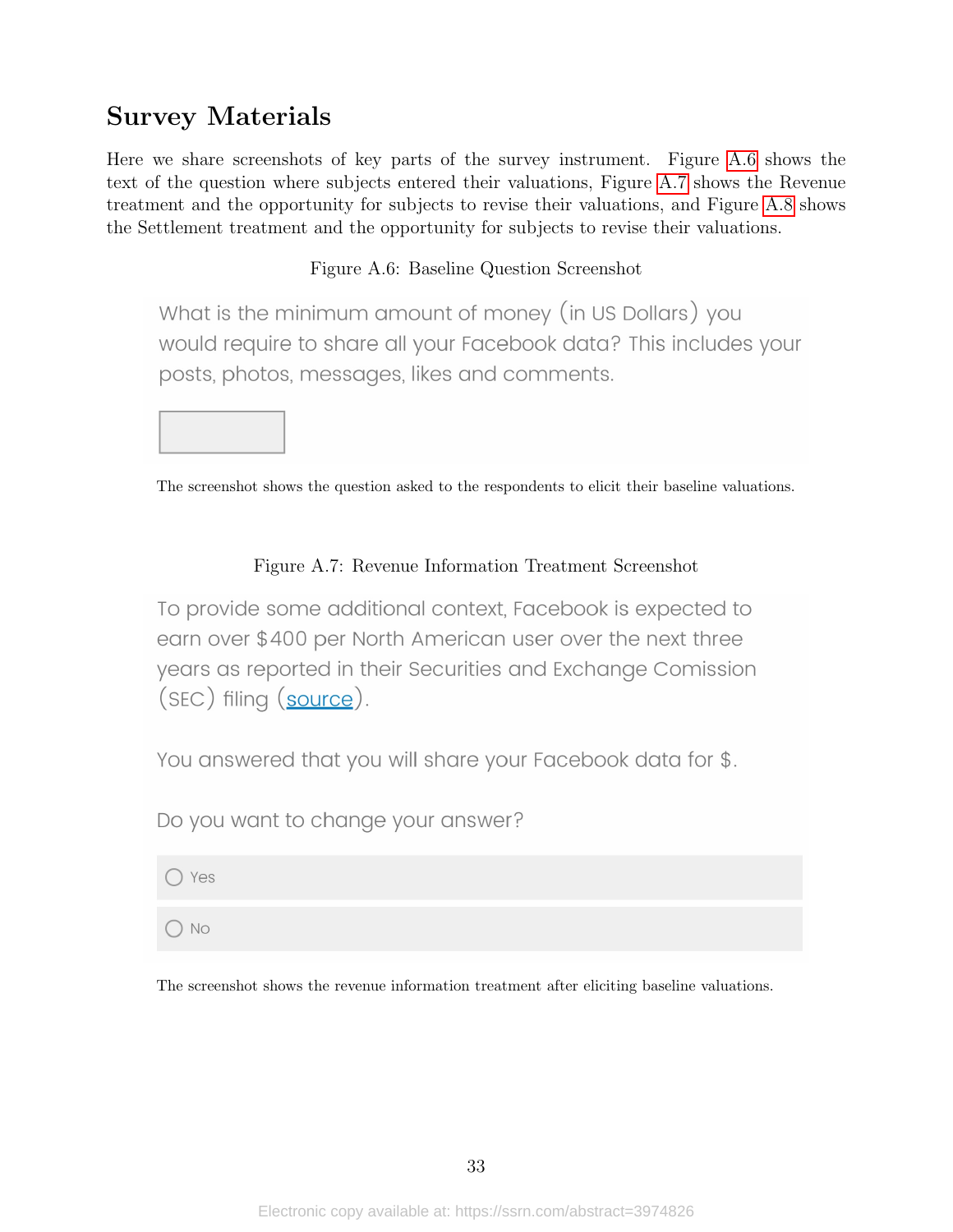### Figure A.8: Settlement Information Treatment Screenshot

<span id="page-34-0"></span>To provide some additional context, Facebook recently lost a class action lawsuit for harvesting user data and violating privacy laws and agreed to pay around \$400 per user for eligible users  $(source)$ .

You answered that you will share your Facebook data for \$.

Do you want to change your answer?

 $\bigcirc$  Yes

 $\bigcirc$  No

The screenshot shows the settlement information treatment after eliciting baseline valuations.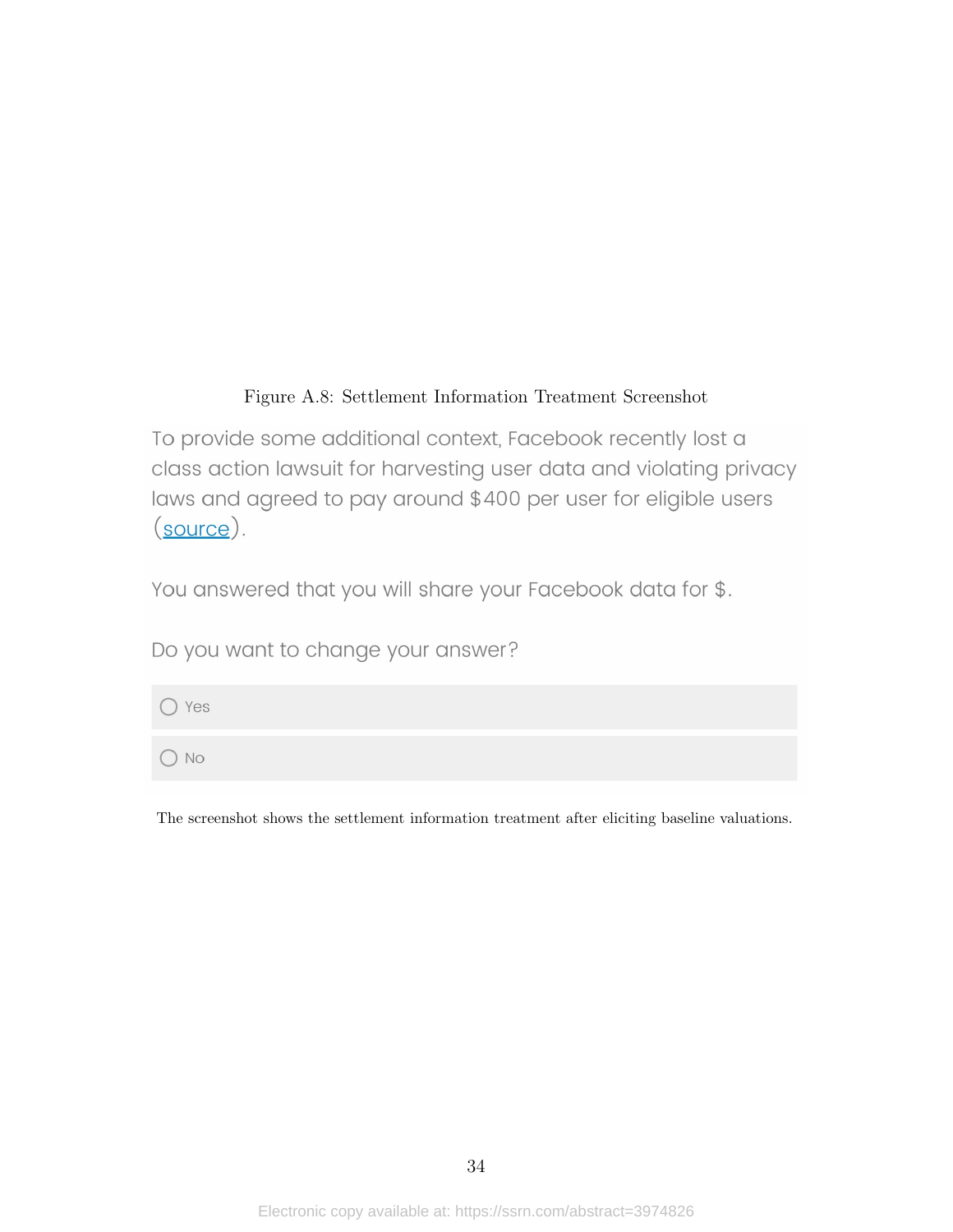## Sample Characteristics

In Table [A.1](#page-35-0) we plot the distribution of demographic characteristics by sample. Notice that the DDP sample has substantially more Asian respondents, and fewer Black respondents, relative to the YouGov sample. In addition, the DDP sample has more Male respondents, uses Facebook less on average, and is more Liberal than the YouGov sample. Table [A.2](#page-36-0) shows the difference in privacy attitudes between the two samples.

<span id="page-35-0"></span>

|                                         | <b>DDP</b> |         | YouGov    |         | P-Val |
|-----------------------------------------|------------|---------|-----------|---------|-------|
| Race / Ethnicity: Asian                 | 0.157      | (0.364) | 0.034     | (0.181) | 0.000 |
| Race / Ethnicity: Black                 | 0.044      | (0.205) | 0.109     | (0.311) | 0.000 |
| Race / Ethnicity: Hispanic              | 0.071      | (0.257) | 0.089     | (0.285) | 0.105 |
| Race / Ethnicity: Middle Eastern        | 0.000      | (0.000) | 0.002     | (0.047) | 0.003 |
| Race / Ethnicity: Native American       | 0.000      | (0.000) | $0.012\,$ | (0.108) | 0.000 |
| Race / Ethnicity: Other                 | 0.047      | (0.212) | 0.043     | (0.204) | 0.697 |
| Race / Ethnicity: White                 | 0.681      | (0.467) | 0.711     | (0.453) | 0.119 |
| Gender: Female                          | 0.322      | (0.468) | 0.539     | (0.499) | 0.000 |
| Gender: Male                            | 0.657      | (0.475) | 0.440     | (0.497) | 0.000 |
| Gender: Non-Binary / Third Gender       | 0.015      | (0.122) | 0.021     | (0.142) | 0.303 |
| Gender: Prefer Not To Say               | 0.006      | (0.078) | 0.000     | (0.000) | 0.045 |
| Fb Usage: $10-30$                       | 0.221      | (0.415) | 0.284     | (0.451) | 0.000 |
| Fb Usage: $31-60$                       | 0.148      | (0.356) | 0.203     | (0.402) | 0.000 |
| Fb Usage: Less Than 10                  | 0.458      | (0.499) | 0.247     | (0.431) | 0.000 |
| Fb Usage: More Than 60                  | 0.172      | (0.378) | 0.267     | (0.442) | 0.000 |
| Political Views: Conservative           | 0.017      | (0.128) | 0.145     | (0.352) | 0.000 |
| Political Views: Extremely Conservative | 0.003      | (0.055) | 0.068     | (0.251) | 0.000 |
| Political Views: Extremely Liberal      | 0.132      | (0.338) | 0.138     | (0.345) | 0.659 |
| Political Views: Liberal                | 0.375      | (0.485) | 0.218     | (0.413) | 0.000 |
| Political Views: Moderate               | 0.147      | (0.354) | 0.232     | (0.422) | 0.000 |
| Political Views: Other                  | 0.083      | (0.276) | 0.052     | (0.223) | 0.007 |
| Political Views: Slightly Conservative  | 0.044      | (0.205) | 0.064     | (0.245) | 0.021 |
| Political Views: Slightly Liberal       | 0.200      | (0.400) | 0.083     | (0.276) | 0.000 |

Table A.1: Demographics Across Samples

Pre-treatment covariate means and standard deviations for all respondents who completed the survey for both samples. The p-values come from a test of equality of means across the two treatments.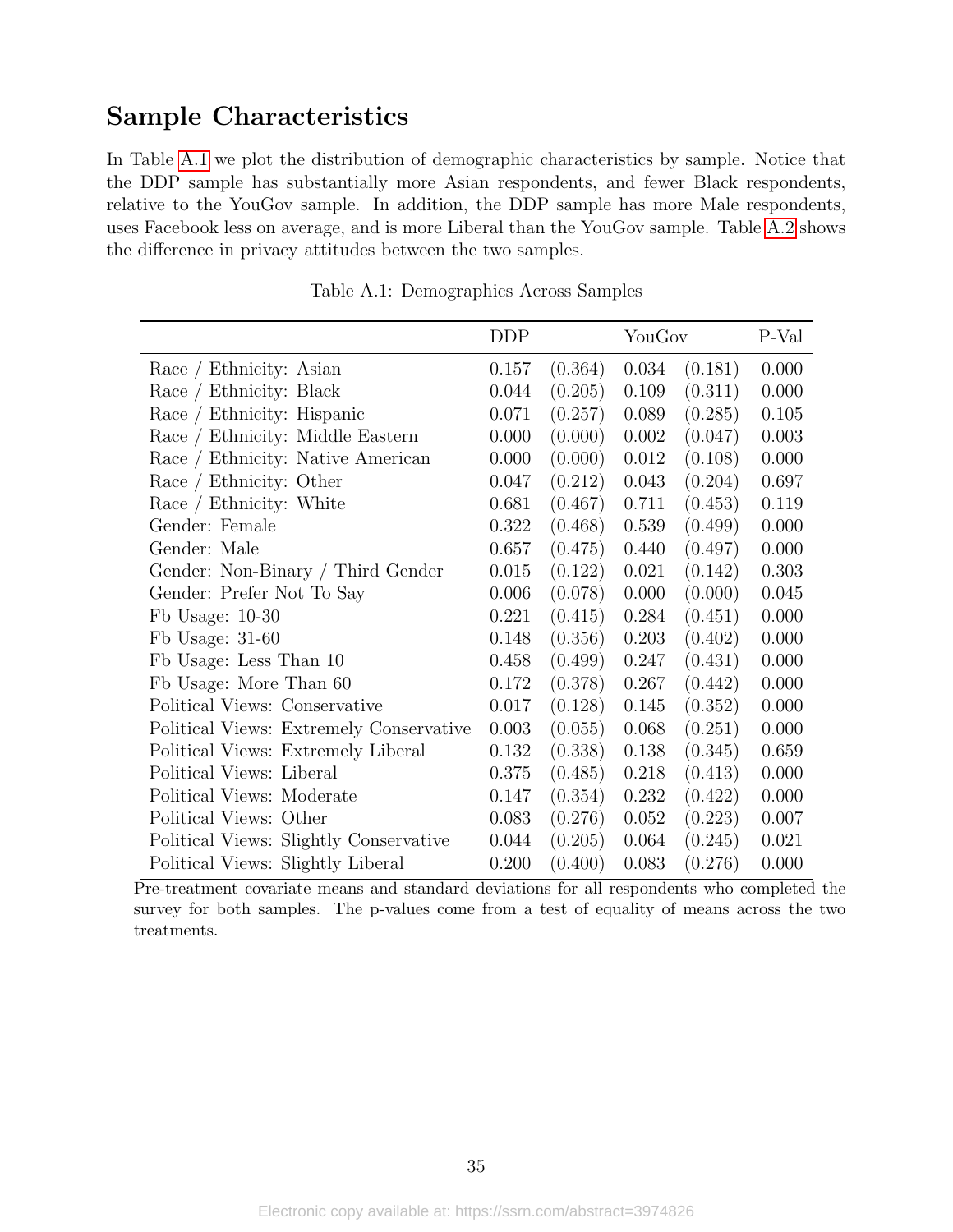<span id="page-36-0"></span>

|                                                                     | <b>DDP</b> |                                     | YouGov |                                             | P-Val |
|---------------------------------------------------------------------|------------|-------------------------------------|--------|---------------------------------------------|-------|
| Endline Fundamental Human Right $5.295$ $(1.110)$ $5.065$ $(1.307)$ |            |                                     |        |                                             | 0.000 |
| Endline Careful                                                     |            | $4.637$ $(1.240)$ $4.705$ $(1.290)$ |        |                                             | 0.192 |
| Endline Free Market                                                 |            | $1.360$ $(1.594)$ $2.253$ $(1.809)$ |        |                                             | 0.000 |
| Endline Misuse                                                      |            | $5.077$ $(1.176)$ $4.514$ $(1.403)$ |        |                                             | 0.000 |
| Endline Earn Too Much                                               |            |                                     |        | $5.135$ $(1.371)$ $4.683$ $(1.417)$ $0.000$ |       |

Table A.2: Endline Privacy Attitudes Across Samples

Means and standard deviations for all respondents who completed the survey for both samples. The p-values come from a test of equality of means across the two treatments.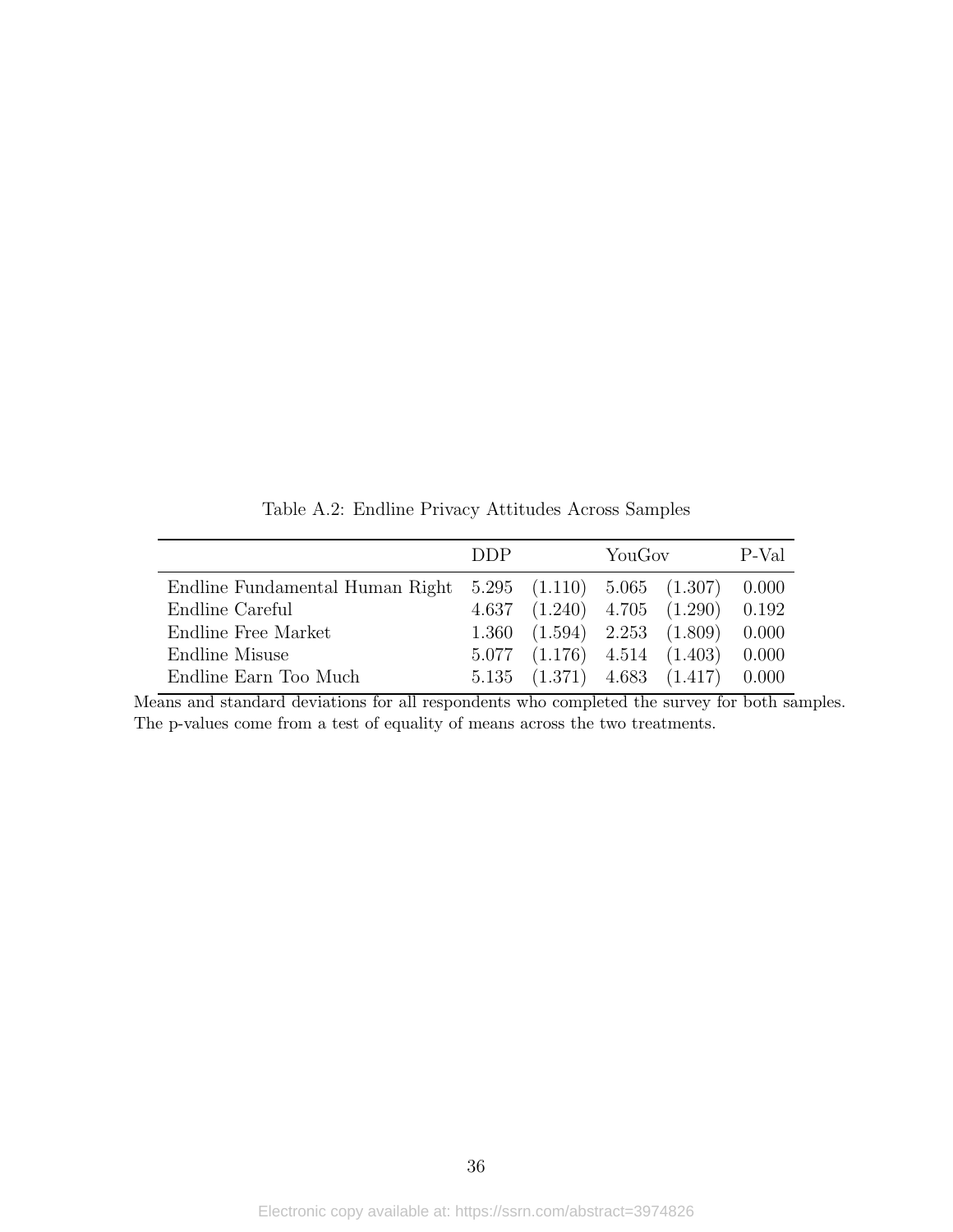## Randomization Checks

<span id="page-37-0"></span>Below we provide evidence that the randomization between Revenue and Settlement treatments occurred as expected. Table [A.3](#page-37-0) shows that roughly half of the final sample received each treatment and we cannot reject the null that each are shown with equal probability. Second, Table [A.4](#page-38-0) shows the distribution of covariates across the two treatments and we cannot reject the null that these are equal in the large majority of variables.

| Table A.3: Randomization Check |  |
|--------------------------------|--|
|                                |  |

|                                                     | Revenue | Settlement | P-Val |
|-----------------------------------------------------|---------|------------|-------|
| Treatment $0.490$ $(2031)$ $0.510$ $(2110)$ $0.225$ |         |            |       |

Here we plot the share of respondents who received the Revenue and Settlement information treatments and the results from a test of the null that these shares are equal.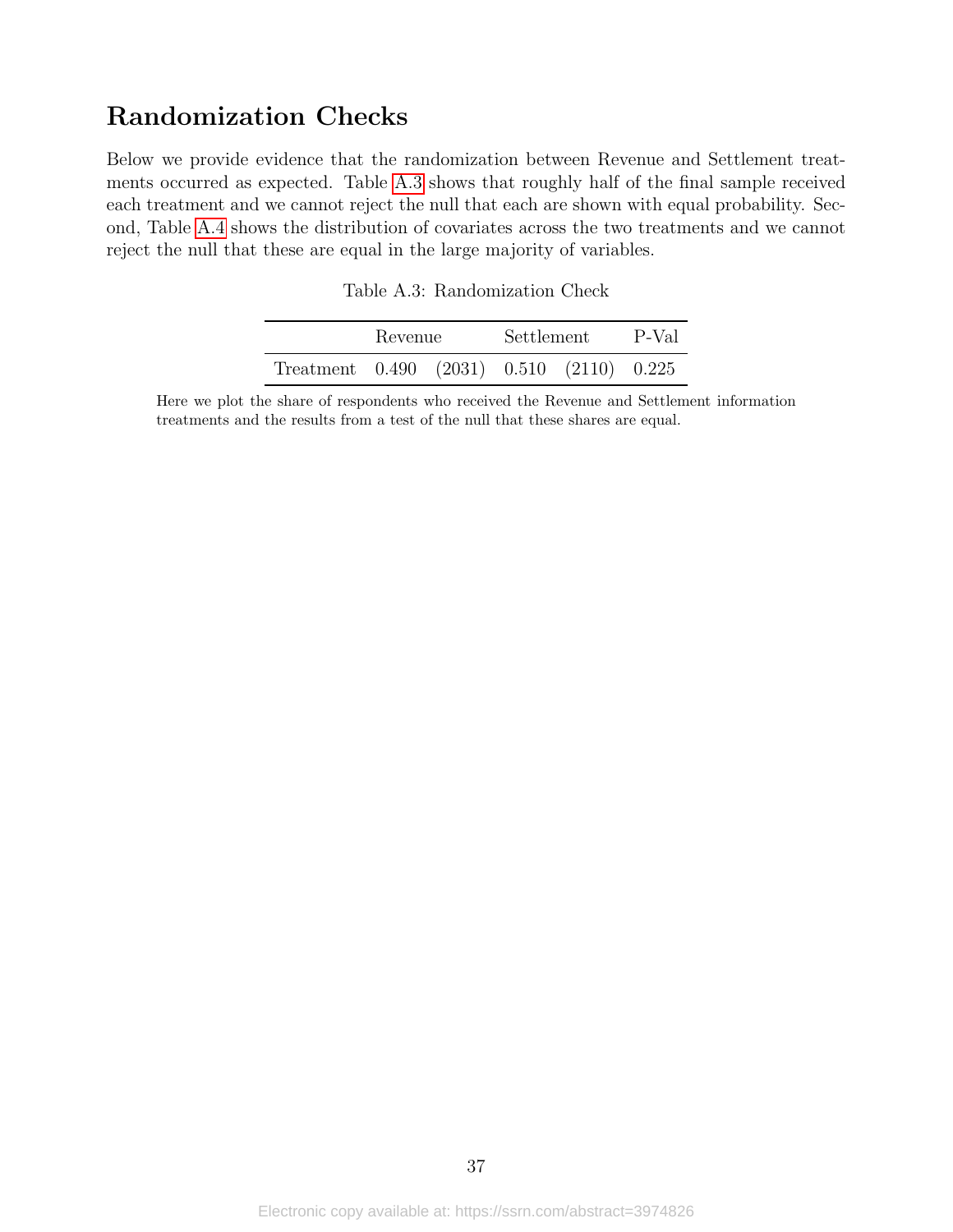Table A.4: Balance Tests

<span id="page-38-0"></span>

|                                         | Revenue   |         | Settlement |         | P-Val       |
|-----------------------------------------|-----------|---------|------------|---------|-------------|
| Race / Ethnicity: Asian                 | 0.029     | (0.167) | 0.039      | (0.193) | 0.066       |
| Race / Ethnicity: Black                 | 0.115     | (0.319) | 0.103      | (0.304) | 0.220       |
| Race / Ethnicity: Hispanic              | 0.083     | (0.276) | 0.095      | (0.293) | 0.172       |
| Race / Ethnicity: Middle Eastern        | 0.000     | (0.022) | 0.004      | (0.061) | $\,0.021\,$ |
| Race / Ethnicity: Native American       | 0.012     | (0.108) | 0.012      | (0.108) | 0.993       |
| Race / Ethnicity: Other                 | 0.047     | (0.212) | 0.040      | (0.196) | 0.240       |
| Race / Ethnicity: White                 | 0.714     | (0.452) | 0.708      | (0.455) | 0.651       |
| Gender: Female                          | $0.538\,$ | (0.499) | 0.540      | (0.498) | 0.866       |
| Gender: Male                            | 0.440     | (0.497) | 0.441      | (0.497) | 0.970       |
| Gender: Non-Binary / Third Gender       | 0.022     | (0.147) | 0.019      | (0.136) | 0.469       |
| Age: 10000 - 10019                      | 0.000     | (0.022) | 0.000      | (0.000) | 0.317       |
| Age: 18 - 39                            | 0.372     | (0.483) | 0.386      | (0.487) | 0.336       |
| Age: 40 - 59                            | 0.327     | (0.469) | 0.321      | (0.467) | 0.652       |
| Age: 60 - 79                            | 0.290     | (0.454) | 0.284      | (0.451) | 0.689       |
| Age: 80 - 99                            | 0.011     | (0.104) | 0.009      | (0.094) | 0.553       |
| Income: \$30K-\$50K                     | 0.168     | (0.374) | 0.184      | (0.387) | 0.191       |
| Income: \$50K-\$100K                    | 0.284     | (0.451) | 0.289      | (0.453) | 0.721       |
| Income: $\langle$ \$30 $K$              | 0.223     | (0.416) | 0.209      | (0.406) | 0.257       |
| Income: $> $100K$                       | 0.211     | (0.408) | 0.199      | (0.399) | 0.332       |
| Income: Prefer Not To Say               | 0.114     | (0.318) | 0.120      | (0.325) | 0.537       |
| Fb Usage: $10-30$                       | 0.301     | (0.459) | 0.267      | (0.442) | 0.015       |
| Fb Usage: $31-60$                       | 0.197     | (0.398) | 0.208      | (0.406) | 0.417       |
| Fb Usage: Less Than 10                  | 0.236     | (0.425) | 0.258      | (0.438) | 0.109       |
| Fb Usage: More Than 60                  | 0.265     | (0.442) | 0.268      | (0.443) | 0.862       |
| Fb Age                                  | 2009.757  | (3.925) | 2009.740   | (3.828) | 0.891       |
| Political Views: Conservative           | 0.150     | (0.357) | 0.140      | (0.347) | 0.344       |
| Political Views: Extremely Conservative | 0.067     | (0.251) | 0.068      | (0.251) | 0.968       |
| Political Views: Extremely Liberal      | 0.135     | (0.342) | 0.141      | (0.348) | 0.585       |
| Political Views: Liberal                | 0.210     | (0.408) | 0.225      | (0.418) | 0.246       |
| Political Views: Moderate               | 0.232     | (0.422) | 0.232      | (0.422) | 0.991       |
| Political Views: Other                  | 0.050     | (0.218) | 0.055      | (0.227) | 0.536       |
| Political Views: Slightly Conservative  | 0.069     | (0.253) | 0.060      | (0.237) | 0.227       |
| Political Views: Slightly Liberal       | 0.086     | (0.281) | 0.081      | (0.272) | 0.515       |

Pre-treatment covariate means and standard deviations for all respondents who completed the survey for both information treatments. The p-values come from a test of equality of means across the two treatments.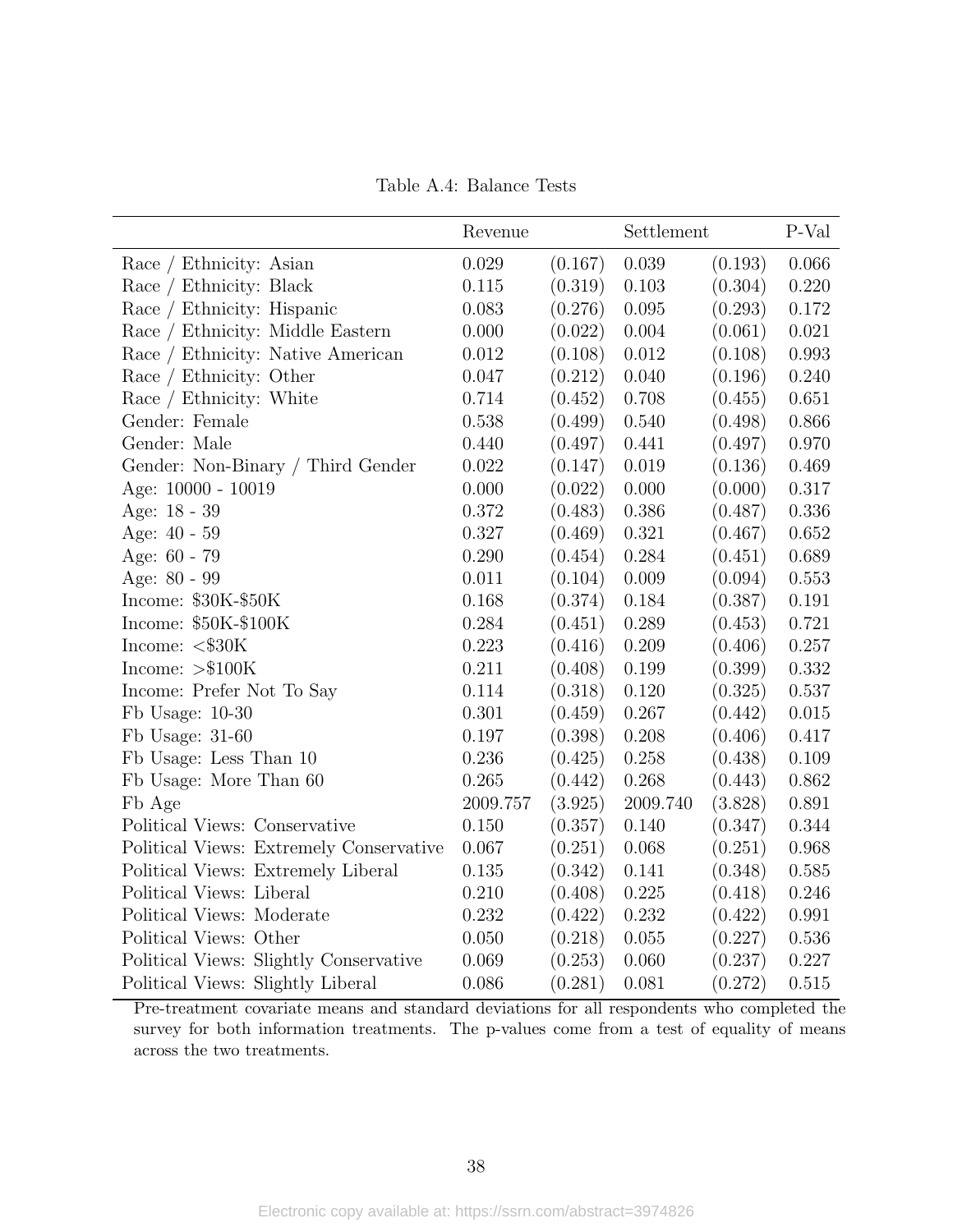## Analysis of text responses

After subjects were presented with the informational intervention and given the opportunity to revise their valuations, we asked subjects why they did or did not change their answer and about their general attitudes towards privacy and how their data is used. To better understand what was inducing subjects to revise their valuations, we conducted a post-hoc text analysis.

To do so, we used the top2vec algorithm proposed in [Angelov](#page-16-14) [\(2020\)](#page-16-14) that automatically handles stop-word removal, lemmatization, and selection of the number of clusters. Moreover, this algorithm, relative to bag-of-words approaches such as Latent Dirichlet Allocation [\(Blei](#page-17-15) [et al., 2003\)](#page-17-15), takes advantages of advances in word embeddings that account for the context of a word in a document. We find four relatively coherent topics emerge from the data.

We labeled these four clusters through manual inspection of the top 10 most closely aligned responses within each cluster. As shown in Table [A.5,](#page-40-0) we see that this cluster contains many statements concerning the amount of money Facebook earns off of their data. As such, we refer to this cluster as the Revenue cluster. Turning to Table [A.6,](#page-41-0) we see that this cluster contains statements concerning the use of an individual's data. The algorithm failed to separate individuals who are both concerned and those who are not concerned about how their data is used, and this cluster contains both types. Therefore, we refer to this as the Data Use cluster. The third cluster, shown in Table [A.7,](#page-42-0) contains individuals who are privacy conscious and, for that reason, do not share much information on Facebook. We refer to this as the Careful Sharing cluster. Finally, Table [A.8](#page-43-0) contains many responses that indicate an individual is extremely privacy conscious and is unwilling to share their data for anything but a very high price. We label this the Extreme Privacy cluster.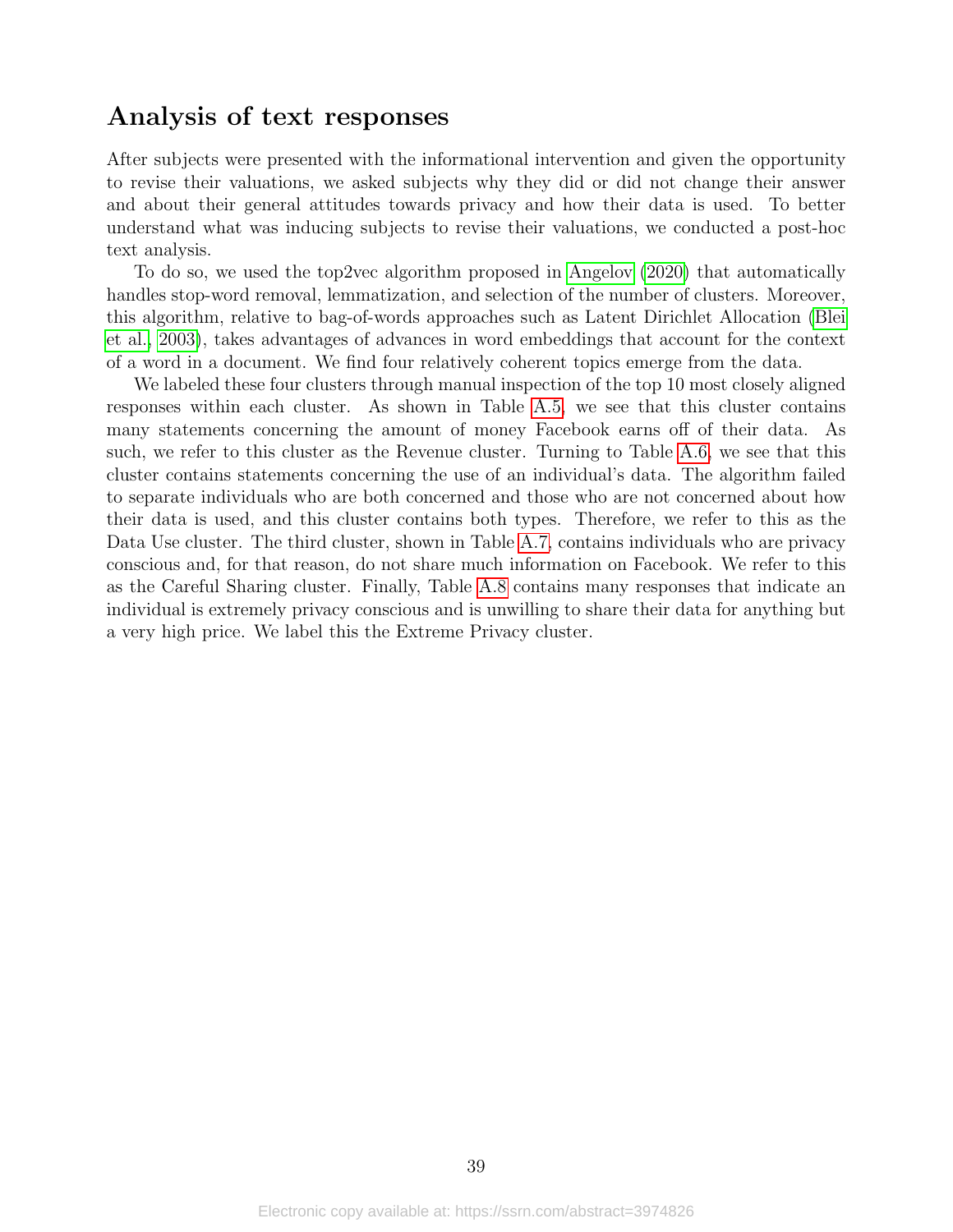Table A.5: Sample of responses from revenue cluster

<span id="page-40-0"></span>

| Sample         | Text Response                                                                                                                                                  |
|----------------|----------------------------------------------------------------------------------------------------------------------------------------------------------------|
| $\mathbf{1}$   | i changed my facebook data valuation because i<br>figured if facebook is willing to pay that amount<br>for certain users then that must mean my data<br>alon   |
| $\overline{2}$ | if i cared about my privacy, i would not be using<br>facebook. but my data is worth a lot to facebook,<br>so i should be paid just an insane amount of mo      |
| 3              | yes, it made me think my data is worth more. face-<br>book must be using my data for a lot of purposes<br>if it is worth so much to them, even up to \$400.    |
| 4              | because i realized how much revenue facebook is<br>making from people sharing their data on face-<br>book, so i decided my data is worth more than<br>i previo |
| 5              | i believe people underestimate how much money<br>facebook makes off our data. i would not want to<br>share my data for a modest amount. less than the<br>num   |
| 6              | i changed the amount when i saw how much money<br>facebook will make on each north american user<br>over three years. i am not happy with the way<br>facebo    |
| $\overline{7}$ | i care about privacy and if my data is misused but<br>in this case i don't use facebook much and there<br>isn't much data i care about. however i do nee       |
| 8              | i'm not happy with the way my data is used, but<br>because of that i don't put much data on facebook<br>in the first place, i know it will likely be misu      |
| 9              | i care about privacy, but facebook is definitely mis-<br>using our data. i don't know what my data is<br>worth. i don't like the idea of sharing it but it     |
| 10             | in my opinion my data has a value which i feel is a<br>fair amount related to what facebook does with my<br>data and information. they are making a treme      |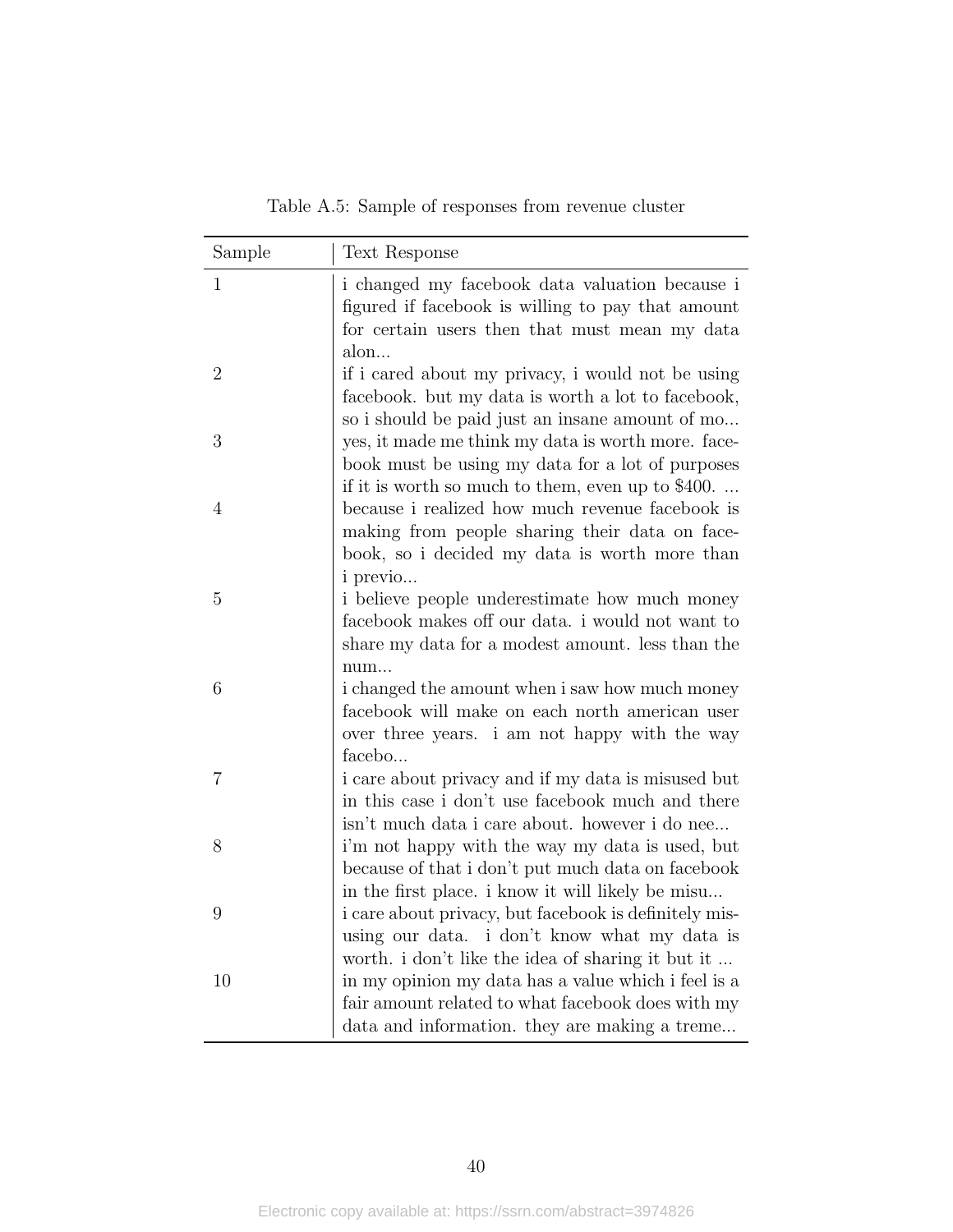<span id="page-41-0"></span>

| $\mathbf{1}$<br>i'm happy with the way my data is being used to<br>the best of my knowledge. i'm not really worried<br>that my data has been or will be misused. i do<br>car<br>$\overline{2}$<br>i changed my mind because the information i<br>would be sharing contains some very personal<br>data. i am ok with the way my data is being used.<br><i>i</i> am not<br>3<br>i am not concerned about my data as there is not<br>enough data that would affect me on facebook. i<br>am not worry about my data being misused. i do<br>car<br>$\overline{4}$<br>i'm not exactly sure how my data is being used, but<br>it doesn't bother me that much. i'm not overly<br>concerned with my data being misused.<br>care<br>5<br>i am not happy with the way my data is being used,<br>nor how it is gathered. i definitely worry about my<br>data being misused, and i care about my priv |       |
|------------------------------------------------------------------------------------------------------------------------------------------------------------------------------------------------------------------------------------------------------------------------------------------------------------------------------------------------------------------------------------------------------------------------------------------------------------------------------------------------------------------------------------------------------------------------------------------------------------------------------------------------------------------------------------------------------------------------------------------------------------------------------------------------------------------------------------------------------------------------------------------|-------|
|                                                                                                                                                                                                                                                                                                                                                                                                                                                                                                                                                                                                                                                                                                                                                                                                                                                                                          |       |
|                                                                                                                                                                                                                                                                                                                                                                                                                                                                                                                                                                                                                                                                                                                                                                                                                                                                                          |       |
|                                                                                                                                                                                                                                                                                                                                                                                                                                                                                                                                                                                                                                                                                                                                                                                                                                                                                          |       |
|                                                                                                                                                                                                                                                                                                                                                                                                                                                                                                                                                                                                                                                                                                                                                                                                                                                                                          | kinda |
|                                                                                                                                                                                                                                                                                                                                                                                                                                                                                                                                                                                                                                                                                                                                                                                                                                                                                          |       |
| 6<br>i am worried about my data being misused. i care<br>about my privacy. i am not happy with my data<br>being used the way it is. i am worth at least that<br>a                                                                                                                                                                                                                                                                                                                                                                                                                                                                                                                                                                                                                                                                                                                        |       |
| $\overline{7}$<br>i wouldn't because i feel that my information is<br>worth at least \$500. i'm not happy with the way<br>my data is being used because i feel like i'm bein                                                                                                                                                                                                                                                                                                                                                                                                                                                                                                                                                                                                                                                                                                             |       |
| 8<br>no, i am not happy with how my data is being<br>used and i am always worried that my data will be<br>misused. my privacy is very important to me and<br>i do.                                                                                                                                                                                                                                                                                                                                                                                                                                                                                                                                                                                                                                                                                                                       |       |
| my data is information about myself and shouldn't<br>9<br>be shared with people i don't know. i am worried<br>about someone misusing my data. yes i do care<br>ab                                                                                                                                                                                                                                                                                                                                                                                                                                                                                                                                                                                                                                                                                                                        |       |
| i changed my evaluation because you said facebook<br>10<br>settled a lawsuit for around \$400 per user. i am<br>not terribly concerned about my privacy because                                                                                                                                                                                                                                                                                                                                                                                                                                                                                                                                                                                                                                                                                                                          |       |

Table A.6: Sample of responses from data use cluster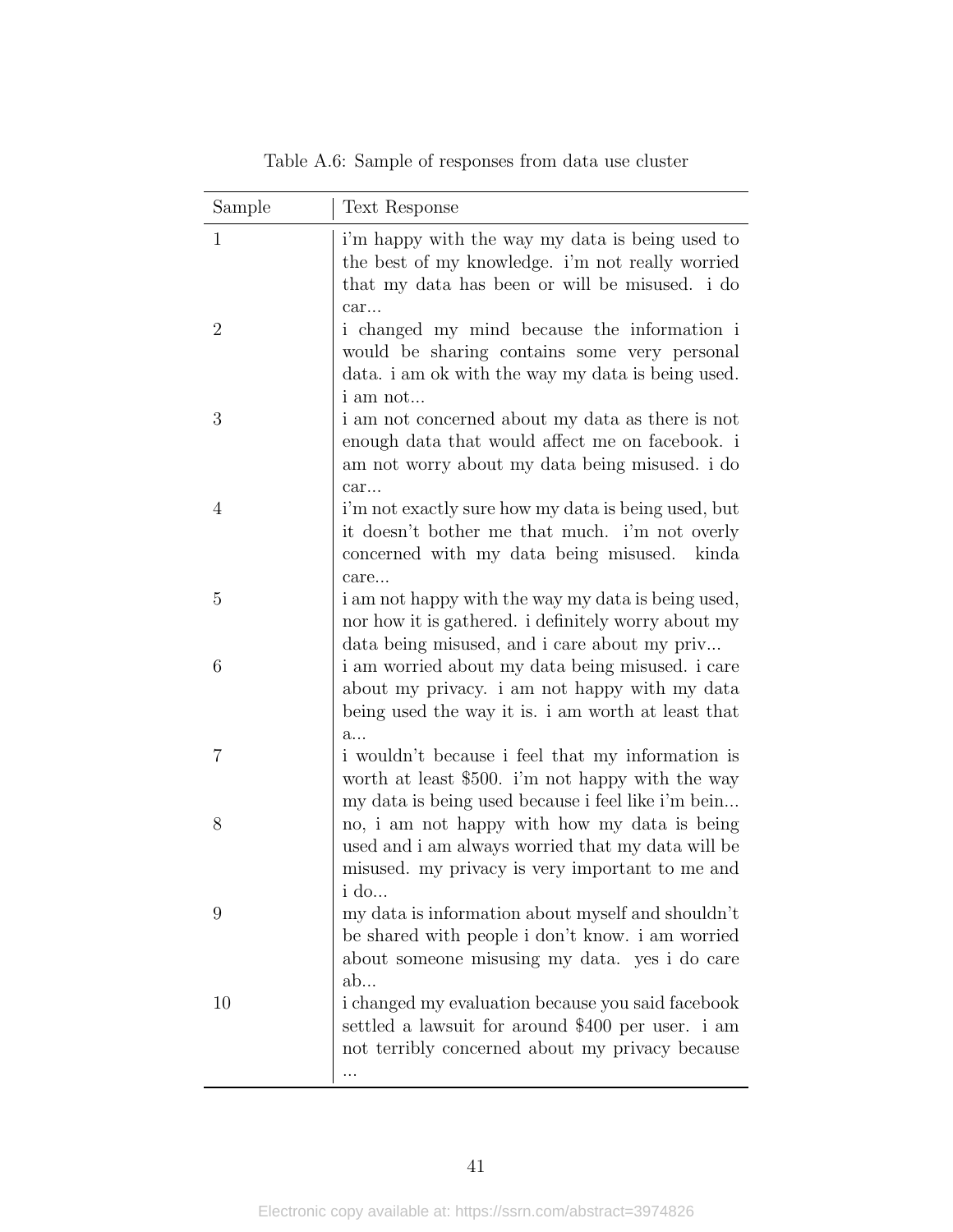<span id="page-42-0"></span>

| Sample         | Text Response                                                                                                                                                 |
|----------------|---------------------------------------------------------------------------------------------------------------------------------------------------------------|
| $\mathbf{1}$   | i think \$10,000 is a fair amount to be sharing all<br>my information. i think the \$400 offered by fb is<br>way too little. privacy is a big concern for m   |
| $\overline{2}$ | i worry about data misuse and i value my privacy<br>highly. for that reason, i do not share sensitive<br>information on facebook and only very few pictu      |
| 3              | i worry about ever facebook does and do all i can<br>to maintain my privacy and not allow facebook to<br>use my information without my consent.               |
| 4              | i don't really care about privacy on facebook be-<br>cause i am not ashamed of anything tied to my<br>activity. but if facebook wants access to my data,<br>i |
| 5              | i really care about privacy. i'm always very care-<br>ful when sharing stuff on facebook especially my<br>location . i don't fully trust facebook company     |
| 6              | i am very uncomfortable sharing my facebook info<br>indiscriminately. i'm not happy with how facebook<br>treats my information. i do not believe they ha      |
| 7              | honestly i don't really know how facebook uses my<br>data . i do care about privacy and i am curious as<br>to what they use the data on. i would like it      |
| 8              | i really enjoy facebook but it would take alot of<br>money for me to share my data it is personal i<br>dont want anything i share misused and it does<br>wor  |
| 9              | i just don't think i have enough down on facebook<br>to worry about it. i barely share anything online<br>because i'm a very private person to begin with     |
| 10             | facebook has made billions by sharing my data. i<br>find this disconcerting and i prefer to keep it rela-<br>tively private and have the ability to share o   |

Table A.7: Sample of responses from careful sharing cluster